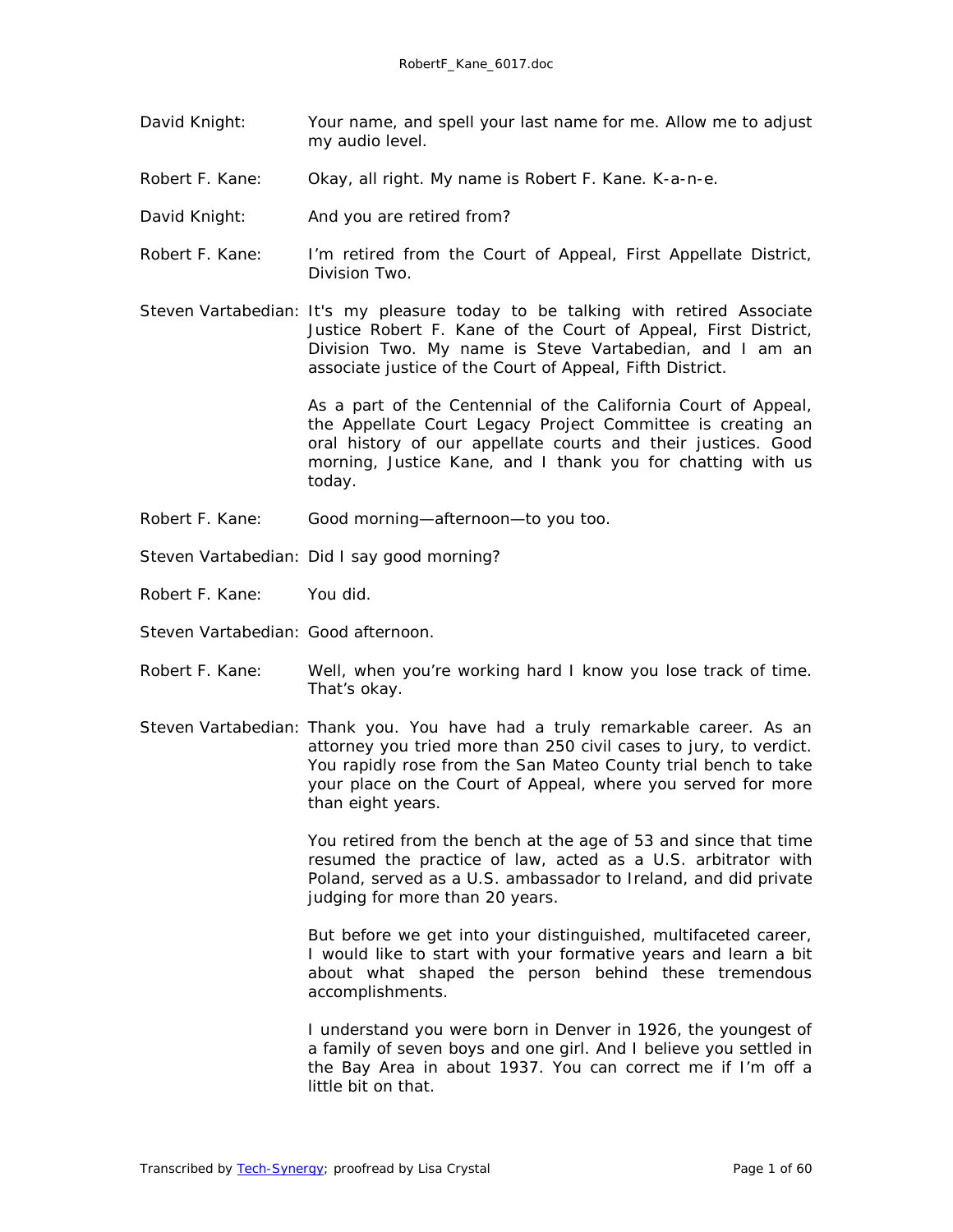- Robert F. Kane: That's right.
- Steven Vartabedian: I understand that as a child you moved around a lot. Would you say that was an effect of the Depression itself, or were there other contributing factors in your life?
- Robert F. Kane: Well, I think the Depression was a major factor, because my mother died when I was a year old. So that was in 1927, and that left my father with these eight children, some of whom were . . . all of whom were older than I, of course. But my four oldest brothers were . . . my oldest brother was 20 years older than I, and then they come down in kind of two-year increments. And so what to do with me, of course, was kind of a big issue.

I'm getting a lot of this from history myself. And initially my mother's very good friends in Trinidad, Colorado, took me in for a year and I lived with them. And I'm told they wanted to adopt me, but my father didn't want to break the family up and wasn't about to let me go.

So after that, at some point in time, maybe two or three years later, my father remarried and we had a stepmother; and so there was a little stability there. But then I also lived at different times with uncles and aunts and then later on with . . . as my older brothers became married and so forth, they pitched in.

And of course, my sister basically raised me almost from the time I was born until I finished high school. She was always in the picture. And she was about eight years older than I, so she was just a youngster herself, but she was sort of the surrogate mother in the overall picture.

- Steven Vartabedian: Now, you mentioned that your mother died when you were one, and I understand that your father remarried; but even your stepmother passed away after a short period of time with the family. I can imagine it was very difficult for your dad with so many children. How did he manage? Were there things that were difficult for him and he had to find others—and I think you've already described that a little bit—to help with the children?
- Robert F. Kane: Well, that's hard to reconstruct, of course, because I was so young that I didn't observe the real difficulties that my father, my sister, and my brothers went through. Though I can appreciate that; but when you stop and think that here is a man who was lucky, he'd been an orphan himself.

# (00:04:58)

He had a sixth grade education and done all kinds of things, but due to the Depression of course was out of work. There just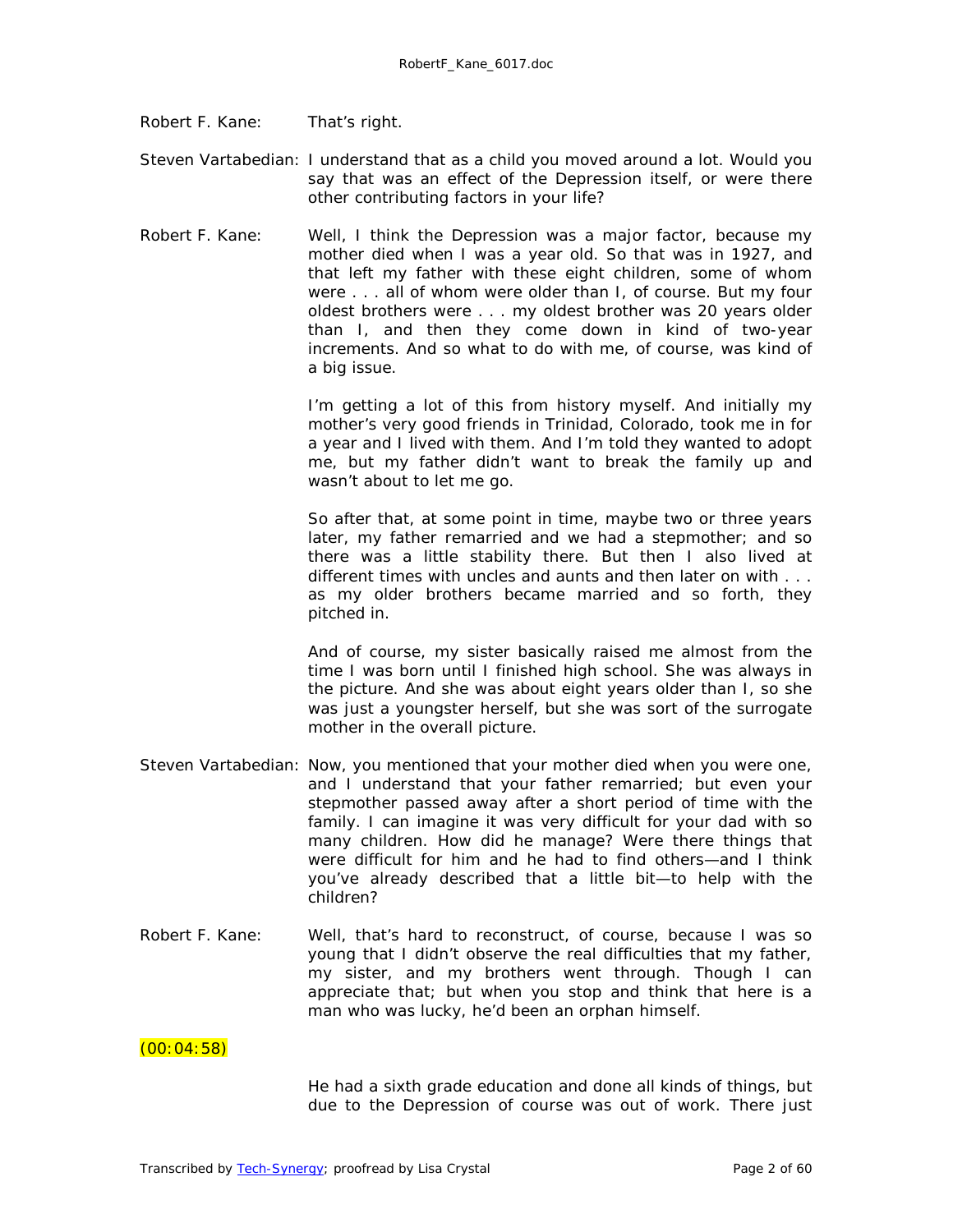wasn't any work. And how he fended with this is really quite remarkable, and it must have been a huge burden that I just can't even feel.

One thing he did. . . . My one surviving brother who's now about 86 told me recently something I hadn't known before, when the family moved around a lot in Denver from house to house. And my brother still remembers the addresses; he can rattle them off. And it's really in a sense comical; we make a kind of joke out of it. But he was rattling these off to me and I said, "My goodness, in some cases they moved across the street." And I said, "Well, what was that all about?" He said, "Well, you know, Dad didn't have a job and he finally hooked up with a real estate company and was selling homes, and he would sit in these homes and show them to people and try to sell them."

And of course there was no real estate market going on in the Depression, but at least he had a place. But he moved the family into the house. You see, sometimes we'd be there for two or three months; then the man would decide that he would sell the house or he's going to take it off the market. And he said Dad would then find a place across the street. So there was a lot of that that went on; that's the first time I heard about that, but that was the kind of a picture that was going on.

- Steven Vartabedian: So lot of these things you learned many years later?
- Robert F. Kane: Yes, I mean I was in the package, but I was not old enough to appreciate it.
- Steven Vartabedian: You've mentioned your sister—your only sister, your sister who I believe was about eight years older than you. She and her husband, your brother-in-law John Burke, had a big impact on you, I understand. Please describe the relationship that you had with them for us.
- Robert F. Kane: Well, I would say that's absolutely right. I think my brother-inlaw John Burke was probably the most influential person in my life and incidentally was quite a great influence on my son Steve; they were very close. My brother-in-law and my sister were unable to have children; and when they were married in 1939, they took me into their home.

The prior year I lived with an older brother and his wife down in Tucson, Arizona. But then when my sister and John married, they settled in Burlingame and wanted to take me in. And I was ready for high school and I had gone to some grammar schools in Burlingame, so I knew Burlingame. I'd lived there for a couple of years before I went to Tucson.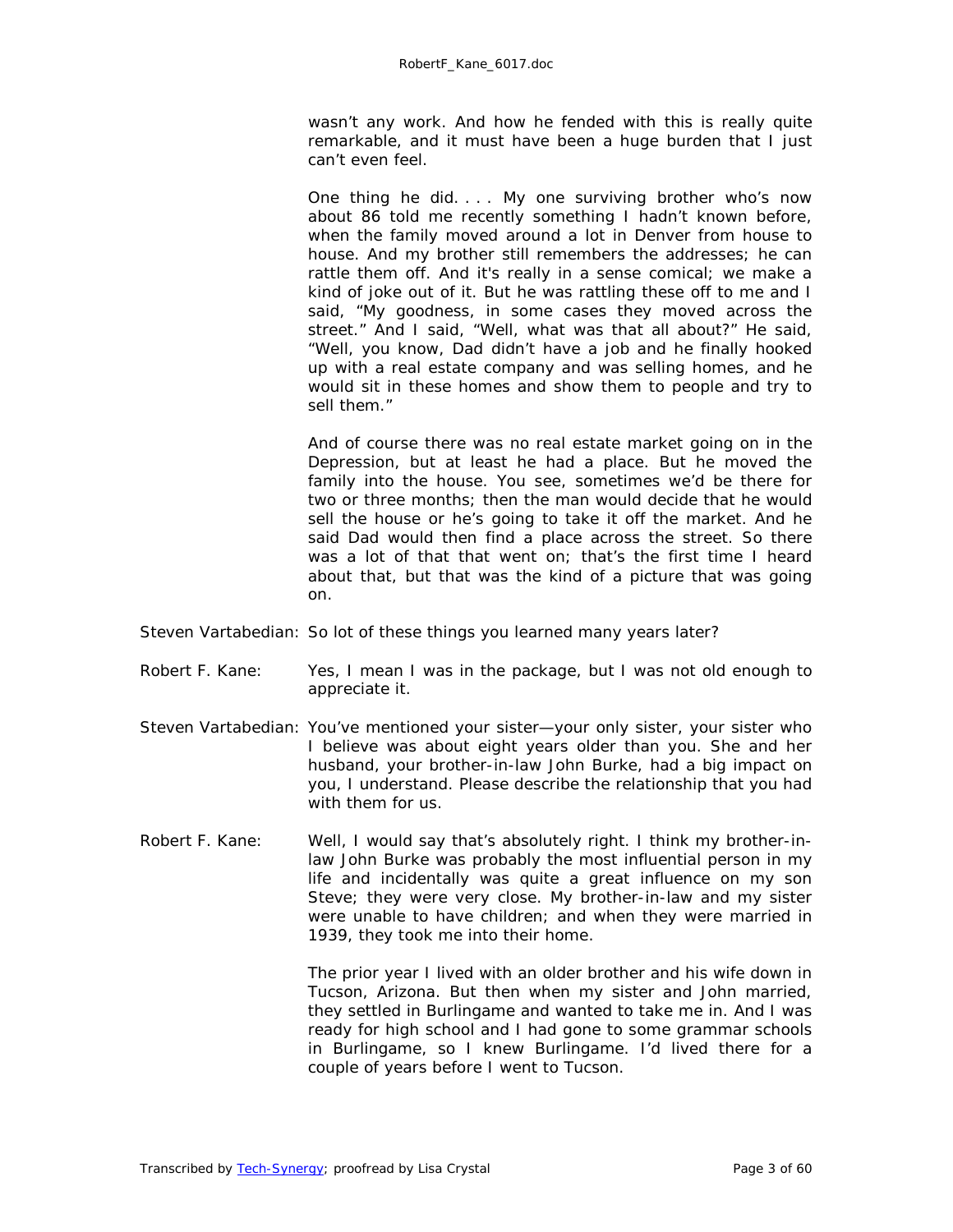So I wanted to go to Burlingame High School in the worst way. It was a very good school, and the friends that I had were all going there. And my brother-in-law wanted me to go to Bellarmine Prep in San Jose. He thought I needed some discipline and some guidance by the good, strong Jesuits at Bellarmine. And I would have to take the train down there.

I begged and pleaded and made a deal with my brother-in-law, that if they let me go to Burlingame that I would study hard and get on the dean's list and do all the right things. So they bought that and let me go to Burlingame. I had a wonderful, wonderful time at Burlingame High School.

And my brother-in-law was, God rest his soul, an unusual individual. He went only through junior college. His aunt—who raised him in San Mateo because his mother had also passed away when he was quite young—his aunt raised him; and she was a schoolteacher, well known in San Mateo. And John had an absolutely innate sense of right and wrong.

He had a very high moral sense. He was a voracious reader. If one were to talk to him you'd think that he had been a student of the classics. I mean, he knew literature, he knew science. He still remembered all the theorems in geometry when I was going to high school, and he'd been out of high school, you know, 20 years.

That's just an example. And we've often commented in the family that it's a shame that John was not a teacher at some school. He'd have been a marvelous teacher . . . and a great philosophy of life and able to communicate.

# $(00:10:03)$

So he just set such a great example and assisted me in everything I did—I mean, to the extent I became a student, he was responsible for that. I recall one time he said he'd pay me a nickel if I'd read *Time* magazine, which was a very, very good magazine at that time, in my judgment. And of course I had no interest in reading *Time* magazine; I wanted to play football or whatever. But I did, and he paid me and I kept it up and it was worthwhile.

- Steven Vartabedian: You know, before your sister passed away, I'd been told—and this is couple of years ago at the age of 86—I'd been told that she would often say about you, her brother Bob, that you were always a happy kid in spite of the hardship you endured. To what do you most attribute this positive attitude?
- Robert F. Kane: Well, I think that going back to John Burke, a lot of that was instilled by John, who instilled in me a strong faith, I think. I've thought about that, and I think that's it. And of course I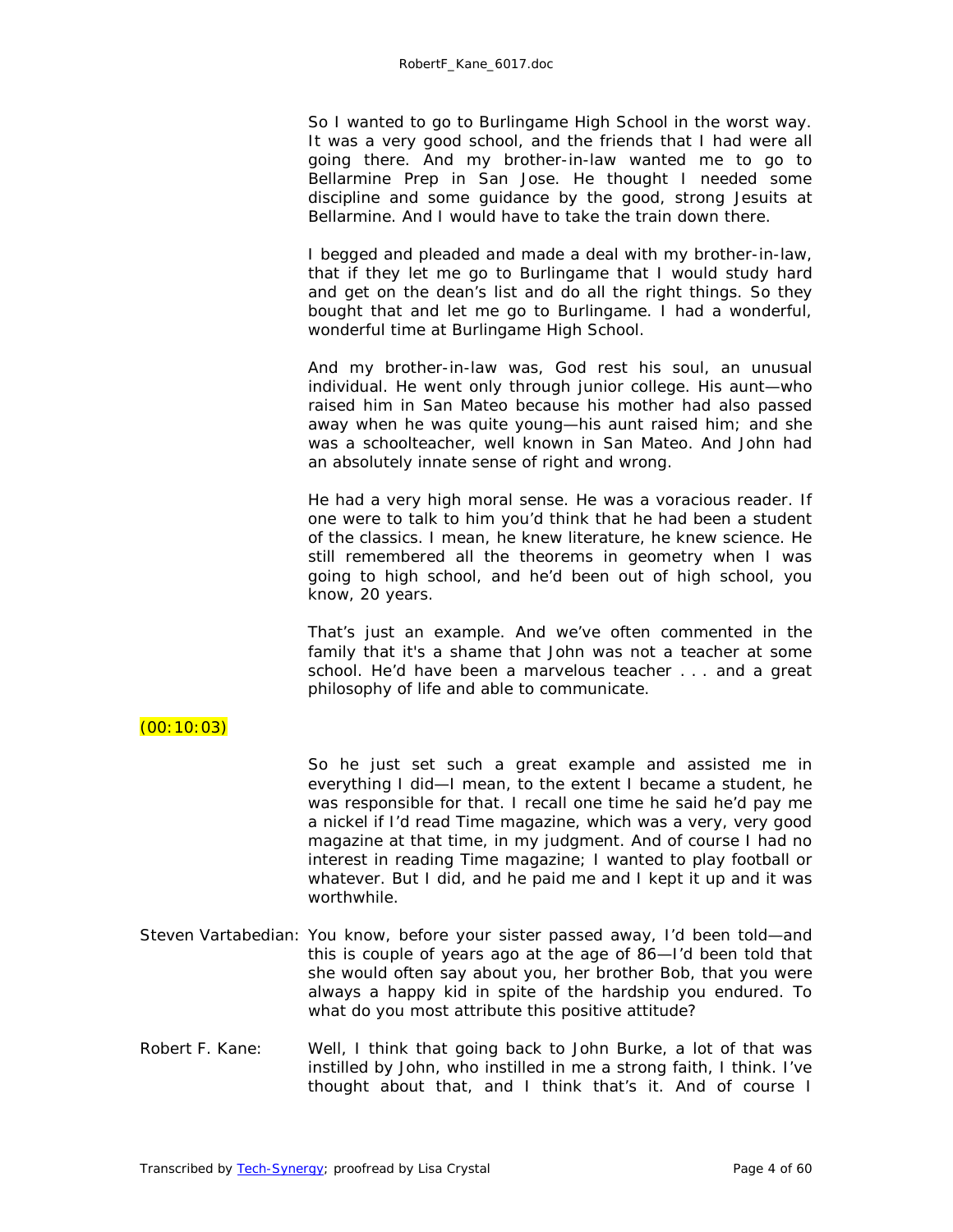recognize that some people are happy and some are more pessimistic, you might say.

Part of it is nature, I suppose, but I've been around an awful lot of good people and had little things to admire and appreciate. I've had a lot of blessings. A lot of good things have happened to me. This is not a bleak picture at all in my mind. I think the Depression was terrible; I wouldn't wish it on anybody. But I have to say that I think it gave me a real appreciation for what it is to be poor and how you have to scratch out of it.

- Steven Vartabedian: In fact, as a subteen and as a teenager I understand you held a variety of jobs. Now, could you tell us about some of those?
- Robert F. Kane: Yeah, this is of course a family joke. Something would come up and somebody didn't want to do something and I'd say, "Oh, gee, I used to do that for a penny or a nickel an hour." And my children thought that I was boasting. But I had to fill out an application one time for some sort of a job or a position or a committee or something that required me to list all of the jobs that I'd held all my life. So I did that, and of course it came up; and a lot of people of my generation would have the same kind of list, I'm sure. But it started out I started to work. My first job was I was 8 and I got a job as an usher in a neighborhood theater in Denver. And my pay was to be able to see all the movies that I wanted, and I got a free hamburger at the little place next door once on the weekend. That was it; there was no monetary pay.

But that was it, but I was delighted to have that. And of course I've sold papers, delivered papers, driven a dump truck, worked on the railroad. I worked on ships, helped build ships before World War II, in the early part, before I was old enough to go in the service. I had jobs working for what was then a pest control company, where my kids get a big kick out of that. They always referred it to the cleaning of the ant cans; because in those days the way they did, the way a pest control place would take care of your home . . . This man in Burlingame had developed or he'd come up with the idea of taking old tin cans that soup came in, you know, or small tin cans; then he would cut those off where they were then about two or three inches high, and he would fill those with this poisonous syrup and plant those around the home or the business.

And then his crew would pick those up in these big trays. And he had created a washing machine in his garage at home; he made it. I don't know how he concocted this machine, but they'd bring these trays in. And my job after school was to go there and take these paper cups that were inside these cans that had this dirty syrup in them, discard those, and then put the new cups in. That was my job, the ant can, but I worked up from that to a delivery man at his place, so I thought that was pretty good.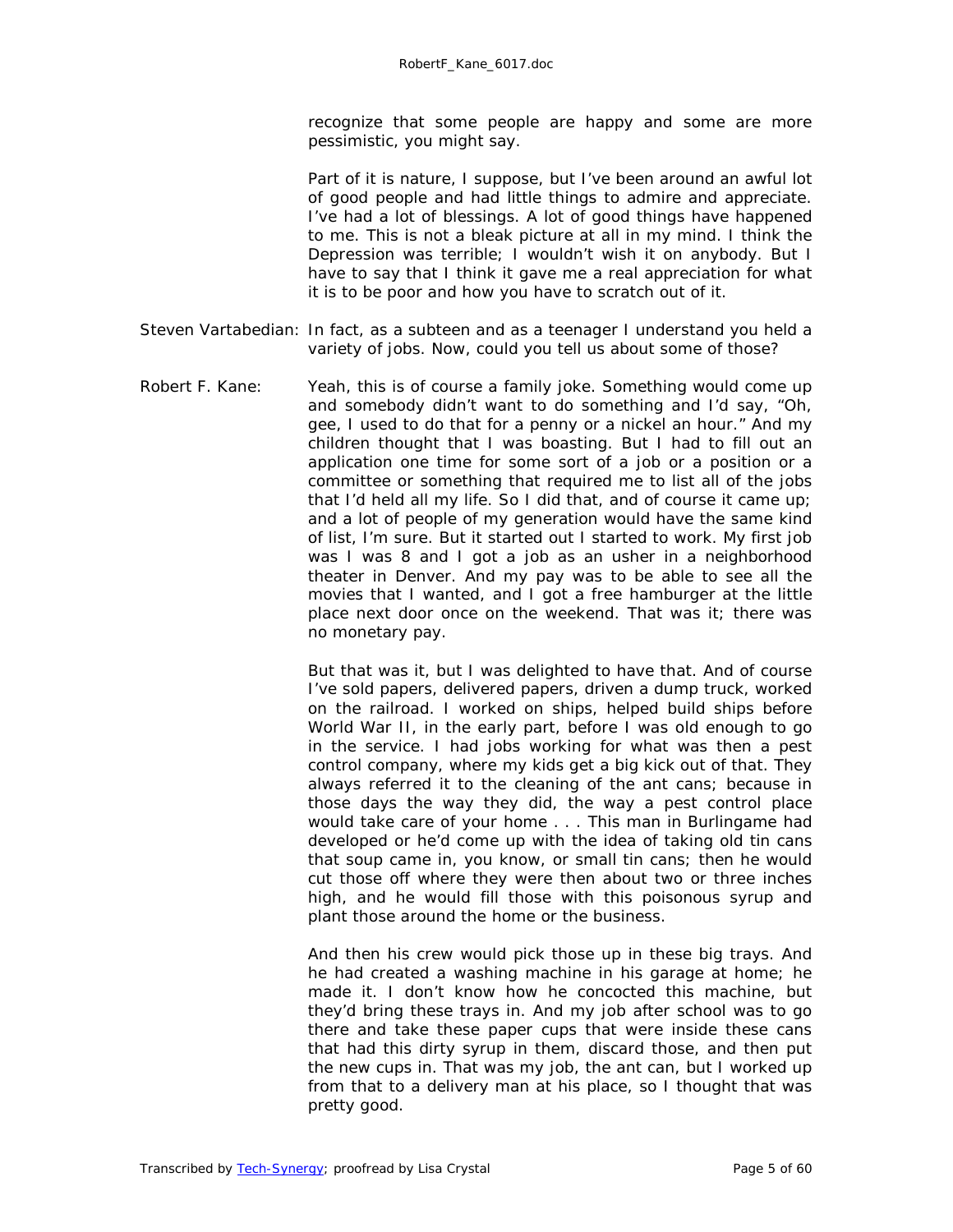Steven Vartabedian: Those were the days before hazardous chemicals and so forth.

- Robert F. Kane: Oh, nobody had heard a thing about that; didn't hear a thing about that.
- Steven Vartabedian: About how much did you make in that job?
- Robert F. Kane: I started out there at 15 cents an hour, and then when I got moved up to the delivery man I think he raised me up to a quarter. His name was Mr. Robertson. He was a nice old gentleman.

#### $(00:14:53)$

Very strict, old Scotch guy, but he also let me clean up the main . . . They had a business down by the railroad station at Broadway in Burlingame, and on Saturdays I could sweep up and things like that, and so I got elevated a little bit.

- Steven Vartabedian: As you've told us, you very much wanted to attend the Burlingame High; and in fact you did, and graduated in 1944. Tell us a little bit about your interest and activities in high school.
- Robert F. Kane: Well, of course I had to pay attention to the studies because I had this bargain with my brother-in-law that I had to keep. And I did. I was not a great student, but I was a good student. I worked hard and I was interested in sports. I've always been interested in sports; I played a lot of sports whenever I could. And I was interested in student government, and that was very much encouraged at Burlingame. It truly was a wonderful school. When I think back at the administration, at the teachers that I had, I still remember most of them by name; we're talking about a long time ago. I can picture them, and I had a great deal of respect for every single one of them. But I got into sports. I played basketball at Burlingame four years. I played football two years. I played baseball one year and I played tennis two years.

I was even in a school play. I remember that; I got asked to be in that, and in those days it was kind of sissy stuff if a boy got into a school play. But I got in and I enjoyed that actually very much. And then I got into student government and served on the student council and that sort of thing and ended up as the vice-president of the student body in my senior year.

Steven Vartabedian: You evidently had planned on pursuing a pre-dental education after high school; but like many of your era, your education was interrupted by World War II and you served in the U.S. Navy. How did your military service affect you?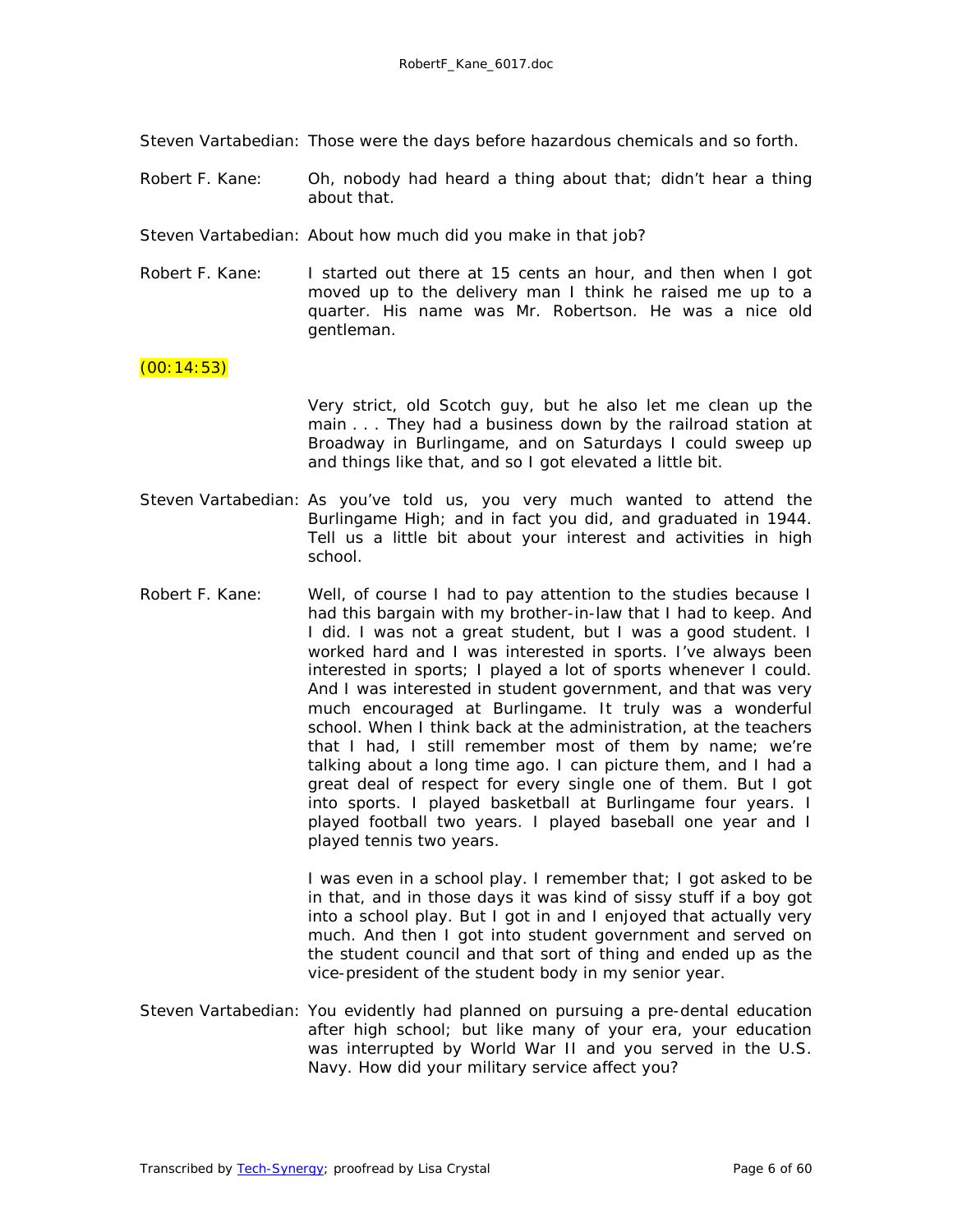Robert F. Kane: Well, I think the main thing in thinking about it is probably maturity. You grow up pretty fast, I think, when you go from pretty much open freedom to a point where you have to submit to discipline, regularity. You have uncertainty about your future. We certainly didn't know what was going to happen. I think it enhanced what patriotism I had. I was very, very proud to be part of it. I had a lot of wonderful friends that went in different branches of the service.

> One of my closest friends—I think about this every day—one of my closest friends at Burlingame who was an only child, he went into the Army the same day I went into the Navy. We were drafted, of course, because we were 18; and we had been deferred two or three months in order to graduate from high school. So we all were drafted. And when you went up to the draft center, you can make it into the Navy, you make it in the Marine Corps, or the Army depending on your choice or what was available.

> Well, my friend Keith Dalton ended up in the Army. He was just one of the best young men you'd ever, ever meet, and he went off to either Fort Ord or Camp Roberts for his basic training, I remember. This was like in June of '44. And he was shipped out to the Philippines in September, and I think he was dead in October. His first day in battle he was killed. So that made a tremendous impact on me—that we have to protect ourselves.

Steven Vartabedian: So we get to after the war, and it's 1946. You're I believe 20 years of age at that time; you're back in the Bay Area. Where did you go from there? Because you had this idea of going to dental school, doing the pre-dental education—what were your next steps at that point?

# $(00:20:01)$

Robert F. Kane: Well, I had intended to go to Berkeley, and I already applied and so forth and complete their pre-dental, take their predental course at Berkeley. And the reason I was interested in dentistry is that my sister worked for a dentist in Burlingame for several years near where we lived in this little, small apartment, and I used to stop by there frequently and visit with her. And the dentist was a very nice man.

> And as I say, I noticed, I thought, gee, at that age you're starting to think about, what are you going to do? And I thought, well, gee, this looks like a pretty good life—because there he was. He's in a nice white coat. His fingernails are clean. He's calm. He's going to play golf on Wednesday afternoons and he seemed to have a nice car and a pretty good life.

> I thought, well, gee, that ought to be pretty interesting. And he encouraged me; Dr. Brinton encouraged me. And so that,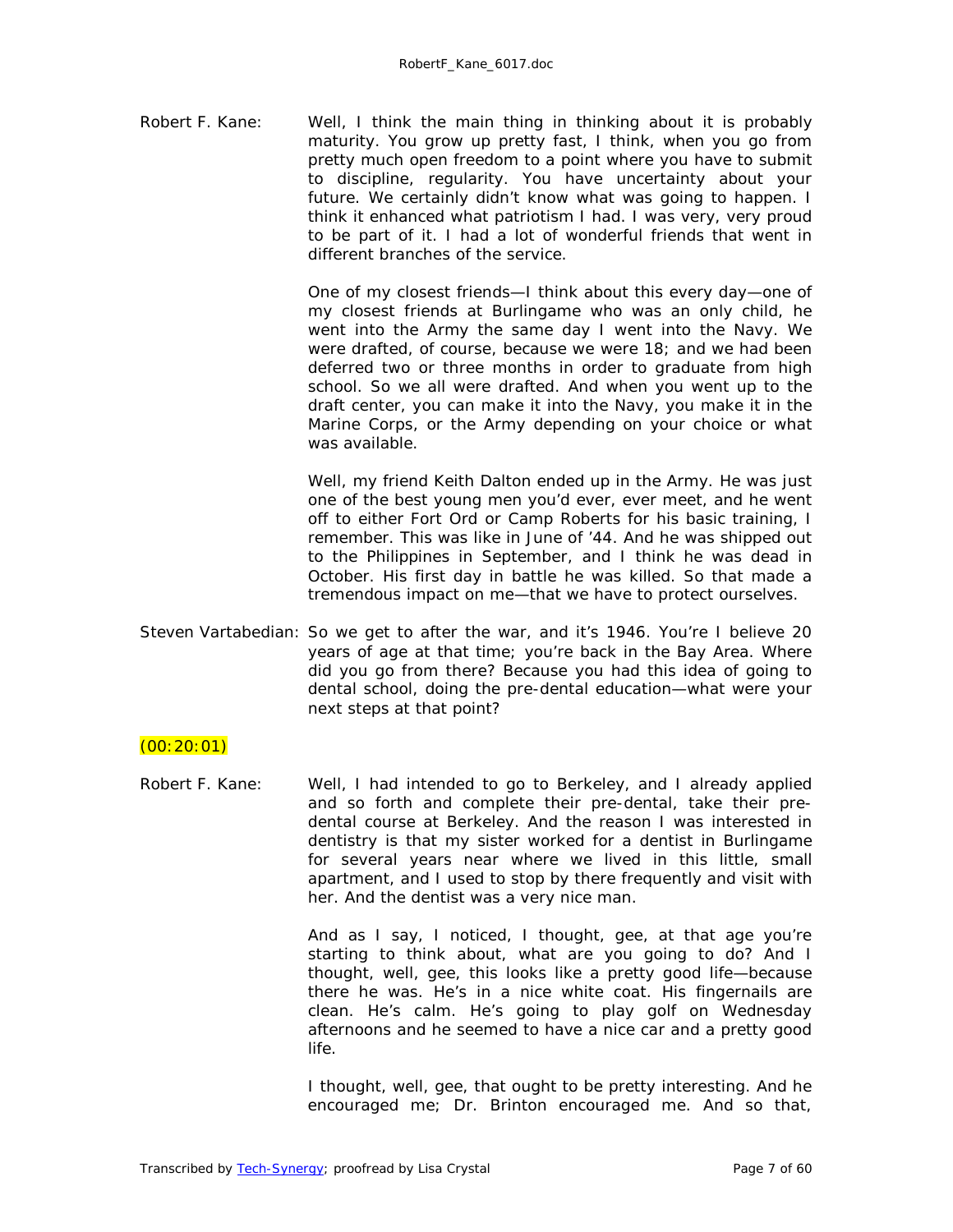together with my closest friend Byron Van Alstyne—he wanted to go into dentistry and his father was a dentist, and I was very close to them. His father and mother were sort of surrogate parents to me a lot. So Byron, when he went into the service he was a year older than I—he went into the Navy and went into the hospital corps and became a dental assistant.

So when I go into the Navy, he's already working in the dental clinics at the naval training station in San Diego. And he said, "Well, why don't you get into the Navy and into the hospital corps, and maybe we can get you switched over into the dental part? And we'll work together and then we'll go to college afterwards and we'll go to dental school. And in the meantime we can play a lot of basketball." And I said, "Well, that sounds good." So that was our plan.

So unfortunately Byron did not have the science background that I had at high school. And he was probably the greatest natural athlete I've ever seen, this Byron guy, but he wasn't much of a student—but he had to become a student if he's going to go to dental school. So he said, "Look, why don't we go to junior college together and we'll play basketball and we can do pre-dental there. We're GIs; we can get in after a couple of years of junior college." I thought, well, that sounds pretty good.

So he and I went down to Menlo Junior College in Menlo Park and we enrolled. And they had a pre-dental program—all of the tough sciences, organic chemistry, the whole everything. And so we went down there, and of course Byron was a basketball genius and star and I had to scratch my way around trying to play and keep up.

And I started thinking about things. I said, wait a minute. He's there on a scholarship and I'm there paying; I'm using up my GI bill at a private junior college. This doesn't make any sense, because I'm going to run out of money.

So I switched up to San Mateo Junior College and completed the pre-dental course there and was about to go into dental school. Because you could get in with, they say, with two years at that time if you were a GI and you had the requisite courses—you could be admitted to dental school.

I had the good fortune of my brother-in-law again being very friendly with the dean of the dental school at the College of Physicians and Surgeons, which is now affiliated with the University of Pacific. There were two dental schools in San Francisco: Cal and what we call PNS.

So we talked to John Tocchini, the dean of the dental school, and he looked at my transcripts and he said, "Well, you're okay." But he asked me about how I was with my hands: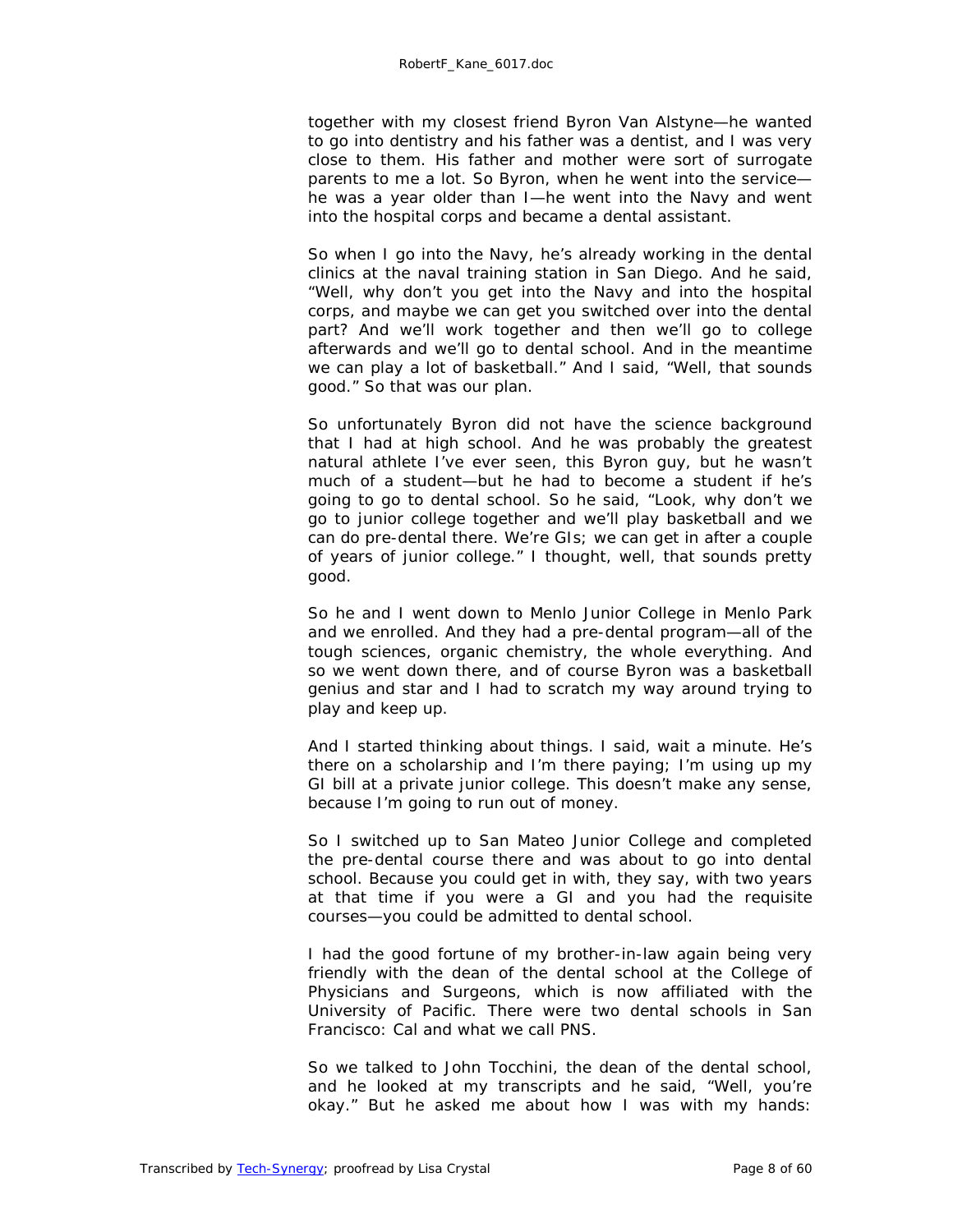"What's your manual dexterity?" I told him I really didn't know; I'd never really worked. I worked with my back most of the time. And he said, "Well, let's find out."

So he gave me a block of plaster of Paris with a diagram of a jaw with teeth and a vernier caliper and some other tools. And he wanted me to carve out a jaw and the teeth per that diagram. And I slaved over that. I slaved over that, and it was terrible. It looked like a Neanderthal man or a caveman when it came out.

And John was good enough to tell me. He said, "Look, you could get through dental school, but you'd be a horrible dentist. You'd better think about something else." That was a great gift to mankind, I'm sure, because I would have been terrible. So in the meantime I graduated from the junior college. And I got the wonderful academic foundation, but I don't know what I'm going to do with it, and I still got two years to go for a bachelor's degree.

# $(00:25:07)$

In the meantime my friend Byron has now been recruited by USC on a scholarship to play basketball there, and he talked me in again to going down to USC. He said, "Oh, you come down there and we'll play basketball." *[laughing]* Well, I went down there and that lasted a semester because now I'm paying tuition again. The coach at USC got me a job in a box factory down on La Cienega Boulevard or someplace down there, which helped; but in the meantime I didn't know what to do.

I'm taking history courses and this and that and the other thing. I thought, what am I going to do? Am I going to be a salesman or am I going to be . . . what am I going to do? I don't know what career is available for me. So I went to the Veterans Administration and took an aptitude test and it came out real estate, a few things like that.

Law was there, but I hadn't thought about law. But I had friends who were going to law school, mostly in San Francisco, and I decided, well, that sounds like a reasonable approach. I think that's better than going ahead and getting a bachelor's degree in business administration. I'll at least be able to use the law degree for something.

So I applied and then I was accepted for the next September. So I went up, came back home to the Bay Area, and spent the spring semester in the undergraduate department of USF, just to kind of kill time. I had a couple of part-time jobs. So I started law school in September of '49.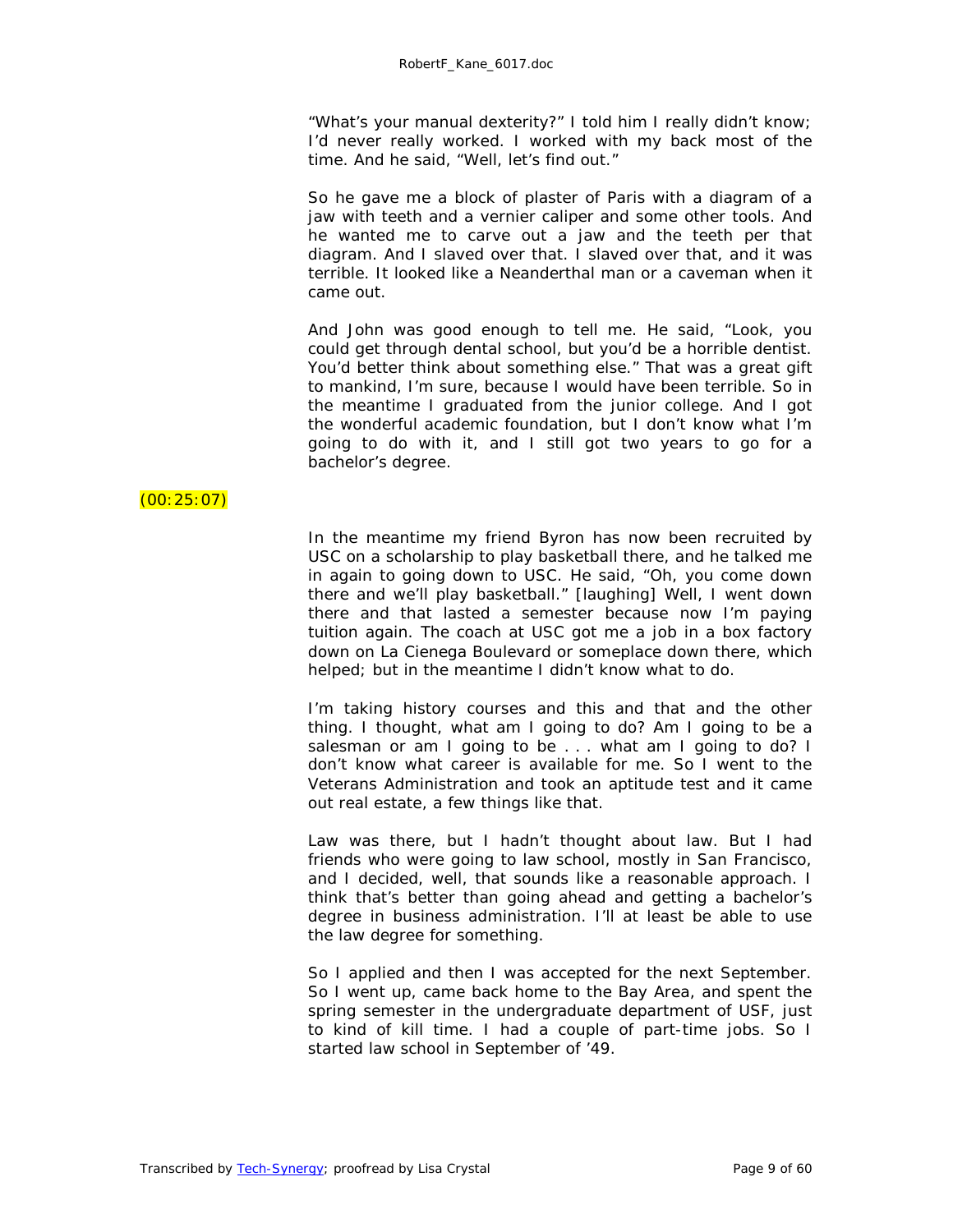- Steven Vartabedian: So based on the aptitude test and the fact that some friends were involved, you decided to go into law. Did you have any idea at that time what it was like to practice law?
- Robert F. Kane: I didn't have a clue, didn't have a clue. And we didn't have TV programs dramatizing the practice. I really didn't. Everybody told me how hard it would be and how different it would be to study. They threw up a lot of challenges; but I said, I'm going to give it a whirl.
- Steven Vartabedian: And for people who had served in the military, did the same rule apply, I guess, that you could have two years of education and an associate of arts degree to get into law school?
- Robert F. Kane: Yes, yes. And I actually had three years, and I could have gotten in, but they weren't starting any classes in the spring, so I had to wait until September. So it was great.
- Steven Vartabedian: I understand that . . . well, I guess it took you two and a half years to finish law school. And it's during this time that you meet your wife of now 55 years, Mary Catherine, while you're in law school. So that was quite an important time for you, to say the least.
- Robert F. Kane: Oh, definitely, it was.
- Steven Vartabedian: Both in career and meeting your wife.
- Robert F. Kane: Well, I fell in love. I really did. I fell in love with the law, and I was fortunate also because I needed ... But I also was fortunate in getting a part-time job with the law firm of Bronson, Bronson & McKinnon down in San Francisco, downtown. At that time they were a firm of about 12 or 13 lawyers, although probably the most prominent trial firm in San Francisco. But they only had . . . not like today where there are law clerks all over the place. They didn't have law clerks as such. The firms didn't have that.

They had what they called a calendar clerk, Bronson did, a calendar clerk who kept track of all the lawyers—really the trial lawyers' cases in terms of motions and when things are due and not due; and a messenger clerk who would deliver all of the papers for filing at the courthouse and also serve other lawyers in those cases.

In those days they didn't serve things much by mail. Everything was by personal service and you'd get receipts. So I spent a lot of my time . . . my first job was as the messenger clerk, which was the lower on the ladder, and that was running all around San Francisco. I got to know all of the law offices that were existent at that time, how they operated. I got to meet a lot of the lawyers, have them sign these receipts for service.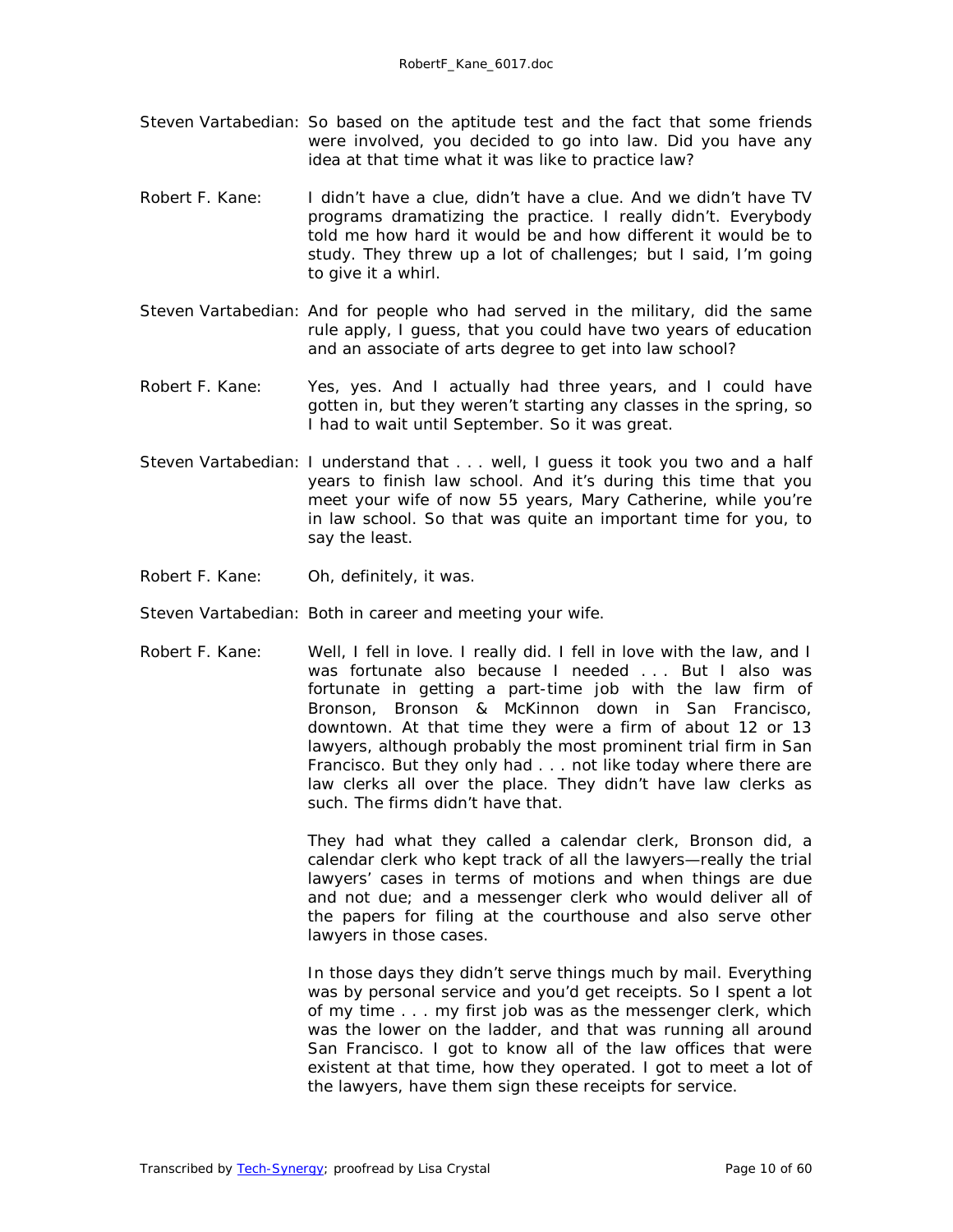Out at the courthouse, meeting all of the clerks, learning how to file papers, where the files were kept, how to get access to a file. What the time limits were on service and jurisdiction and things like that, I picked up that way.

Then when I moved up to the calendar clerk job, where I sat at a desk in the library . . . and every secretary daily would send her lawyer's schedule, and so whenever a lawyer tried a case and lost it today, she would send me a notice.

#### $(00:30:06)$

I then had a bunch of stamps and things and I would then calendar when affidavits were due, the time limits on that, when the judge's jurisdiction would run out. And I'd keep track of all of that and put that out every day. That was fascinating. I basically learned the Code of Civil Procedure right there, in that job. So it was terrific.

- Steven Vartabedian: While you were getting an academic training in class, you're getting real-life training in that.
- Robert F. Kane: Then of course I got to talk to lawyers. You know, when I was out at the courthouse, sometimes waiting for a judge's signature or something, maybe something is in session, I'd get a chance to peek in and watch really good trial lawyers because I knew who they were by then—try cases. And you can learn a lot; you learn a lot about . . . and really good trial judges. So you see how the thing works. I was blessed.
- Steven Vartabedian: That sounds like quite a training ground, for sure.
- Robert F. Kane: It was terrific.
- Steven Vartabedian: So it's 1952. You graduate and pass the bar. Correct?
- Robert F. Kane: '55. Excuse me, '52, right. '55 is when I went to Redwood City, that's right.
- Steven Vartabedian: So what's your next step after passing the bar? Where do you go from there? Did you stay with the firm?
- Robert F. Kane: Again, I'm blessed again. I mean, jobs were hard to come by and I didn't know where I was going to end up. And Keke and I had married the previous September, and of course she's now about ready to deliver Steve, our first child, in June of '52. And so I had taken the bar, and the results and Steve's arrival almost happened at the same time.

I didn't know where I was for a while. But what happened is I'd finished my job up as the calendar clerk at Bronson's and then studied for the bar and took the bar. But I needed some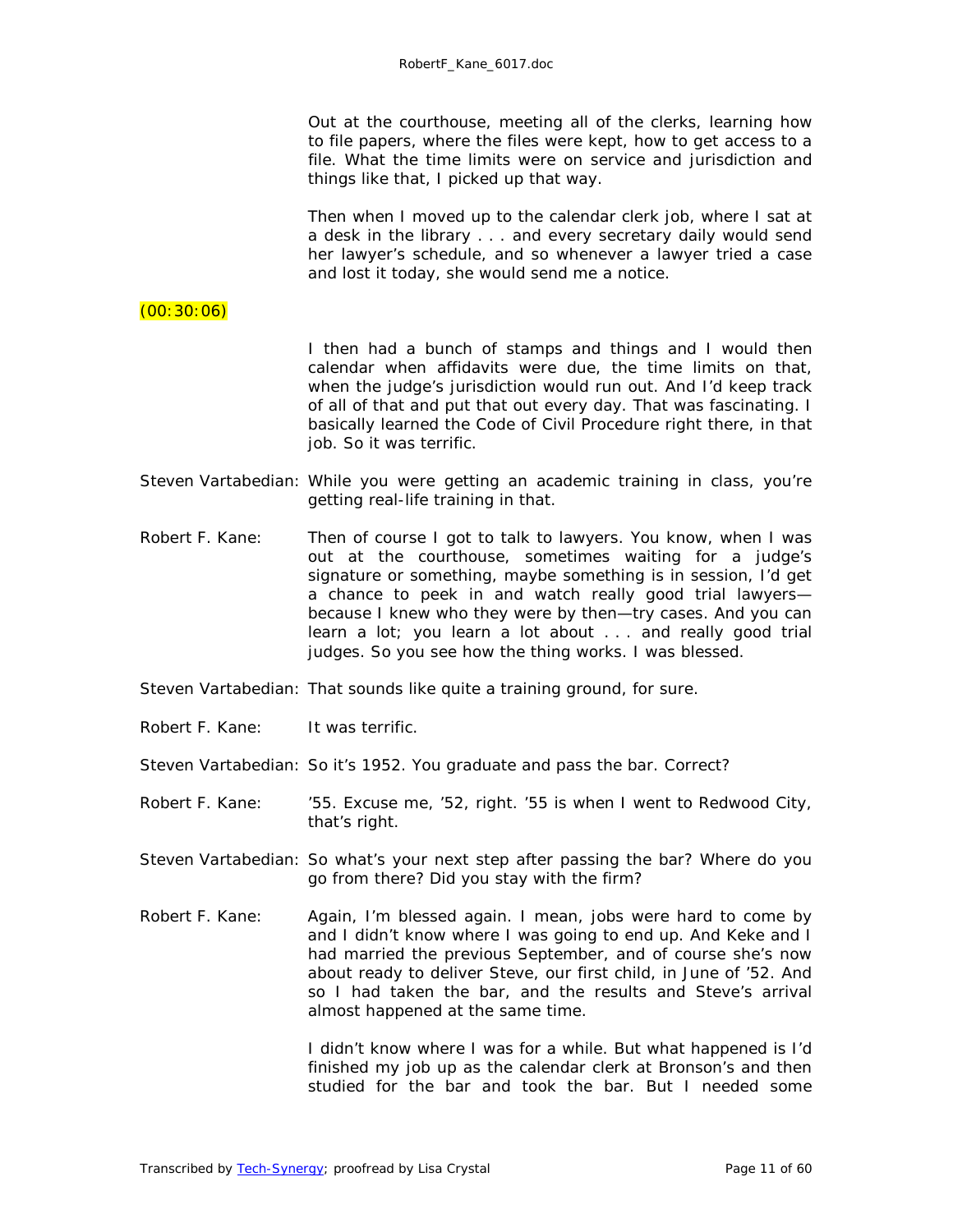money, so I got a job in the post office at the Ferry Building down in San Francisco, which paid me a little bit more.

I was working down there in the post office at the Ferry Building after the bar results came out, and I got a call from Lawrason Driscoll, who was one of the senior partners at Bronson's and was sort of the . . . not sort of; he was the top trial guy at that time and a wonderful man to me, a very nice man to me.

He called me and wanted to talk to me about a job. And I'm wearing dirty dungarees, and I've been handling dirty mail and mail sacks all day long, and he wanted to talk to me right then. I was too embarrassed, frankly, to go up to the office, and I looked terrible, and I told him that. He said, "Well, I'll meet you down at the coffee shop." So we met down at the coffee shop and had a cup of coffee and he offered me a job to come onto the firm.

I was really shocked, because I was a guy that went to law school and worked part-time. I wasn't coming with the Order of the Coif and all that sort of thing from some very prestigious law school. Well, I thought my own school was pretty prestigious, but not *that,* and I was really shocked. And Bronson had had several—law clerks, we'll call them—like me in the past, and I think there'd been only one other lawyer that they had hired from that pool. So I felt pretty privileged.

- Steven Vartabedian: Well, they must have thought a lot of you.
- Robert F. Kane: Well, and I thought a lot of them. It was great. And when you think back, when I tell people it was wonderful and the starting salary was \$320 per month and there were no fringe benefits, there wasn't health insurance in that. That was it.
- Steven Vartabedian: Which probably seemed like a lot of money at that time.
- Robert F. Kane: Absolutely. Our expenses were low. We didn't have a car; Keke and I didn't have a car. I took the train or hitchhiked back and forth to San Francisco. So it was fine.
- Steven Vartabedian: So what kind of cases did you handle at first with the Bronson firm?
- Robert F. Kane: Well, at first of course they had me going out on medical records depositions of custodians of records. Believe it or not—I know today this is all done informally and so forth—but in those days, in 1952, if you wanted to get the medical records pertaining to somebody, you subpoenaed them for a deposition. And you would go, if they wouldn't come down to your office, you'd go out to the hospital or the doctor's office and have a court reporter; and you would identify their records and have them copied. That was it. So I did that.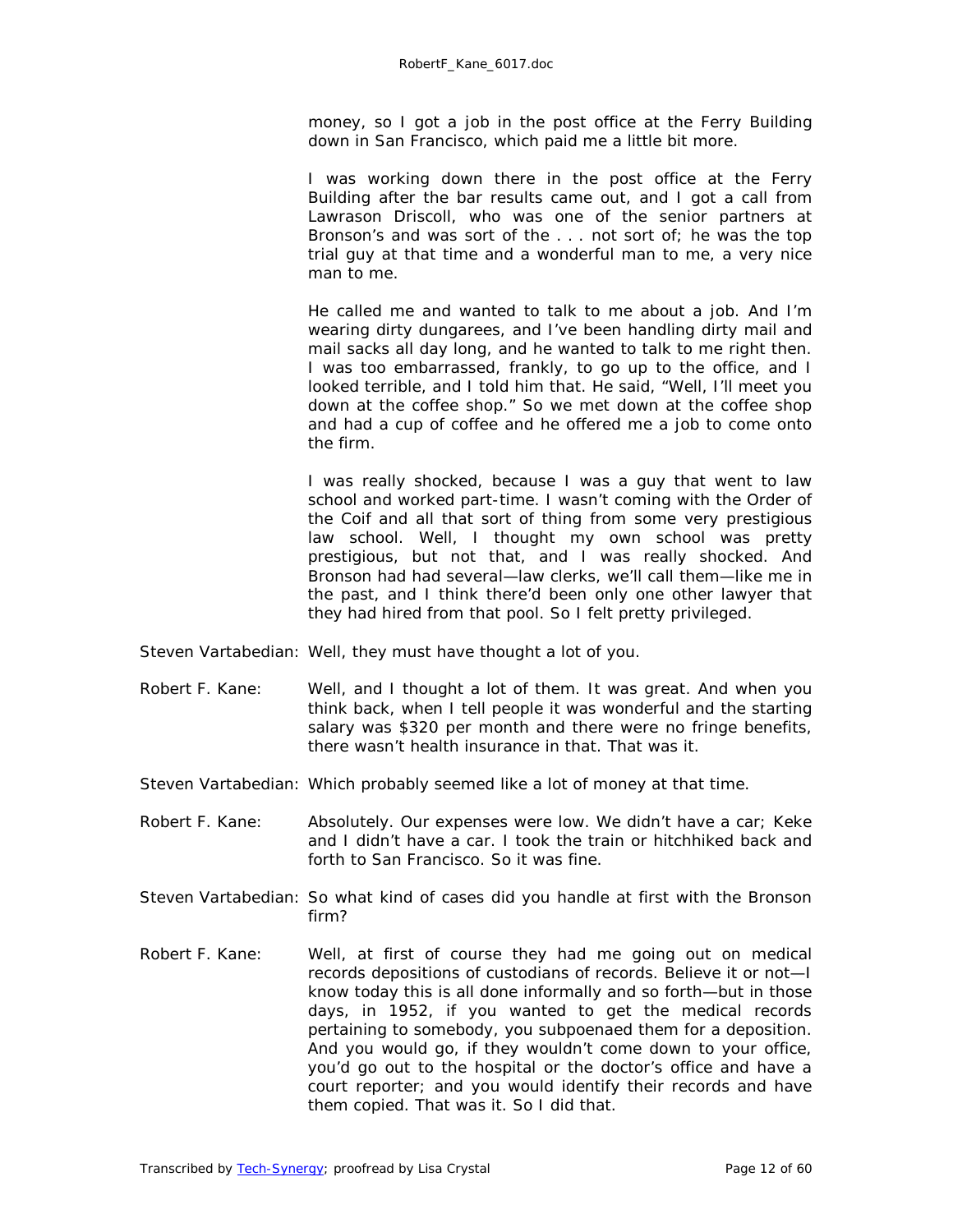#### $(00:34:56)$

Then, again very fortuitously, a major insurance company had its prime lawyer move out of the area and they dropped about 500 cases over to Bronson of what you would call fender benders. These are property damage automobile cases. A hits B in an intersection—as I say, no personal injury, just auto damages. Basically a fight between two insurance companies; one insurance company has been subrogated to the rights of the one, they bring an action. These are the days before interinsurance arbitration and all of that. So these battles got fought out either in the municipal courts or in the justice courts wherever was the proper venue. And so they brought, I think it was 500 approximately, of these cases and dumped them into Bronson's office.

And so they took me and later Eddie Bronson, Jr.; the two of us, I think, handled most of those. So that was wonderful because it gave you the experience of going out and "trying" contested cases, although not before a jury.

Sometimes the justice of the peace who would be trying this wouldn't even be a lawyer. I tried a case in a barbershop one time, I remember, and it was the barber; he was the judge, but he was good. He did these things and he knew what he was doing.

- Steven Vartabedian: Hopefully he wasn't cutting someone's hair at the same time?
- Robert F. Kane: *[laughing]* No, we had an adjournment for that, but that didn't last that long either. These cases didn't last that long. But you sometimes tried even two or three of those a day if you were in one court. So that way you learn how to—hopefully learn how to—put witnesses on the witness stand, how to cross-examine, how to address the court, how to be a trial lawyer. So it was a wonderful, wonderful experience.
- Steven Vartabedian: Did you have any particular mentors that you looked up to in these early years as a lawyer?
- Robert F. Kane: Well, I think of course Lawrason Driscoll I mentioned. He'd probably be the prime mentor within my own bailiwick. But actually viewing these people out in the courts, there were some real models that, you know, you never could imitate them, but you could see what they would do. And these would be lawyers like—this might even be familiar to you, certainly some of the people that see this. Ingemar Hoberg was a fabulous plaintiff's lawyer in San Francisco, maybe the best for many, many years. Hoberg, Finger was the firm.

Of course I saw the great Melvin Belli many times and actually later had cases against him, and actually later than that had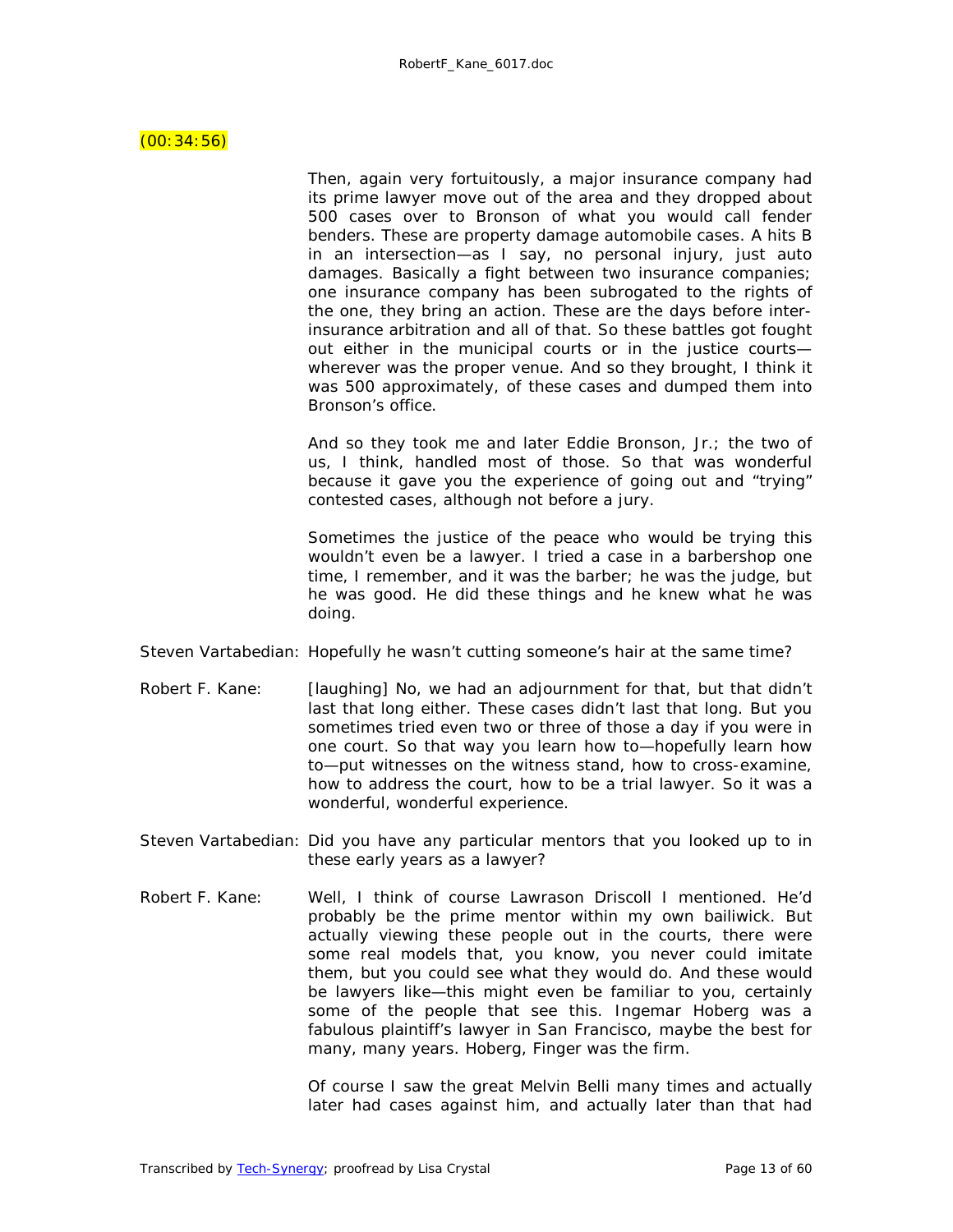him in my court as a lawyer. George Davis, who has recently passed away, was a fabulous lawyer. Vincent Hallinan is legendary. Paul Dena was a fantastic trial lawyer. And again a lot of the judges impressed me. I got where I thought I could see who was really a good judge and who was marginal, let's say.

- Steven Vartabedian: I know as young lawyers we look at judges and maybe try to emulate them when we become judges. I think that's something many of us go through. Now, I understand that from 1953 to 1955 you were practicing with the firm of Roos & Jennings, and I believe it was there you experienced your first jury trial. Could you tell us about that?
- Robert F. Kane: Sure. Les Roos and John Jennings were two wonderful lawyers who had an office in the Mills Tower, which is where the Bronson firm was, where I was; and I got to know them. You knew everybody in the building. The bar association actually had its lounge on the top floor of the Mills Tower. There was a lot of camaraderie there; people congregated there. And they had a mixed practice. Les Roos was a . . . he was of the famous Roos family, the Roos Bros. and Roos/Atkins and so forth. Les Roos was a very fine lawyer, a very good trial lawyer, a very good general lawyer. He was a Harvard-educated lawyer. He did some insurance defense work—not much, but some. John Jennings was a brilliant labor lawyer. He was a Stanford man all the way through. He represented some of the major maritime unions for many, many years, the largest one being the Sailors' Union of the Pacific, which was a huge labor union.

# $(00:40:10)$

In fact, he spent most of his time down at the union headquarters. Les Roos wanted some help on his work. John Jennings needed some pretty badly because he only did the labor work. He didn't want to do all the other collateral things that would come from the sailors that came and wanted to see their lawyer.

So they talked to me about coming in there and being able to broaden my practice. And it was a very painful decision for me to leave Bronson's, because I'd had a wonderful time there in going through law school and then for a year and a half or so as a lawyer. There wasn't any reason for me to leave other than the fact that the opportunity at Roos & Jennings looked too attractive. It looked wonderful; they were both men whom I admired. So I agreed.

So I went to work with Roos & Jennings, whose office was very unpretentious. It wasn't maybe much larger than this and they each had a separate office, but they were very small, and there was no office for me. So I had a little table in John Jennings'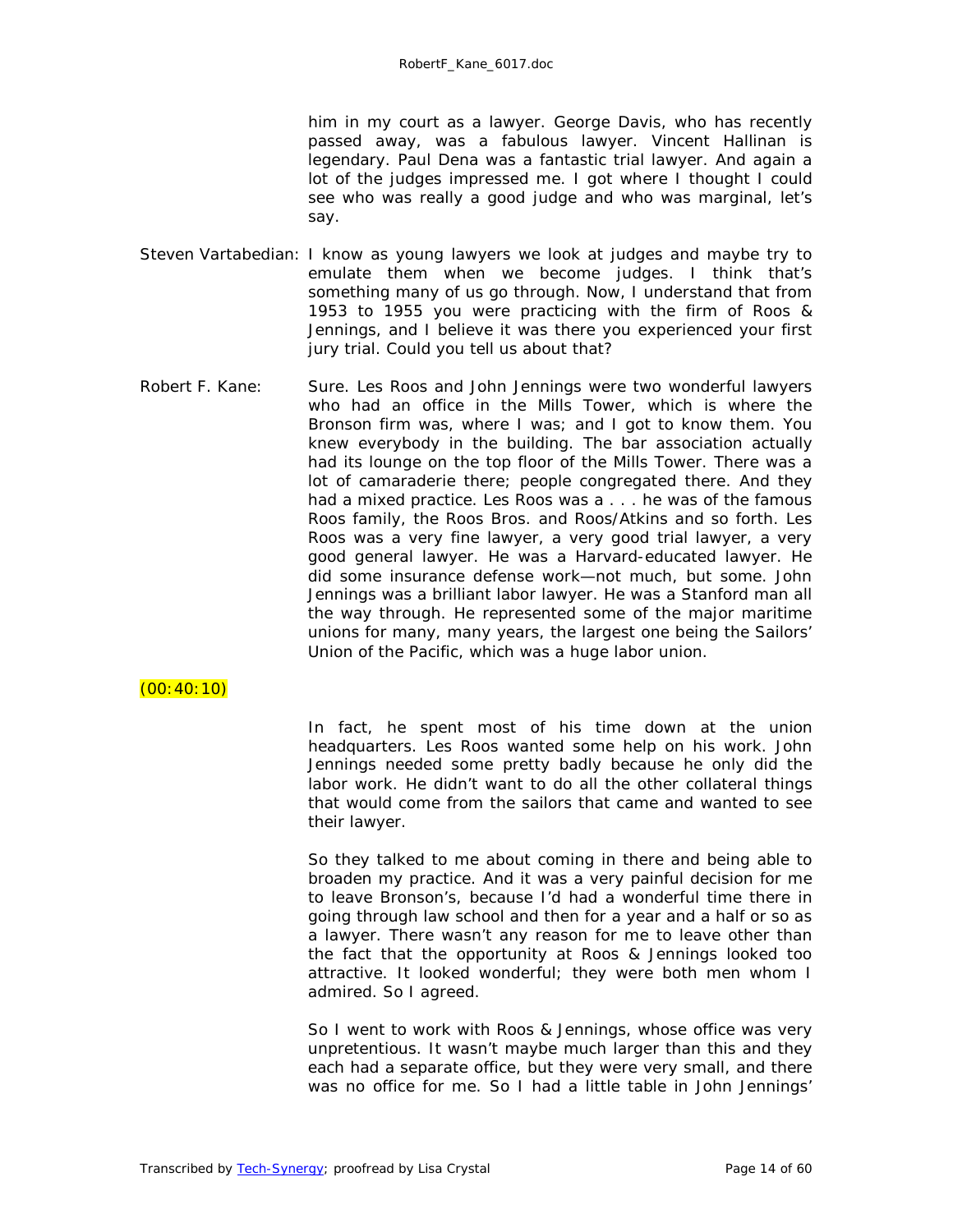office that I could work at when he was there; when he was not there then of course I could move into his chair.

So in any event I was happy doing all sorts of things there. I had divorce cases, I had probate cases, little business cases. And John Jennings and Les came to me one day and said, we've got a case that has to be tried this summer because we're coming up against the five-year statute. It's an old seaman's case that we filed against a shipping line under the Jones Act for un-seaworthiness, causing injury to this particular sailor, this merchant seaman. And I thought, this is wonderful, great; I finally get to try a jury case and I'm going to be on the plaintiff's side and have a real client.

I thought this was wonderful, and so they dug out the file and handed it to me. Of course here it is, it's now about five years old, and bear in mind this was in, like, 1954, so this was prior to discovery. Up until that time you could take the deposition of the parties. A plaintiff could take the deposition of the defendant or its agents or the defendant could take deposition of the plaintiff, but witnesses, no, unless there were special circumstances. So it was not the discovery that we have today.

So basically there was no discovery in the file, and a lot of information about people who could be scattered all over the world; these were mostly working seamen. So the thrust of the case was that Duke Himmler was the plaintiff.

I got to know Duke very well and he was a nice man, but Duke had had problems in life. He'd been a fighter; he'd been a wrestler. He'd had a conviction for, I think, involuntary manslaughter arising out of a fight in some bar or someplace in some seaport. His ears were fully cauliflowered, both ears, from the wrestling. He had tattoos that started at his neck and went to his ankles, which was very unusual in those days. He liked to wear wild, Hawaiian-type shirts open so all of his tattoos would be visible. His nose was, of course, pushed in, and he talked like a punch-drunk fighter might. But he was a friendly, affable man; and I met him, of course, and spent many sessions with him.

And the thrust of the case was that this particular ship that Duke shipped out on—I should remember the name of it, I don't right now—was captained by a man who had the nickname of Two-Gun McGee, the captain of the ship. He was a character who wore six guns like a Texas Ranger all the time aboard ship. And he liked to have people throw tin cans and bottles off the fantail or side of the ship and he would draw and shoot and that sort of thing.

Steven Vartabedian: I don't think Hollywood could come up with a better scenario than what you're describing for us.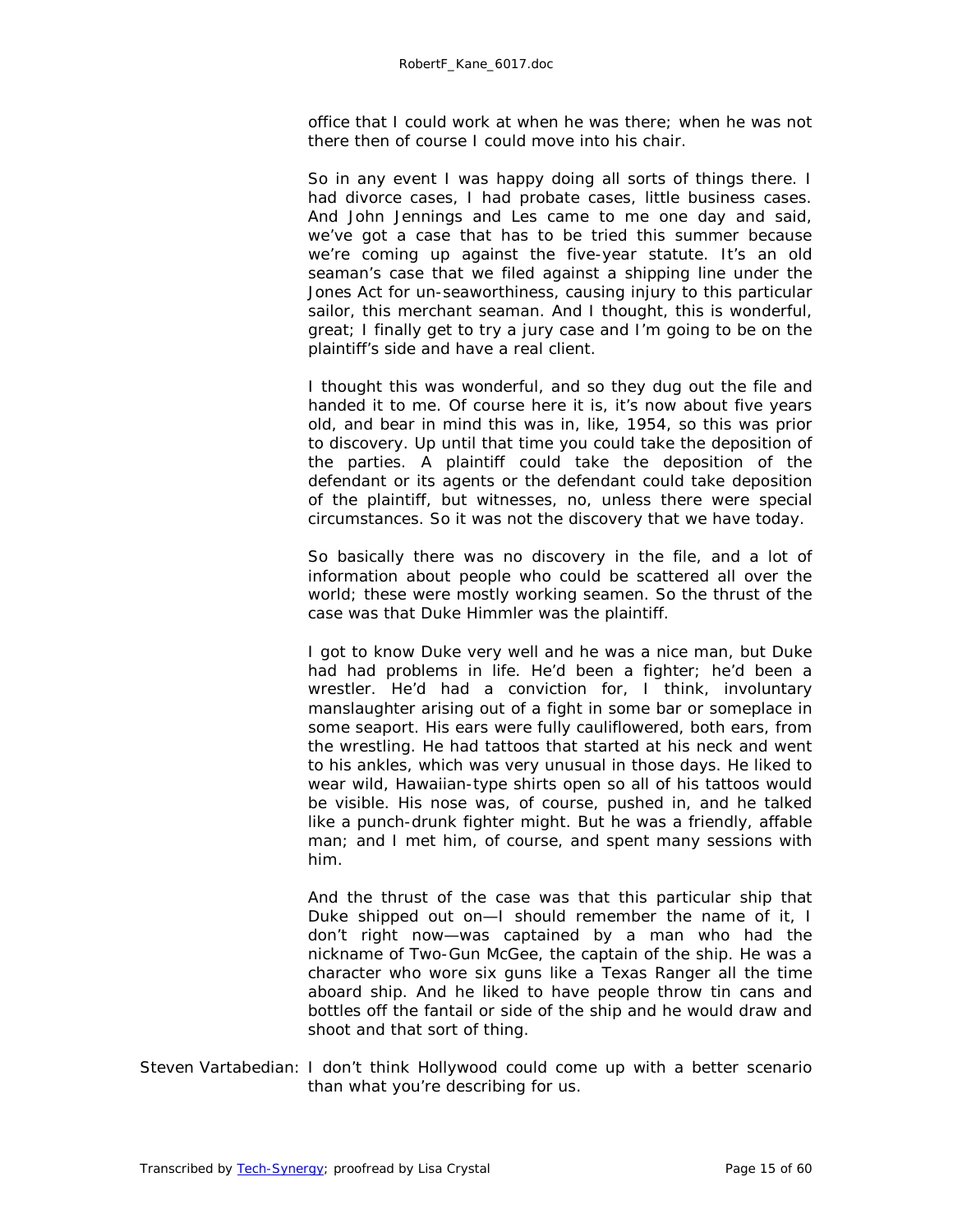# $(00:45:01)$

Robert F. Kane: Well, I'll never forget this case. He was a very macho person, as I'm told, you can envision, and he liked to confront people who might be viewed as tough guys so that he could assert his authority. Of course out at sea, the captain is the authority.

> So what happened was that he heard about Duke Himmler and Duke's background, so he apparently decided to have a crusade to prove to Duke and the rest of the people just how tough he, Two-Gun McGee, was versus poor old Duke Himmler. So when they would walk down the gangway in opposite directions, he would move over to Duke's path, and then when Duke would move over he would get in front and confront him—just that sort of thing.

> And ultimately the crowning blow was Duke was chipping paint on the deck one day, sitting on a bucket chipping the paint. They did that in those days; prior to painting you had to chip that old, rusty stuff off. And the captain, Two-Gun McGee, was having some of the other shipmates take these empty beer cans and throw them out over Duke's head and then he'd fire.

> And Duke just blew his cork. And they had to restrain him and they took him off in Enewetak, or someplace down in the South Pacific, and got him over to a hospital and flew him back to San Francisco, where he went into the public health service hospital which is out by Fort Myers. It was out by Fort Myers. And ultimately down to the big one down in Texas.

> So John Jennings had filed a lawsuit for Duke against the shipping company on the theory that having a captain with this sort of aberrant behavior and knowing that he was like that made the ship, in fact, un-seaworthy. It was kind of a novel theory, but he had some support for it. But it had languished all these years. So now they come to me and say, "You're the guy to try this case." Well, I could see that it wasn't going to be at all easy, but I was so thrilled with the chance of being able to go into court to actually try a case that I was ready to go. Then I find out when I get into the file that the defense lawyer in the case is a man named George Lieberman. The firm was Appel, Lieberman & Leonard, absolutely one of the highest-thought-of law firms in San Francisco.

> George Lieberman had been president of the bar, might have even been president of State Bar—very distinguished, quietspoken, brilliant guy. And he and one of my close friends, one of my closest friends in law school and after law school, was an associate in that firm. They only had one associate and that was my friend.

> I said, my god, I've got to try this case against George Lieberman and one of my best friend works for him. That gets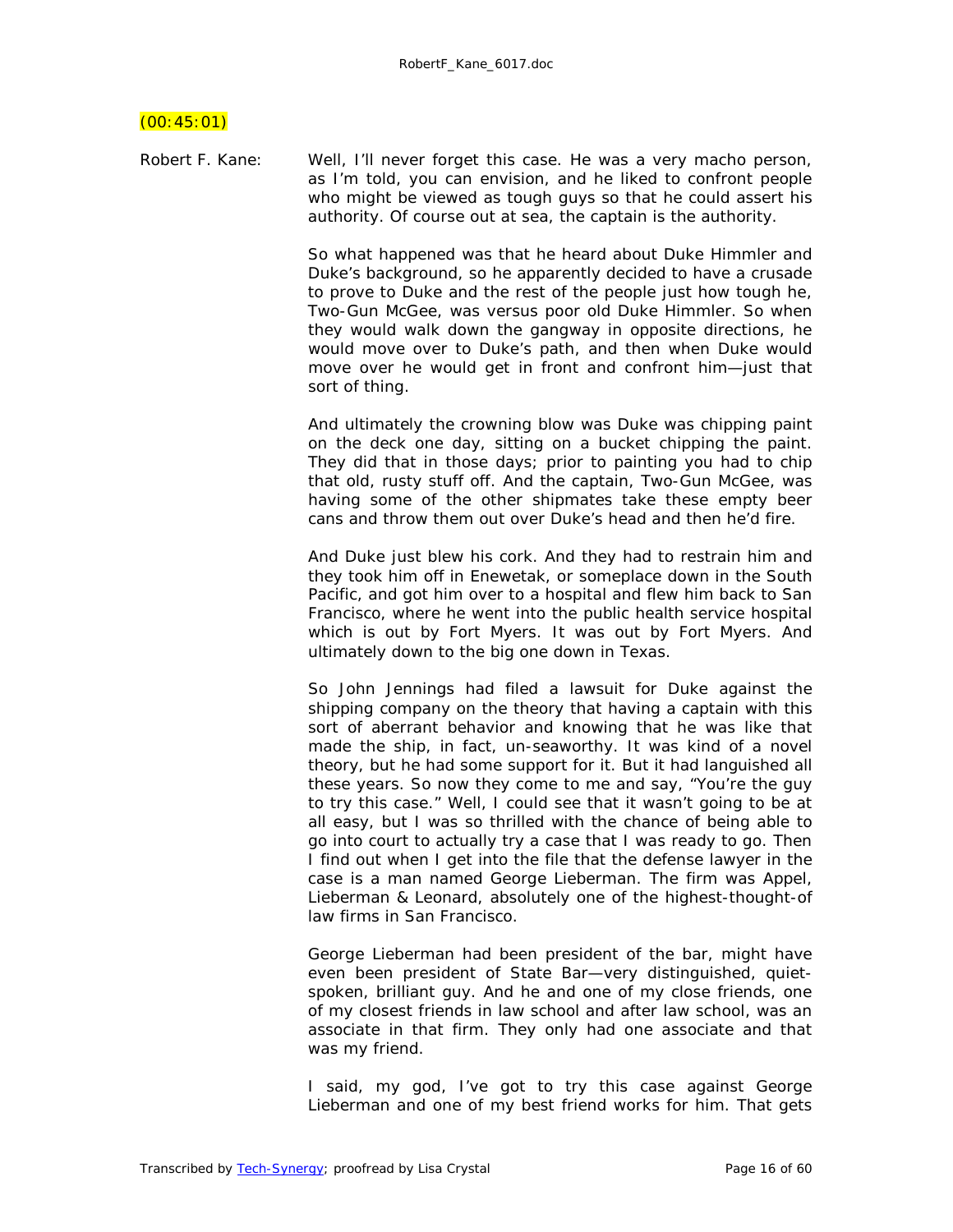compounded by the fact that the case is set for trial in August at the same time as the State Bar Convention, which I think was in San Diego at the time.

George Lieberman always went to the State Bar Convention, and he wanted to go to this one. And I wanted to go to this one too, but I couldn't because his client wouldn't let him waive the five-year statute. So we're up against it.

So I apologized to Mr. Lieberman. I said, "I'm sorry, but we have to try the case." Well there weren't any San Francisco judges. They all went to the convention. So they brought in Judge Ben, I think his last name was Culver, from Oroville or Marysville—I'm not sure about that.

And I thought, my goodness, here they're going to bring a judge in from the valley. He's probably never even heard of a steamship, let alone the Jones Act; I'm going to be in big trouble. Well, again I was blessed. Judge Culver turned out to be a marvelous judge; I mean, he's one I would like to model after.

In any event, so he came down, we go out to start this case. And I had never selected a jury, but I'd read everything I could about how you do it. And I think the first or second question I asked, Mr. Lieberman stood up very elegantly and made a very nice objection which I didn't understand—but the judge did, because he sustained it. And I thought, things are going to go really downhill from there. But actually we got through it; and Mr. Lieberman, he was firm with me but he was a gentleman. His ethics were so high.

# $(00:50:00)$

In any event, we tried the case. And poor old Duke Himmler, I went out and bought him a suit at a place on Kearny Street. They used to have a place called One-Price Suits; you could get a suit for \$19 and a shirt and a tie, and I got him some longer socks to cover up the tattoos if you pulled his pant leg up. And of course I'd spent hours with Duke about how to behave; and there would be ladies on the jury who might take offense at his tattoos and let's cover those up and be calm. And Mr. Lieberman will be nice to you, but he's going to be firm; he's going to ask you about your prior convictions, but it's okay.

Well, he was fine—for a while. And we finally have a recess while Duke is on the stand. They had luncheon recess and I could tell that he's getting a little antsy. He comes back from lunch, the tie is gone, the suit's gone, we're back into the Hawaiian shirts, and so forth. I just threw up my hands and said, "Oh, well. Duke, be Duke. What's going to happen?"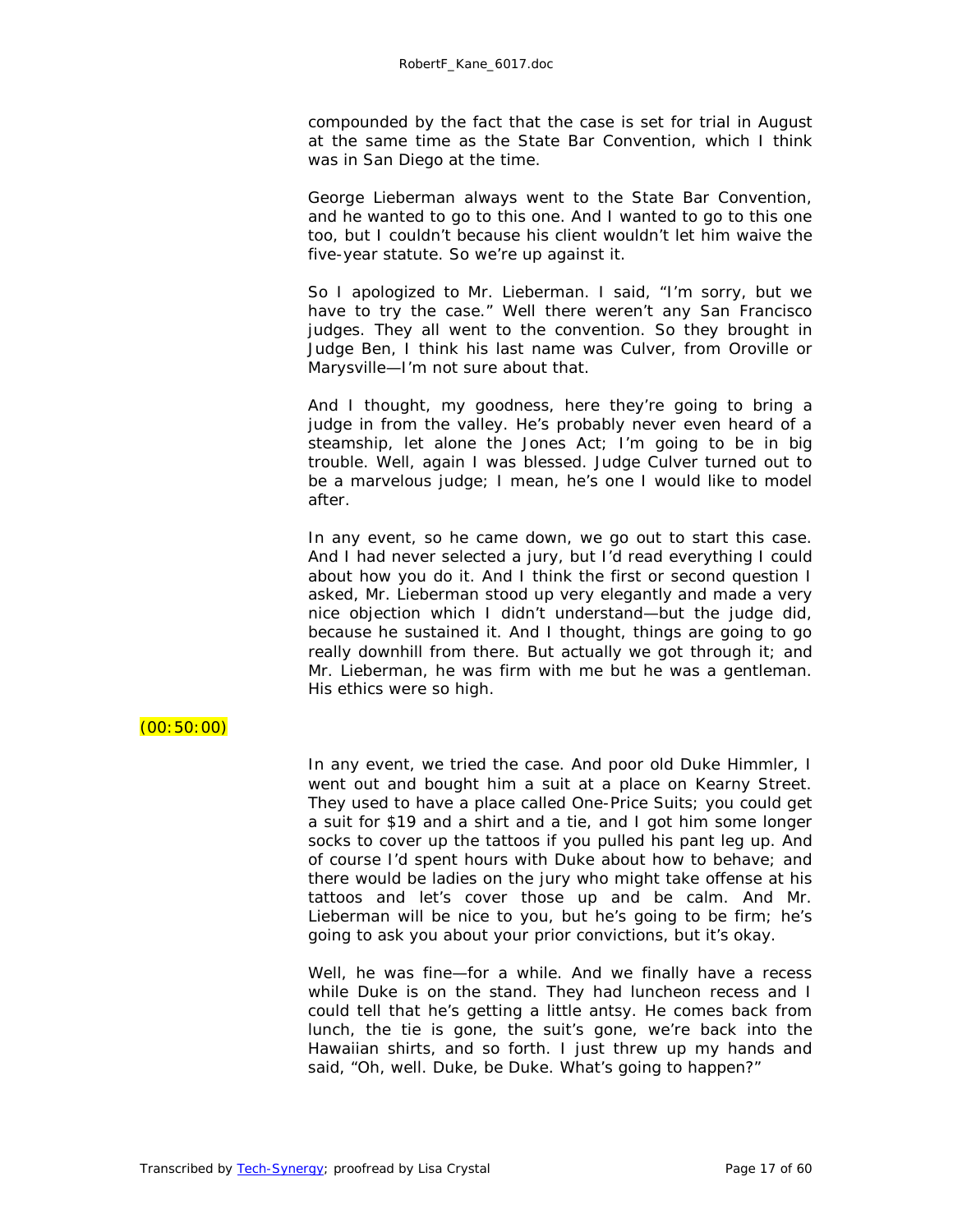Well, we finished up and they of course never did produce Two-Gun McGee. And we tried the case through and sweated it out, and believe it or not we had a hung jury and they were seven to five for our side of the case. And I was thrilled, and most of the jurors and I had a nice celebration afterwards at some bar nearby there on Van Ness Avenue near the courthouse in San Francisco. So that was that case, and I'll never forget it. And it was a great, tremendous experience.

- Steven Vartabedian: And I take it, after having a favorable split on a hung jury, that you got a fairly nice settlement?
- Robert F. Kane: Oh yes, it was fine. It settled and Duke went off into the sunset.
- Steven Vartabedian: Now, a few years later you moved on, and I understand that you became the third partner to Harold Ropers and Gene Majeski in Redwood City. Please describe this stage of your career.
- Robert F. Kane: Yes, that's correct. Well, when I went to work at Bronson's as the office boy or messenger clerk, Harold was a partner and Gene Majeski was a brand new associate in the firm. He had just been hired not too long before I went there as a calendar clerk or messenger clerk.

Harold was probably then the top trial lawyer of the firm, tried more cases even than Lawry Driscoll—although they were on par in my book in terms of competency and so forth. Harold left Bronson not too long thereafter, like in 1954. I could be off on the date, but it's around there.

He decided that he didn't want to do mainly defense practice anymore. He wanted to do plaintiff's work; he thought that's where the money was, and he was correct about that. So he hooked up with a couple of old-time lawyers in Redwood City, general lawyers that gave him some office space. And he went down there and opened an office on his own with the idea of establishing and building up a plaintiff's practice.

There wasn't any such plaintiff's practice between San Francisco. You had to go to San Jose and you'd bump into Jim Boccardo; that's when the next plaintiff's activity started, really. And so Harold went down there.

But lo and behold, he didn't really get much of a chance to get a plaintiff's business going because his former clients, claims people in San Francisco, were so enamored with his abilities, and rightfully so, that they begged him to take some defense cases in San Mateo County or even San Jose. And he succumbed to that.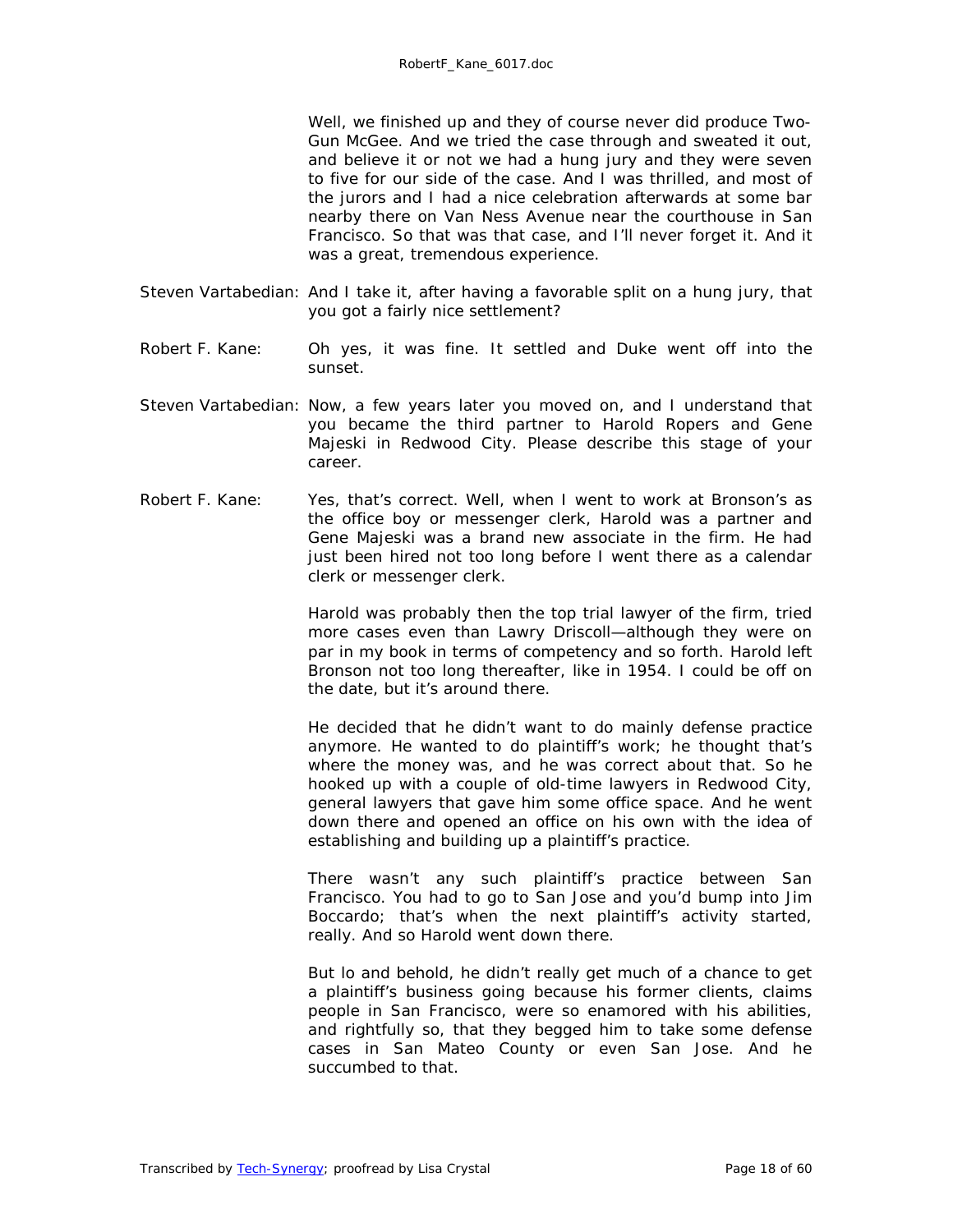Well, the first thing you know he had 10 cases, then 20, then he had more cases, defense cases that he didn't know what to do with. And of course you're going to run into all kinds of conflicts if he tries to do plaintiff's work.

So he recognized right away that he needed help; and he had spotted the genius of Gene Majeski, which is almost evident when you meet him. And he then talked Gene into coming down to Redwood City, and they formed a partnership over in this little office that Harold had; and that of course mushroomed.

Next thing you know there they got as many cases in San Jose because there weren't many defense firms in San Jose at that time, maybe one or two—and so they got very, very busy. So they needed help and word of mouth got to me, and I of course knew them. And people were suggesting that we talk, and so we did.

#### (00:55:00)

And again I was very ambivalent because I was so personally attached to Les and John, Les Roos and John Jennings. And I had been there really such a short period of time and they had made me like a junior partner and, you know, they treated me just royally. And so I was conscience-stricken as to what am I going to do, because I'd grown up basically on the Peninsula; I knew a lot of people there and it will be comfortable for me to be in Redwood City, living in San Mateo, even trying cases in San Jose. I knew I would be trying a lot of cases if I went with Harold and Gene because that's about all we did; and so after a lot of again soul searching, I bit the bullet and went to Redwood City.

- Steven Vartabedian: So during that time you're practicing with Ropers and Majeski, and then come the early 1960s, you decide to go out on your own, create your law firm, as I understand it.
- Robert F. Kane: I did. It was 1961; that's correct.
- Steven Vartabedian: And you practiced there until your appointment to San Mateo Superior Court in 1969, is that correct?
- Robert F. Kane: That's right.
- Steven Vartabedian: So at some point you're practicing in a heavy-duty trial practice, defending these cases. When did it strike you, hey, I might want to become a judge? And how did it strike you?
- Robert F. Kane: I don't think I can pinpoint any discrete period of time. I think just over a period in trying so many cases, being in so many different courtrooms, seeing so many different judges and different personalities. And I guess vanity creeps in too; you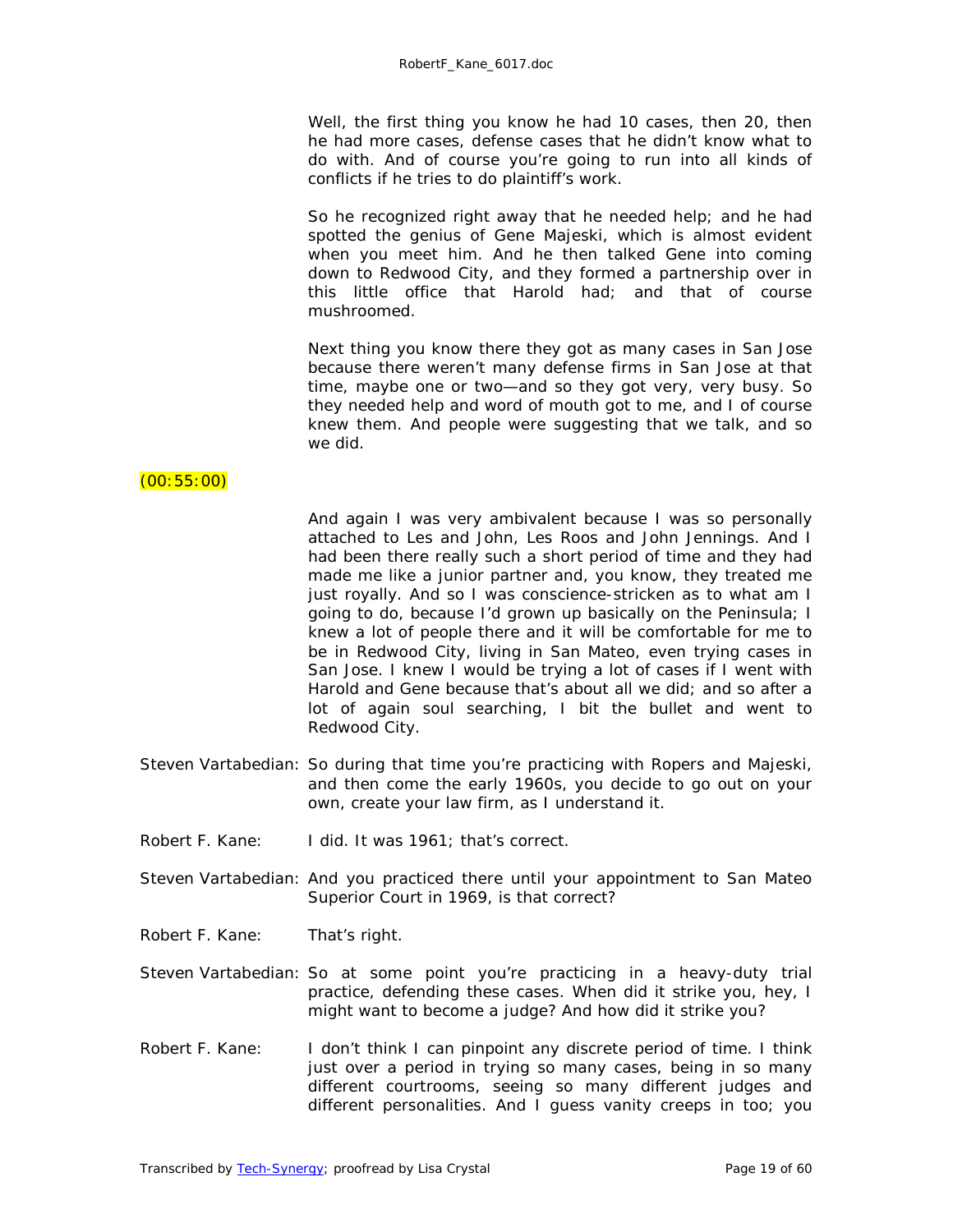know, you say to yourself, gee, I can do a better job than that. And the idea that it was a very respectful position.

I've always, I think, treated judges with great respect even when I thought I had a lot of reason not to, because I think that's the way lawyers are supposed act. But it just occurred to me that that would be a nice fulfillment of a career. But as soon as you'd have those thoughts they disappear, because I'm onto the next case and the practice was blossoming, the income was improving, family is growing. So things were good doing what I was doing, so I dismissed that a lot of times.

- Steven Vartabedian: And it's kind of hard to leave that—like you say, raising a family with a good income, a practice that's becoming better and better all the time. So when and how does that call come from? I guess it was Governor Reagan's office in 1969? How did that all happen, when you were running such a successful practice?
- Robert F. Kane: Actually in 1966, I believe it was '66, there were two openings on the superior court in San Mateo. And I was contacted by—I'll refer to it as Governor Reagan's local recruiting committee. He had people, groups, as I understand, in almost every county that were looking for people that they thought might be positive additions to the bench.

So I was approached and asked if I would be interested in one of those two appointments. And I thought about it and said I was interested, but I had to pass because my firm had not been in existence too long—about four and a half years or something like that at that time. I had a couple of young lawyers that I felt that if I were to leave then, they might have a difficult time holding the practice, and I wanted them to inherit the practice; that if I stayed a little bit longer . . . Also, the big drop in income that I would be facing with a young family, I just didn't think I could hack it.

So I respectfully declined at that time, hoping and thinking positively there'll be ones in the future and by that time I can make some more provisions and my juniors will be getting more experience, etc. And that of course did happen in 1968, actually—the appointment was effective in '69. So that's what happened.

# $(01:00:12)$

- Steven Vartabedian: Now during your two years on the trial bench, what was your primary assignment for most of that time?
- Robert F. Kane: Most of the time I was the supervising judge on the criminal calendar, the general criminal calendar. So that had to do with arraignments, sentencing. In those days there were a tremendous number of search and seizure motions—what we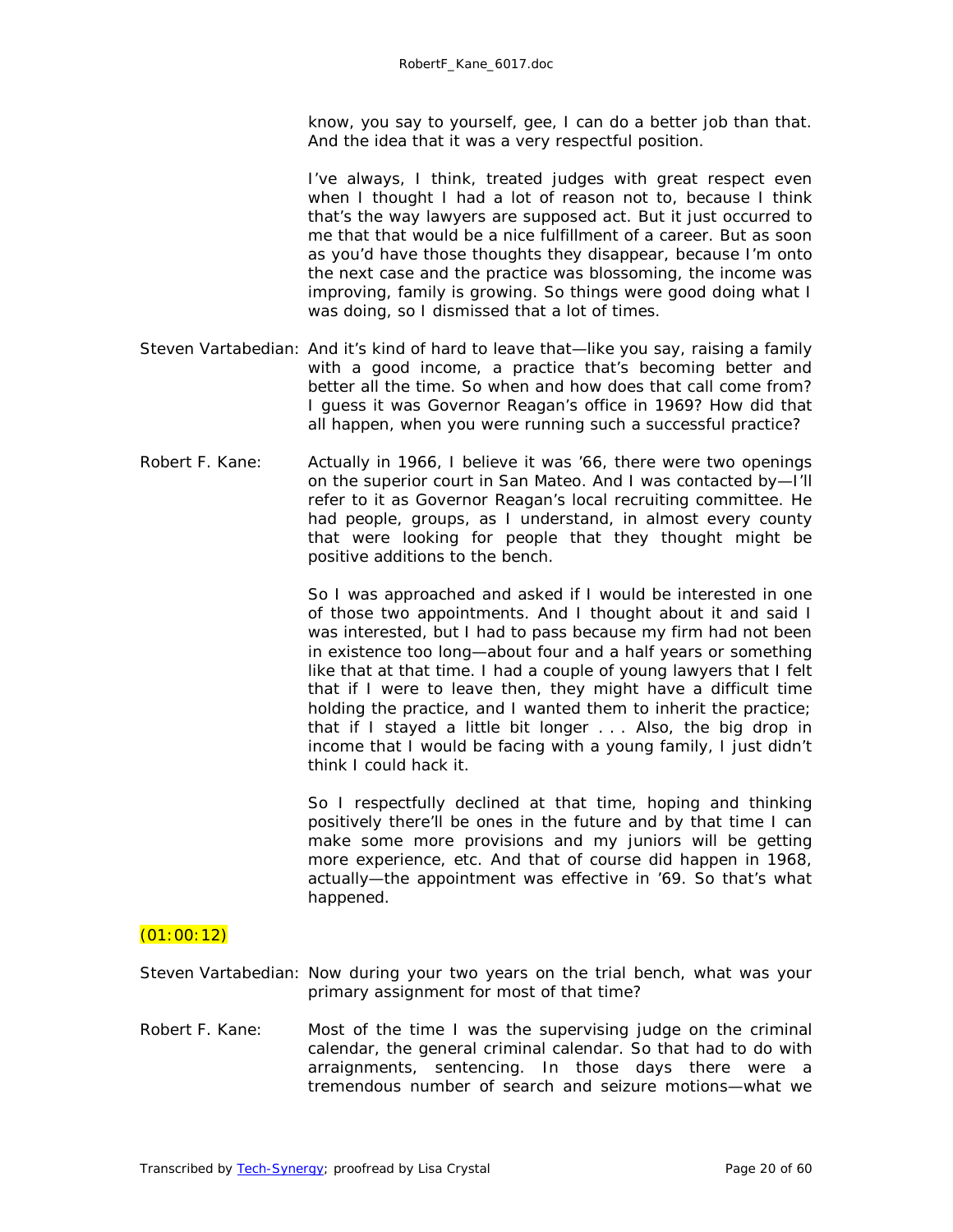called 15385—and also Penal Code 995 motions on review from the municipal court holdings.

That was a busy calendar. That was most of it. I did have a couple of criminal jury trials—one that started out as a death penalty case but pled out in progress. But I frankly was very, very busy with that calendar, which I actually enjoyed very much.

- Steven Vartabedian: How did you adjust to doing predominantly criminal work after having such a distinguished civil practice? I assume it was all 100 percent civil trial practice that you had as a practicing lawyer—maybe a few cases that weren't civil cases?
- Robert F. Kane: No, it was predominantly . . . I think I had one or two early criminal cases in San Francisco, but I wouldn't even count those. So it was basically civil.

I didn't find it difficult at all. In the first place, in terms of substantive criminal law, I think I had a pretty good grasp of that. I had taught actually a course in criminal law in San Francisco at night law school, at San Francisco Law School in '52 and '53, and I taught evidence, I think, in '53 and '54.

So the substantive law was not a problem. That actually doesn't change much anyway. I mean, the definition of robbery is, I think, probably today the same as it was then, I think. I haven't looked at it. Definition of rape is probably the same.

- Steven Vartabedian: Pretty much the same. When you teach law, just thinking a little bit from my own experiences, that really required . . . When you're teaching law you need to keep ahead of your students, and you have indicated criminal law, evidence; were there any other courses you taught?
- Robert F. Kane: No, I just taught those two.
- Steven Vartabedian: Those two. And this, I take it, was a good experience that helped you in your handling criminal assignments?
- Robert F. Kane: Oh, absolutely. And of course even in that course there was also some procedural aspect to it, but it was at that time more on the substantive. So when I got this assignment, you know, I just did my homework. It really wasn't that complicated. I talked to a couple of my colleagues that had handled the calendar and they convinced me that it wasn't difficult. They were right. Now of course there was a lot of plea bargaining that went on, so I was involved in that, of course; that was another adjunct of it. But the number of pre-sentence reports and probation reports I've read were voluminous; you take those home at night and read them. I did, and I think most judges do.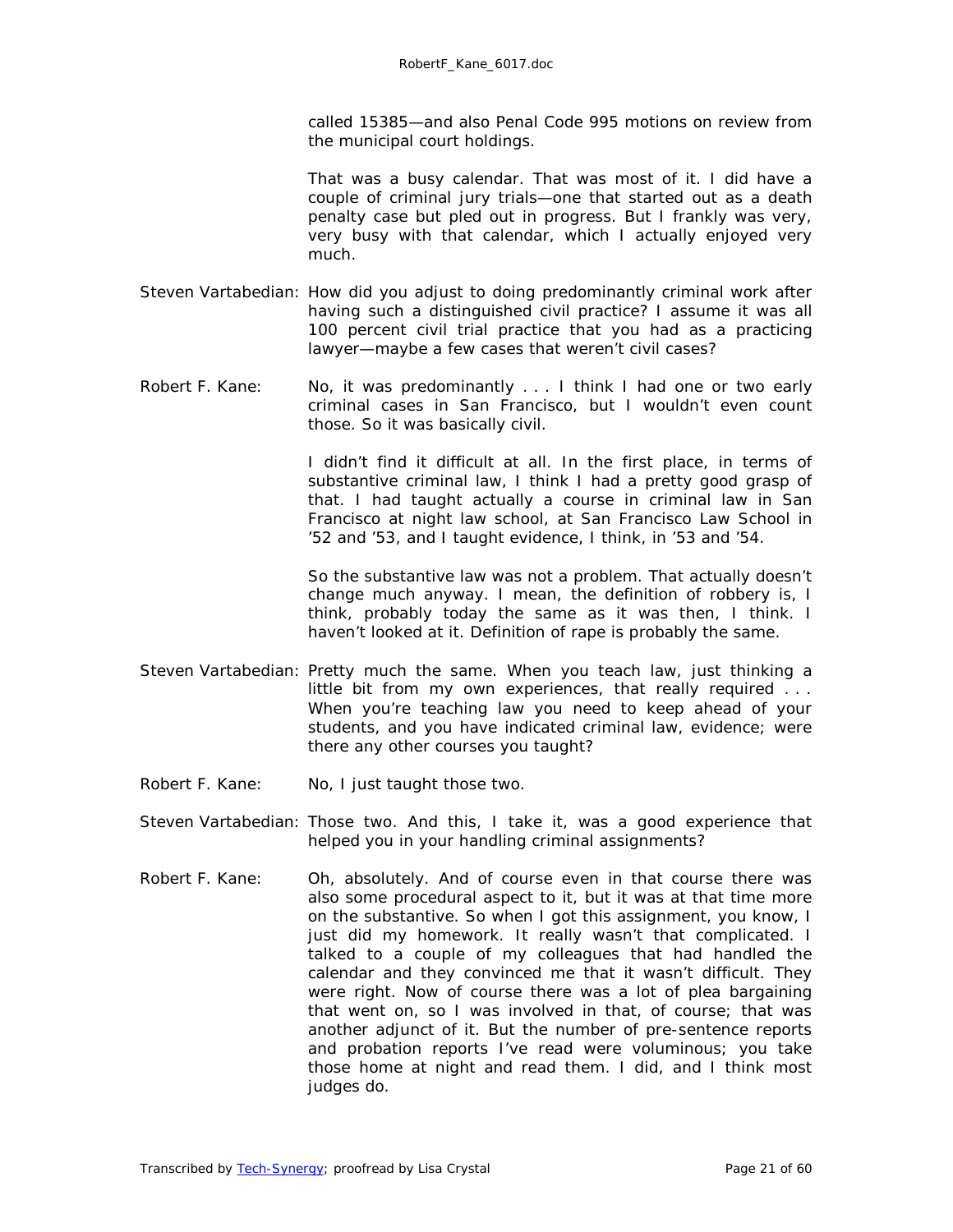Steven Vartabedian: I think most of us have had that experience.

- Robert F. Kane: It's a very challenging . . . At that particular time in 1969 and '70, that was a tough time for the courts because that was when there was a lot of resistance. The free speech movement had generated a lot of resistance, so we had a lot of lawyers that came into court and would challenge things and make things difficult. So I found it a very challenging but a very good experience. You learn a lot about people in that job.
- Steven Vartabedian: That's for sure. So as you're continuing in this work, how was it and what were the circumstances, perhaps, that you learned you were being considered for elevation to the Court of Appeal?

# $(01:05:03)$

Robert F. Kane: My recollection on that is that Ned Hutchinson, who was then Governor Reagan's appointment secretary, and whom I knew of course because he had been involved in my appointment to the superior court, called me. And I am pretty sure it was a phone call; it might have been a face to face—I don't remember that.

> Anyway, Ned advised me that Justice James Agee, who was a justice on Division Two of the First District, had announced his retirement. There was going to be an opening and would I be interested in that? I said, obviously, sure. I like this judicial career, and that's an advancement. I'd love to be considered. That's really where it started.

- Steven Vartabedian: So you are appointed to Division Two of District One, and when you arrived there the presiding justice was Daniel Shoemaker.
- Robert F. Kane: Yes.
- Steven Vartabedian: He retired shortly thereafter. But did you have any recollections either from practice or from your experience with him on the bench, Justice Shoemaker?
- Robert F. Kane: Yes, I remember Justice Shoemaker very well. We became good friends. My first memory of him . . . I'm not sure whether he was ever a municipal court judge in San Francisco or not, but I do remember him when he was a superior court judge and I appeared before him, I believe, on law and motion matters early on in San Francisco, like in '52, '53.

Then he went to the Court of Appeal, and I think I argued one case in the Court of Appeal in that division when he was the presiding judge, but I seem to have a recollection that he was a little tough on me. I didn't particularly like my position in the case, but he was a good judge and a nice man, very nice man.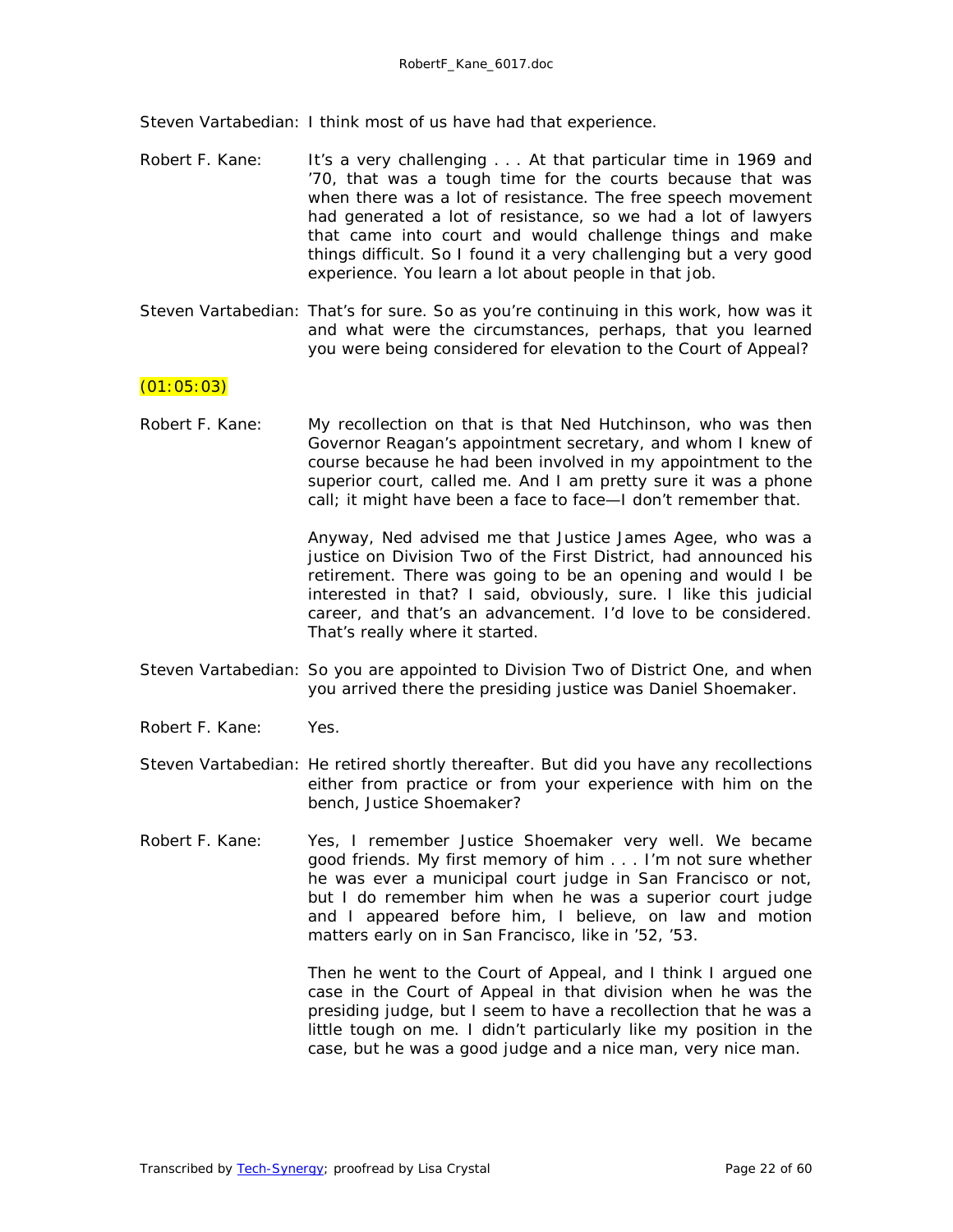So he retired. It came as a complete shock to me. He just announced to Wake Taylor and myself one day in our conference before an oral argument that he was going to retire.

Steven Vartabedian: This is about what 1971? This is the year you actually—

- Robert F. Kane: Yes, yes, yeah. It's probably within four, five, six months of me being on the court. I was really kind of disappointed; I really liked the man a lot and he was easy to work with, but he did, he retired. Then Justice Wakefield Taylor became the presiding justice. Then Justice Allison Rouse, who was an old friend of mine, joined us.
- Steven Vartabedian: I understand that for the majority of your eight-plus years on the appellate court you served with these same two justices: the PJ, Wakefield Taylor, and Allison Rouse as your fellow associate. In fact, I guess just briefly before your retirement there was another justice that came on, John J. Miller.
- Robert F. Kane: John J. Miller came on maybe a year or something like that before I left.
- Steven Vartabedian: But for the most part you were serving with these two other gentlemen for almost the entirety of this time. What was it like serving on the same panel with the same colleagues on all these cases for this duration of time?
- Robert F. Kane: Well, it was marvelous from my point of view. I mentioned of course I had known Justice Rouse for many, many years and spent a lot of time discussing matters with him in the courthouse in Redwood City when he would have a jury out in a criminal case and I had one out in a civil case. We'd be next door to each other, so to speak, and things were very close in Redwood City in those days.

We only had three or four judges, so I knew AI Rouse very well, and I got to know Wake Taylor and respect him and appreciate him very quickly. We just had a wonderful personal relationship, and I think we had a great deal of respect for each other intellectually and philosophically or whatever jurisprudentially. *[laughing]* We had very few dissents, which is probably understandable because we talked a lot.

#### $(01:10:00)$

Even we used to take walks. Maybe a couple of times a week we'd go to lunch and we'd walk from the state building, over and all the way down to Market Street, down to the Ferry Building, and back—which is, I don't know, a three-mile walk or something. All of which time and during lunch we were talking court stuff for the most part.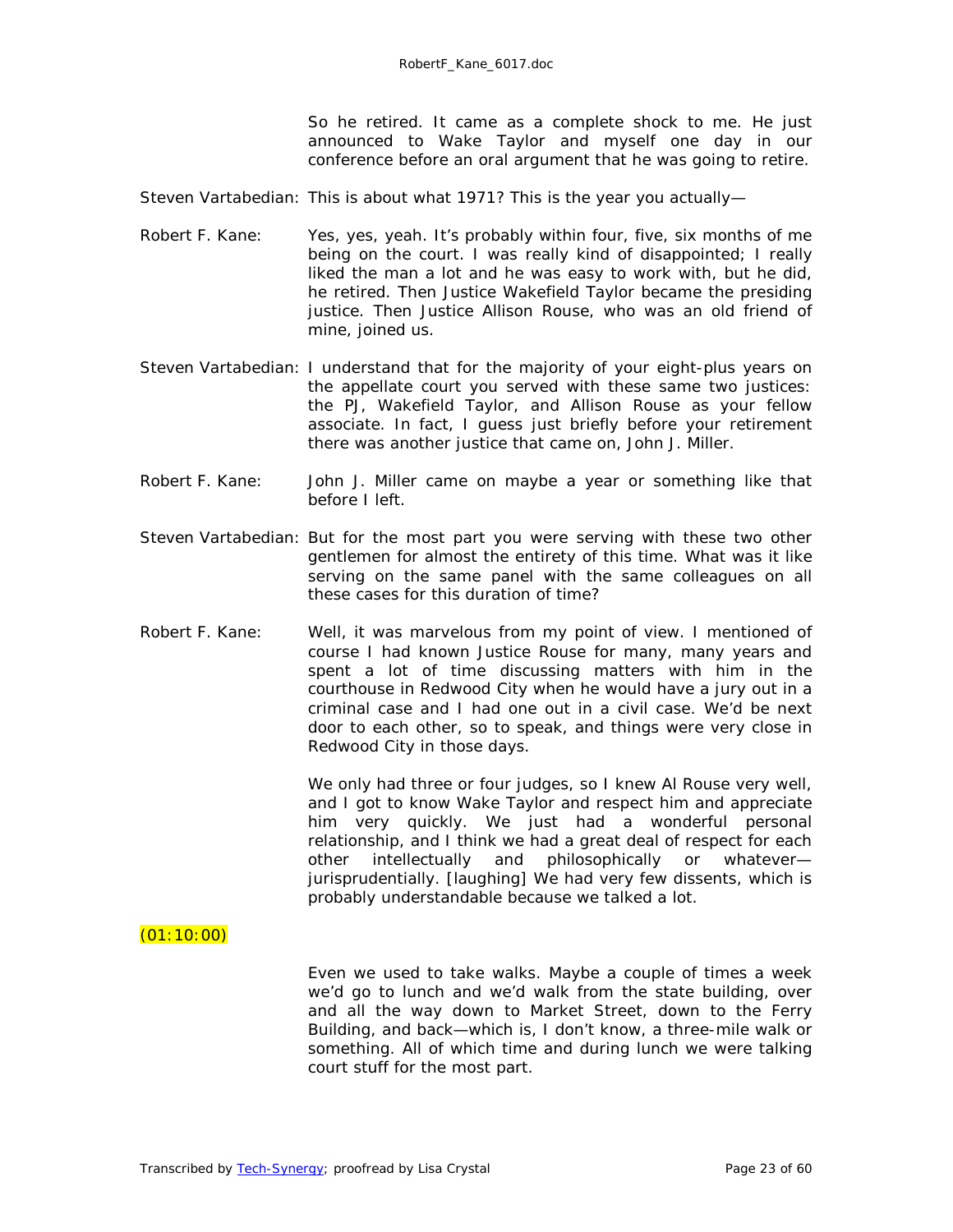I think if you could look at all of the few dissents that we had, there is not a harsh word or critic there. There's just a difference of opinion. So again the departure was painful. I hated to leave those two wonderful people and Justice Miller, who I didn't really know that well because he wasn't there that long.

- Steven Vartabedian: It sounds like you had a very good relationship with these two colleagues. Very different from a time when you might have some courts where judges only communicate through memos. You really would talk through these things.
- Robert F. Kane: Absolutely.
- Steven Vartabedian: Face to face.
- Robert F. Kane: We did. We spent a lot of time together.
- Steven Vartabedian: That's tremendous. You have published quite a few appellate opinions during your time. Do you have any favorites among those that you authored that you wish to comment on?
- Robert F. Kane: Well, there are probably a couple of opinions that I kind of like what I said and I read them again not too long ago dealing with attorney conduct and contempt in court. One involved Richard Hawk, who was the lawyer for Juan Corona, which is another case I can mention in a minute. But there's a separate case involving Mr. Hawk's multiple acts of contempt against the trial judge. And as I recall, I think Justices Rouse and Taylor and I upheld 10 of those counts and I wanted to uphold the other 2 as well. The case presented, I think, a situation where one could comment on the role of a lawyer and so forth.

I may even have that a little bit confused with the other case, which is called *In re Aubrey Grossman*. Aubrey Grossman was a very well-known lawyer in Oakland, a very experienced trial lawyer. He took umbrage with a trial judge very vigorously, in a case that came up to us. That may be the one where the conduct . . . I think I may have dissented as to the two that were not upheld. But in any event those two cases together I think are worthwhile revisiting concerning how lawyers should conduct themselves in court and the respect that they should extend to the trial judge.

There are methods and avenues and procedures available to a lawyer to "show his contempt for the judge outside the presence of the jury." In these cases the lawyers didn't do that. They were challenging the judge and embarrassing the judge, and I don't think that should ever be done.

So I vented my spleen, I guess you might say, a little bit in those two cases. But I read them again recently and I think it's still good. I've been in some courtrooms over the last few years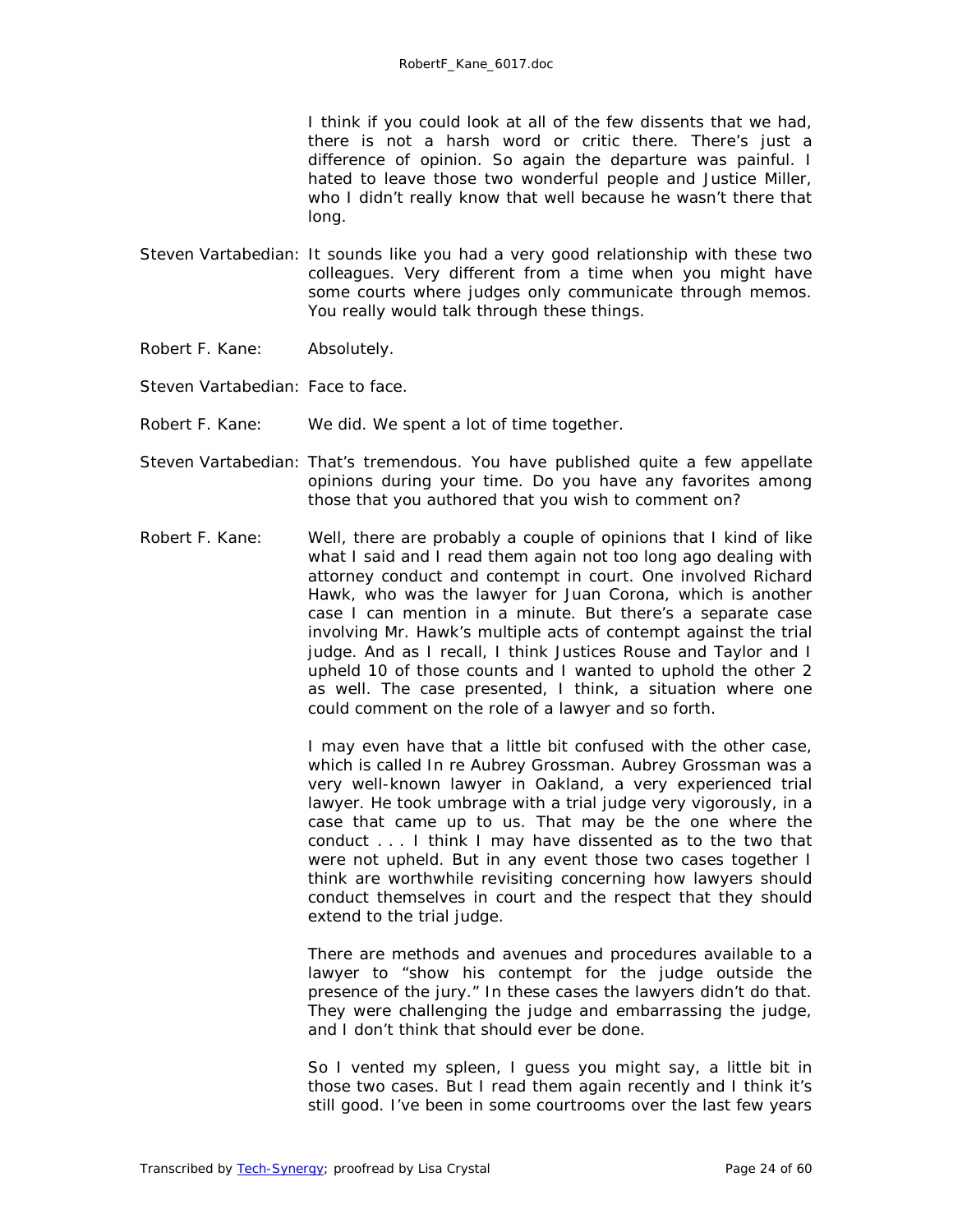on occasion and I am amazed to see that lawyers, for example, don't stand when they address the court. This maybe nitpicky by some people's standards, but if you go to England or to Ireland or any of those places, you'll see that when the lawyers come into the courtroom, they may have all kinds of contempt for the bench.

#### $(01:14:56)$

And I have talked to some of the barristers there that do, but when they come in the courtroom door, they will look to the bench, stop, and bow their head, and they will get a bow in return from the court.

Now, we don't do that. The lawyers will bang through swinging doors and all sorts of things. They're in a big hurry to go get something signed or whatever. But I'm amazed. I mean, I was always taught, and that's one thing. . . . When I went to watch some of these good lawyers . . . Vincent Hallinan, who had a lot of contempt for courts—and he said that publicly—he went not to jail for that, but he went to jail for tax evasion.

- Steven Vartabedian: He certainly was notorious in his—
- Robert F. Kane: But he was . . . he would stand; when he addressed the court he stood. He didn't sit at the table and put his chin like he's having a conversation like we're having now. No. So I think there's a lot that apparently is not being taught or handed down in the . . . You know, we talk about this lack of civility and so forth that is apparently so prominent in lawyer conduct today, and yet I never see these kinds of things talked about.

I wonder why great organizations like the American College of Trial Lawyers and ABOTA—of which I am member and I am proud to be a member of them, they are wonderful—could really give some guidance. And maybe the lawyers aren't brought up that way. I don't know why it is, but I think there's a lack of respect.

Steven Vartabedian: One of the matters that you mentioned involved Richard Hawk as an attorney; and that you did say that there was another case, *People v. Juan Corona,* that you authored the appellate opinion of.

Robert F. Kane: Yes.

- Steven Vartabedian: And many people might remember that case. In 1978 was when you had the appeal, but a couple of years before that a very infamous trial involving the murder of 25 farm workers.
- Robert F. Kane: That's right.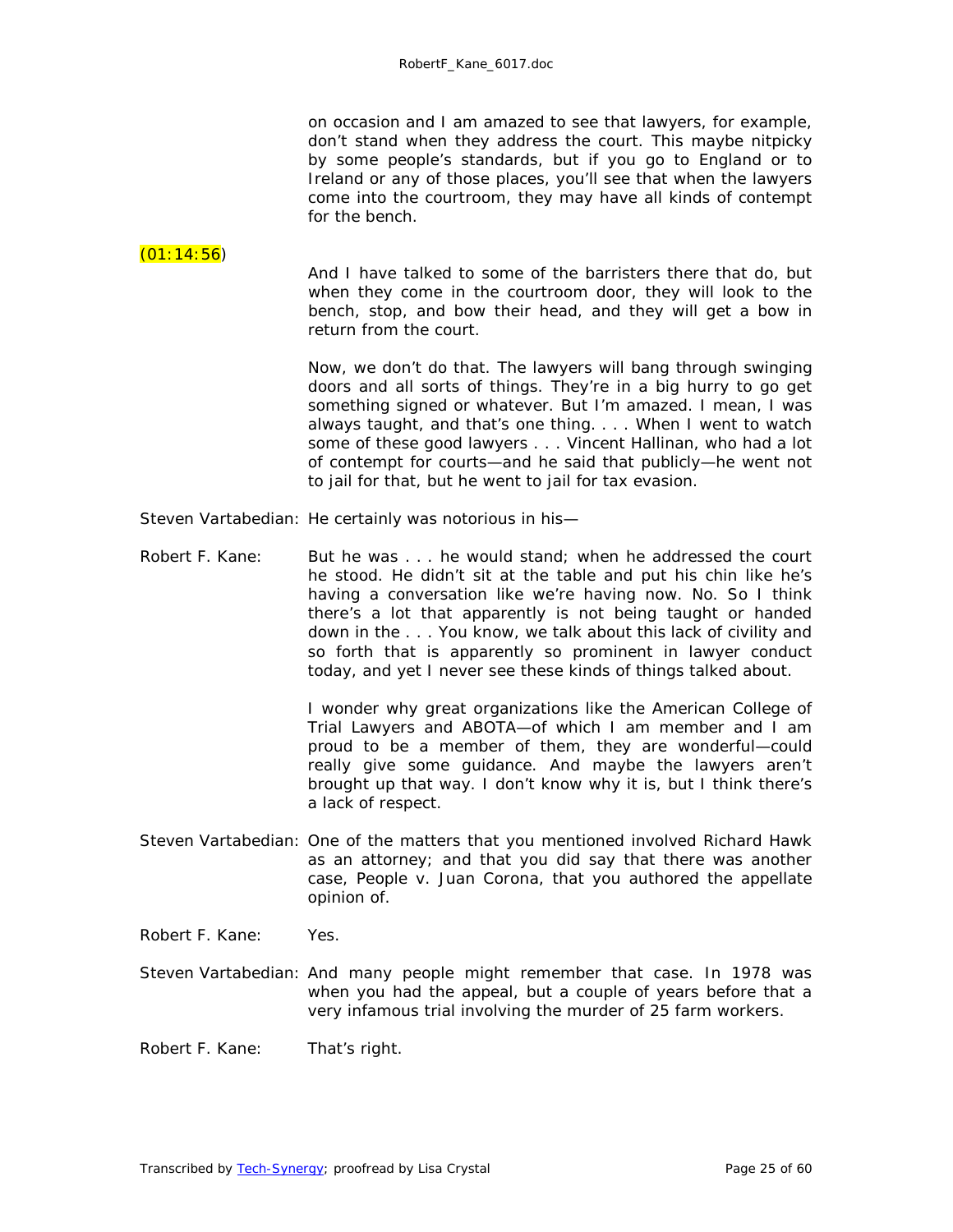Steven Vartabedian: A 25-count murder conviction. And there were some issues about the effectiveness of defense counsel. Could you tell us a little bit about that case?

Robert F. Kane: Yes. Juan Corona was a farm worker supervisor, we'll say, who arranged the contracts for farm workers. He was charged and convicted up in Yolo County, I believe; it was either Yolo or Yuba. Twenty-five counts of murder where he had killed and buried these farm workers.

> It was probably the most notorious case for a decade or longer. In any event, it found its way into our division for review after conviction on appeal. In the course of that, there had been a lot of items of contempt, a lot of misconduct that had been assigned on the part of counsel.

> The appellate counsel also filed a petition for a writ of habeas corpus in conjunction with the appeal, and that allowed him to kind of go outside the record somewhat in order to expose these items of misconduct and misrepresentation of adequate counsel. So we had that whole package, which was a huge transcript. I remember when they wheeled it in on the dolly with the transcripts. My law clerk took a look at that and said, "We got our work cut out for us here." And just in the sequence of things it fell to me; it was assigned to me to work the case up for the panel.

> So needless to say we spent a long time reviewing that. And unfortunately it became very clear that Mr. Corona—while clearly guilty; the evidence of guilt was overwhelming, which we said repeatedly in the opinion, I believe—was really not represented by competent counsel.

# $(01:19:59)$

There were many, many incidents. I can't recall them all, but some of the more flagrant things you might say Mr. Hawk did . . . one thing he did, he obtained a waiver from Juan Corona of all of Corona's literary rights that might ensue from a book or whatever, movie rights. And in that waiver or in that assignment, I should say, was a waiver of the attorney-client privilege.

So Juan Corona was asked by his lawyer, and he did waive the attorney-client privilege so that Mr. Hawk was free to talk about any conversations, whatever he had. That was one very glaring; I could list a lot of others he had in the record.

What we did is we assigned the habeas corpus to a retired judge as a referee who conducted an evidentiary hearing at some length, then reported back to us all of what went on surrounding and in the trial, which was overwhelming evidence of ineffective assistance of counsel.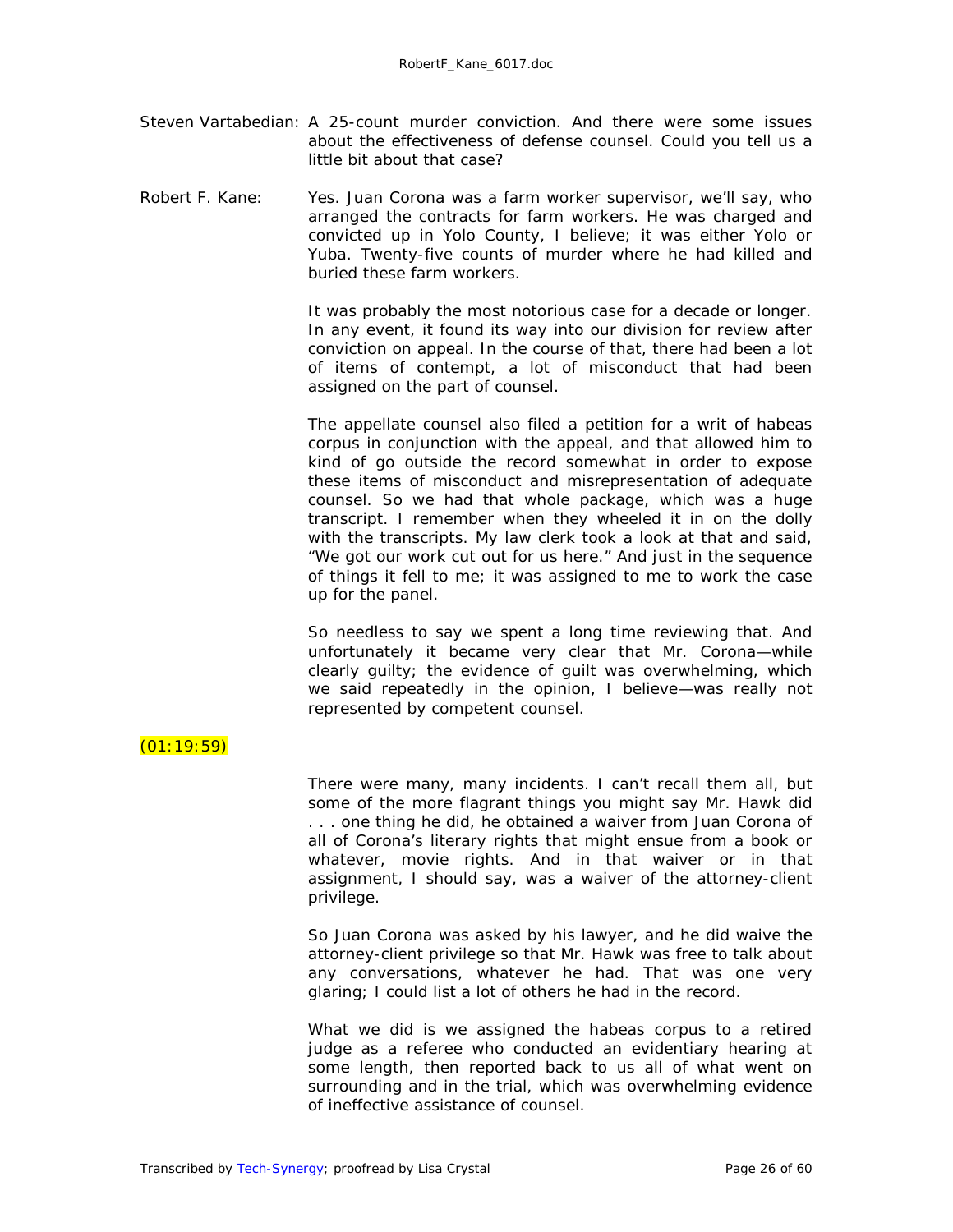So we were unanimously convinced we had no choice but to reverse. And of course we were aware that there was going to be some public disputation of this decision. There was going to be complaints about how much it's going to cost. It did cost, they had to retry him; but the fact of the matter is that he was clearly denied his right to counsel and he was entitled to a new trial, which he received.

So I think it was a right decision, and I think even people who will disagree with me on a lot of things went out of their way to say they agreed with me on this one. So that made it feel a little better.

- Steven Vartabedian: Yes, that was certainly a case a lot of people were following as a very notorious murder case, as you said.
- Robert F. Kane: Yes, the one other case I want to mention—and it's perhaps the most significant one in my mind, certainly, selfishly in my mind—is the case called *People v. Tanner*. It's a Supreme Court case now and it can be found in 24 Cal.3d, but we had it in the Court of Appeal. And it became a public subject, which is too bad, but it certainly ended up in the right result, both I think jurisprudentially and personally, for Mr. Tanner.

What happened was it was a conviction of an armed robbery of a 7-Eleven Store in East Palo Alto by Mr. Tanner, who used an unloaded gun, but a gun, to rob the clerk. I think it was a small amount, \$40, \$50. It turned out that Mr. Tanner had been a former employee of a security firm that provided security services to 7-Eleven; and according to Mr. Tanner he was doing this job on his own to demonstrate to the 7-Eleven people the need for more security to enhance, maybe, his former employer's business. Anyway, that was his story.

It has some logic to it when you think of \$40 and in addition to which he told the clerk, "Be sure to get a good look at me, because I want you to be able to identify me." So he was in effect asking for an arrest, which ensued shortly thereafter. But he's charged with the offense and he goes to trial in Redwood City and he is convicted. He's properly instructed by the court that it's up to the jury to make a finding as to whether or not he used the gun in connection with the crime.

# $(01:24:55)$

And the jury came back affirmatively on that and convicted him. Okay, now that promotes a mandatory prison sentence according to the section of the Penal Code and makes probation unavailable.

After his conviction on a motion for new trial and for sentencing before my old, very good friend, Judge Gerald Ragan, who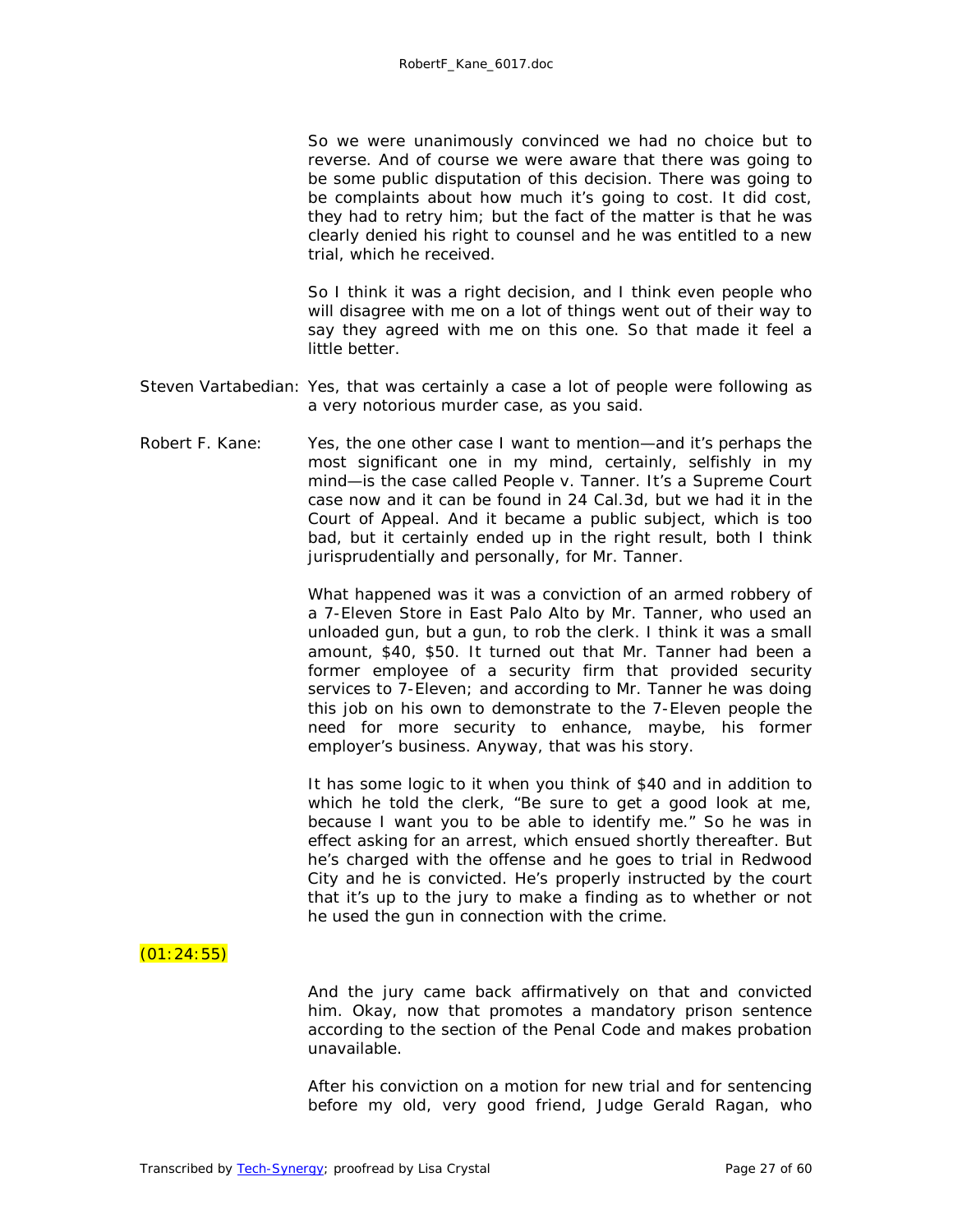incidentally I think I can say I helped substantially in his appointment to the court, and he replaced me, he took my position. We've been friends for a long, long time, and he's a very good judge, and he's got a very good heart.

When it came time for the sentencing, Mr. Tanner's lawyer asked for probation and asked Judge Regan to strike the finding of the jury that he had used a gun in connection with the crime; and Judge Regan did that.

The Attorney General appealed from the order, directing the striking of the finding. That came to us, and we reviewed the legislative history at great length and concluded that we had no choice. All three of us empathized with Judge Regan. We even mentioned that in a footnote of our opinion, which I guess you can't find anymore; maybe somebody can find it. We said, "Our hands are tied. We've got a separation of powers thing here. The Legislature has clearly spoken. We can't butt in there."

The Supreme Court granted review. They initially came down with a decision in which they reversed us, and then on a petition for a rehearing to that court they granted a rehearing. Now, it is somewhat rare that a court grants rehearing on its published cases, but they did. They granted a rehearing and that would involve what went on within the inner confines of that court, the seven members of that court.

The long and short of it is that shortly after that rehearing . . . and there had been a lot of publicity. There had been a lot of stuff out in the media, and Chief Justice Bird was coming under attack for her position on a lot of the criminal cases and other things. So there was a lot of political electricity going on, you might say. But in any event the court granted a rehearing. And in their opinion on the rehearing they then reversed their earlier opinion, and now they voted four to three. It's interesting because the opinion, the majority opinion, holds that my court's interpretation of the mandatory aspect of the statute was correct—that there was no power in Judge Regan, no judicial power, to strike the finding of the jury.

Ironically, though, his order is affirmed because the majority opinion goes on to describe that by the time they got the case Mr. Tanner had already spent over a year in the county jail and had fulfilled all of the terms of probation that Judge Regan had imposed. And they basically said, "That's enough."

So when I say that it's a good decision jurisprudentially from my selfish viewpoint . . . because I can say, "Oh, the Supreme Court at least adopted our legal position." Procedurally they affirmed Judge Regan's order because the Supreme Court, which has the power to do that, construed that he had already fulfilled the terms of probation and had spent a year in a county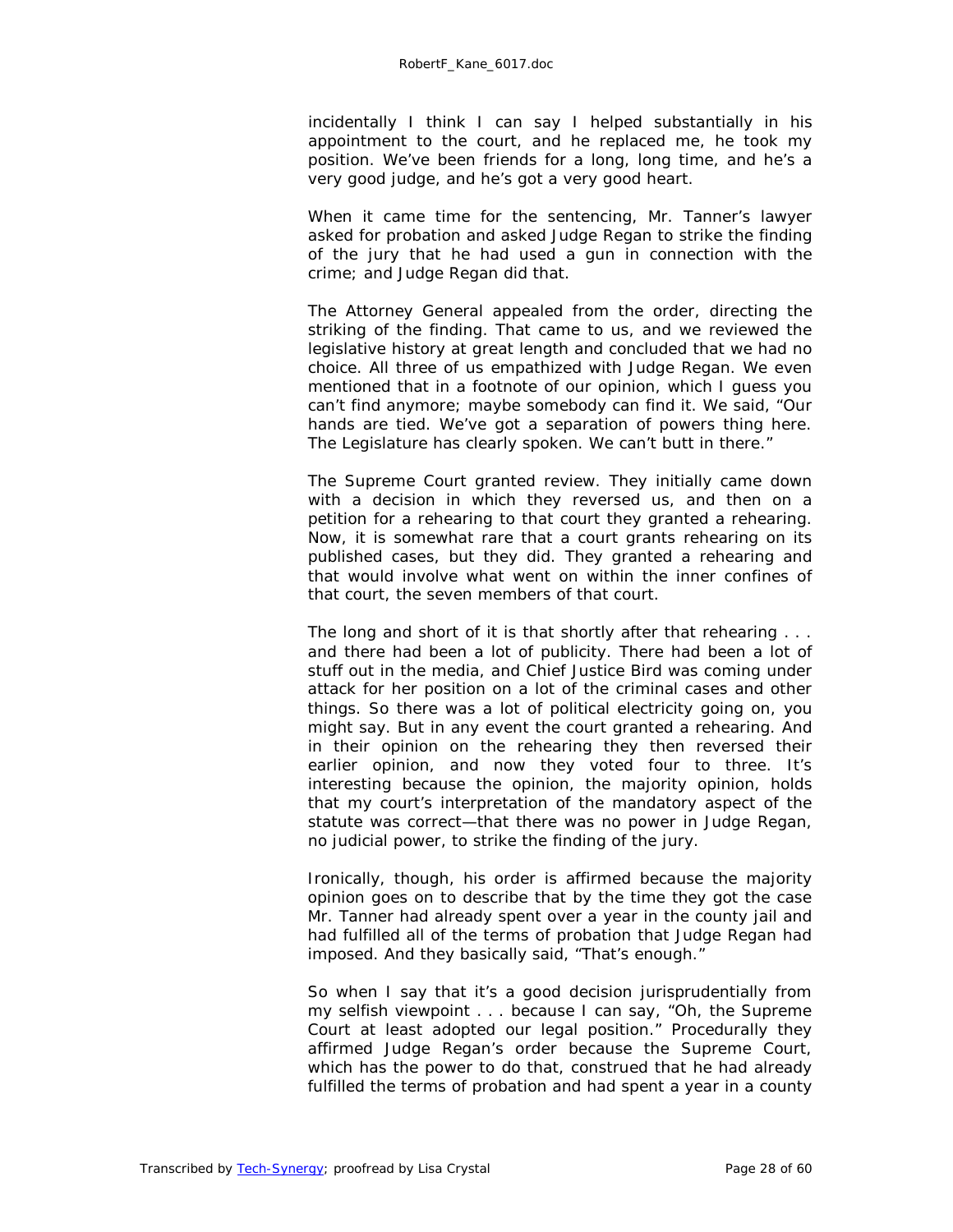jail, and that was enough for this kind of a silly case. That's kind of the bottom line.

#### $(01:30:11)$

Now, what's kind of disturbing is there are some dissenting opinions in that 24 Cal.3d case. One by Chief Justice Bird in which she basically—not basically, she does—she incorporates the opinion that she had rendered in the first case; just took it and republished it. Then there's another dissenting opinion by Justice Tobriner in which I think Justice Newman and Justice Bird concurred, which disagreed with the majority opinion on jurisprudential grounds, which is fine.

- Steven Vartabedian: But on the legal principles involved it was actually Justice Mosk, I believe, that changed his vote?
- Robert F. Kane: Yes.
- Steven Vartabedian: To agree with you.
- Robert F. Kane: Yes, he did.
- Steven Vartabedian: In this rare instance where they even grant a rehearing; to reverse themselves is even more rare.
- Robert F. Kane: Absolutely. Oh, yeah, very, very rare. So it's a very, very significant case. I think it's worth keeping in mind.
- Steven Vartabedian: You comment on this. It would be very hard to find that case anywhere; and this, of course, is what happens to many of the items that we as appellate justices work on—that we might publish a case and either it gets de-published without any reason stated or there is a grant of review where sometimes the Supreme Court agrees with us, sometimes they disagree with us. Even other times they come back that they have improvidently granted that, but still our—and I when say our, the appellate justices'—opinion is off the books.

Do you have any feelings about the power of the Supreme Court to basically wipe away what has been written by the Court of Appeal, whether it would be a de-publication or one of these grants of review?

Robert F. Kane: Well, I'm one of those who don't object to that power which is granted to the Supreme Court. After all, that's the court of last resort. It is the court which sets . . . to the extent that a court can set policy, they set policy, legal policy. That's one of the functions that they should fulfill; and you know, the fact of the matter is there are so many opinions generated by the Court of Appeal . . . When I was on the Court of Appeal we had, what, 52-something justices. I don't know how many are on there now; must be a hundred and . . . you can probably tell me.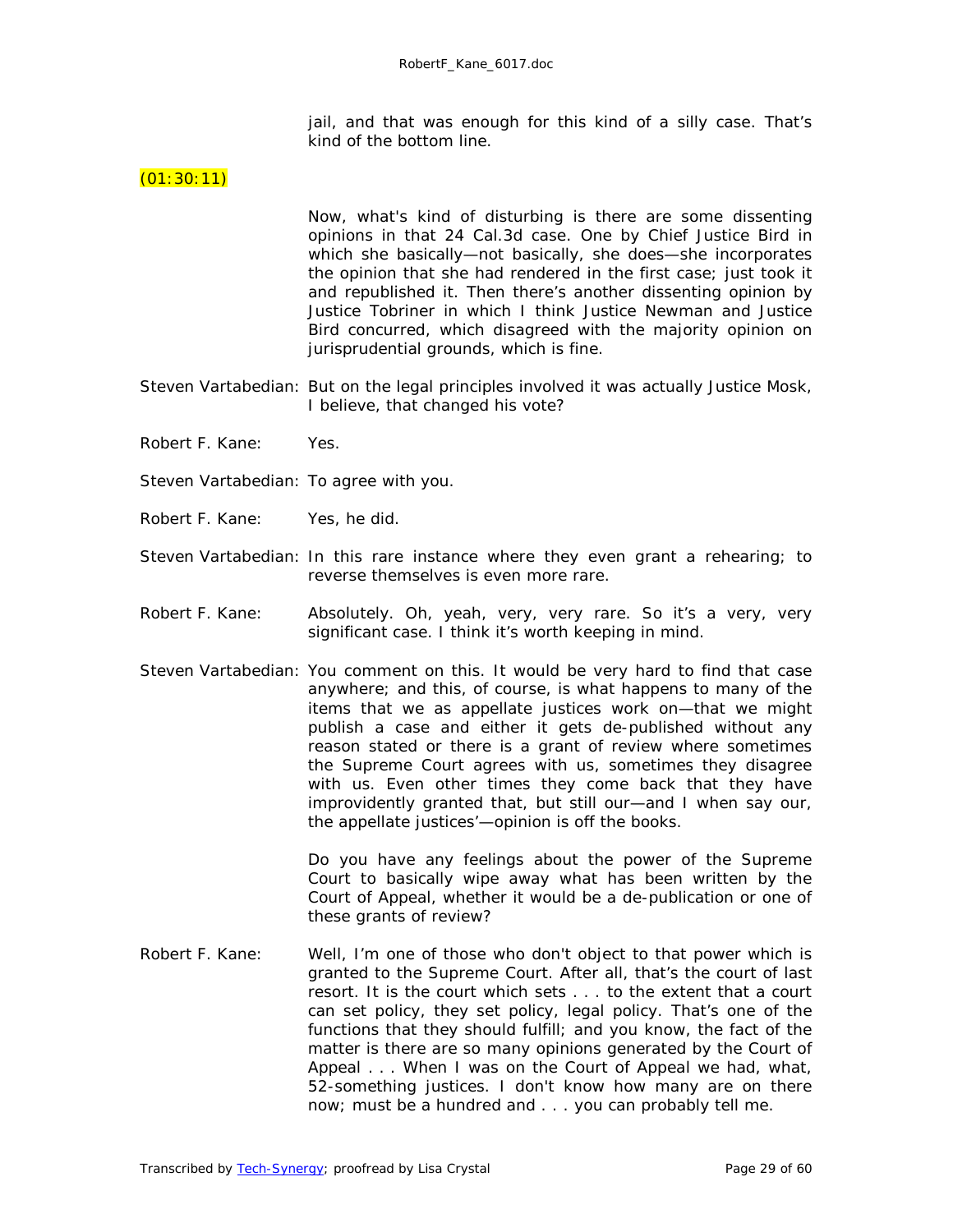Steven Vartabedian: I believe we're now in excess of 100.

Robert F. Kane: I think it's far in excess of 100.

Steven Vartabedian: I don't know the exact number, I must confess.

Robert F. Kane: So you just see, I know I've read all the arguments and listened to speeches about the publication, nonpublication; and I think overall the Supreme Court does a very, very good job. They pay attention, and they're looking at the big picture. And they may see a case that you came to think is very, very important and ought to be published and this will be the law and so forth. They may have six or seven cases coming down the pipeline that are relevant to that, which they might have to tamper with if they adopted my opinion right now. So that's a function that they serve. That's fine.

> One of the things is that . . . and I hope it doesn't trigger a personal reaction. But one of the criteria for publications, rule 973—or I may be off on that—but that hasn't changed. One of the five or six criteria for instructing Courts of Appeal when they may decide whether we're going to publish this case or not, one of them is the criticism of existing law.

> I took that very seriously. I think if there is some body of law enunciated by the Supreme Court that my colleagues and I disagree with or we were critical of it, we should say so and then let the Supreme Court dispose of that, preferably by a grant of hearing. And if we're concerned about it, hopefully they would be, rather than just de-publishing it.

> Now, that's just one little element. But they've got a tough job, and I respect that. They are the policymakers. I don't think judges should take things personally when they get depublished; and I probably had my share.

- Steven Vartabedian: I have too, I can tell you that. *[laughing]* Let me ask you this, a more general question. How would you describe your judicial philosophy?
- Robert F. Kane: Well, I guess some people would say a strict constructionist. As I indicated, I'm a firm believer in the separation of powers. I think that has to be . . . I would jealously guard that as best I could as a judge, even though I would disagree with the legislative opinion. If it's not subject to a constitutional attack, it's legally justified.

So I think my only review as a judge would be is whether or not it measures up to constitutional standards, not to secondguess the Legislature or try to modify it in some way by virtue of my own personal beliefs. So I guess you'd say that's a strict constructionist.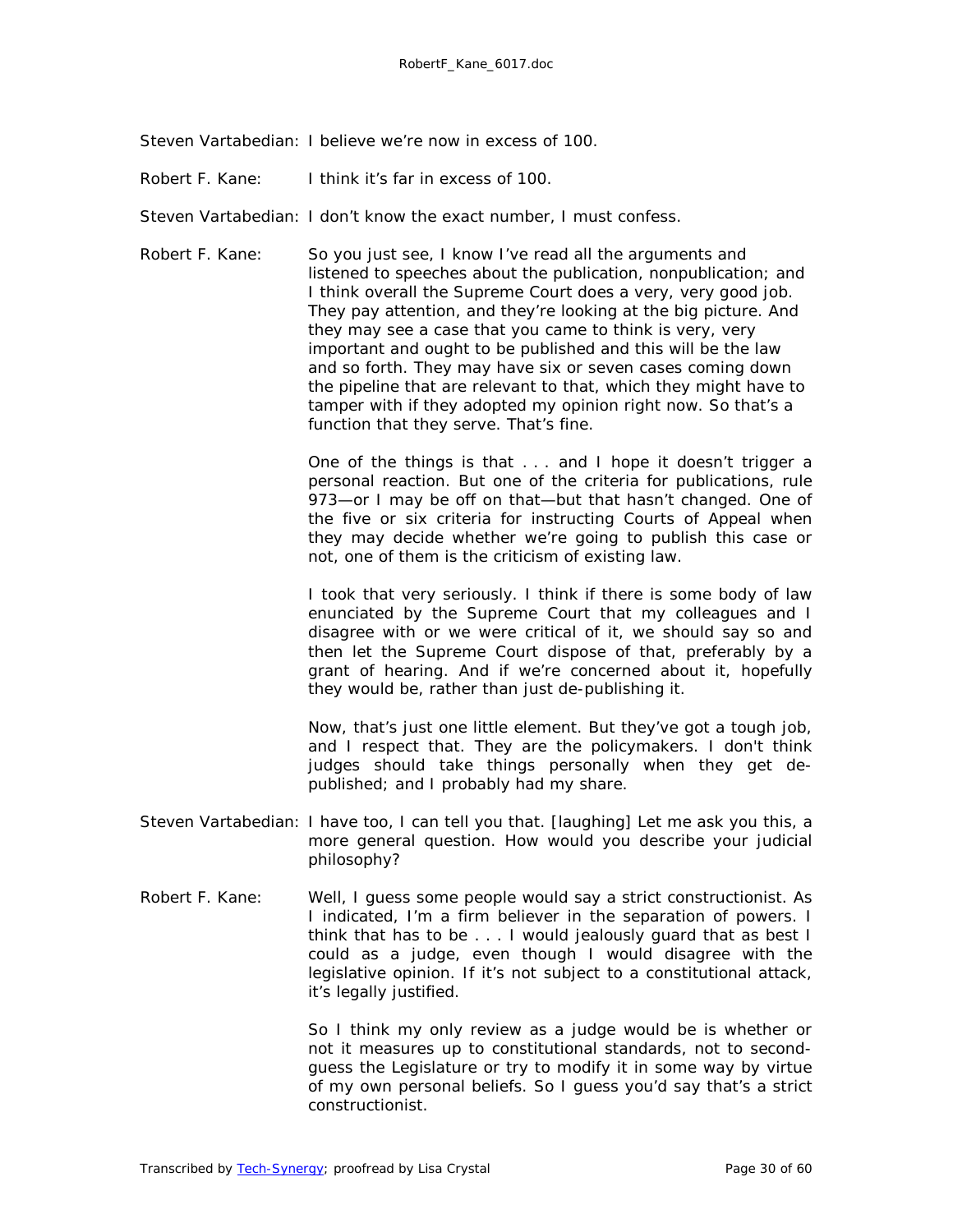I'm a very strong supporter of the trial court. I think probably today trial judges have a more difficult job than we did, than I did. There's a lot more going on. There's a lot more law. There's a lot more complexity. There's a lot more ingenuity. But I think trial judges overall are very diligent and do a good job.

# $(01:36:54)$

And they need the support, and they weren't getting that in 1975, '76, '77, '78, '79—contrary to what I see now with Chief Justice George, who I think is rejuvenating the judiciary. After all, he was a trial judge; he was a Court of Appeal justice; he was an associate justice. And he knows the whole system. And so if I was a trial judge today I would feel that I've got somebody in my corner.

- Steven Vartabedian: You talked a little bit about, talking about one of the cases you handled, your interaction with your research staff. Now, when you served on the Court of Appeal, did you use what we commonly refer to as elbow clerks instead of permanent legal research attorneys? And by the way, what are your thoughts on the development of career attorneys at the appellate level?
- Robert F. Kane: Well, again I'm probably prejudiced. When I succeeded Justice Agee I got lot of applications for clerkship, although his clerk I kept for a few months. He had a two-year commitment with Justice Agee; I believe he was going to go with a law firm, but he stayed for a few months.

So it gave me a little time to interview people. And one of the applications I got was from a lawyer, and it hit me between the eyes. And it was a letter from a lawyer from Oakland giving me his background, and I just said, I've got to meet this fellow. And so I had my secretary call him and come over.

It turns out I hired him, and he was with me for the whole eight and half years I was there. His name was Bela Halmai, H-a-l-ma-i. He was from Hungary and he had been a lawyer in Hungary. He'd been the number one in his class at Budapest University of Law School. He spoke four, five languages, including Latin, which he taught. He had been a prominent lawyer in Budapest. He loved the law.

Now Hungary, I believe, is a civil law country; it is not a common law country. He and his wife escaped from Hungary to Canada and then somehow got into the United States and ended up in Southern California in the L.A. area.

He didn't speak English; that was not one of his languages. His wife spoke a little English, and she was in the throes—and this was before computers really took off—she was trained in some kind of computer technology. She was a very smart lady. So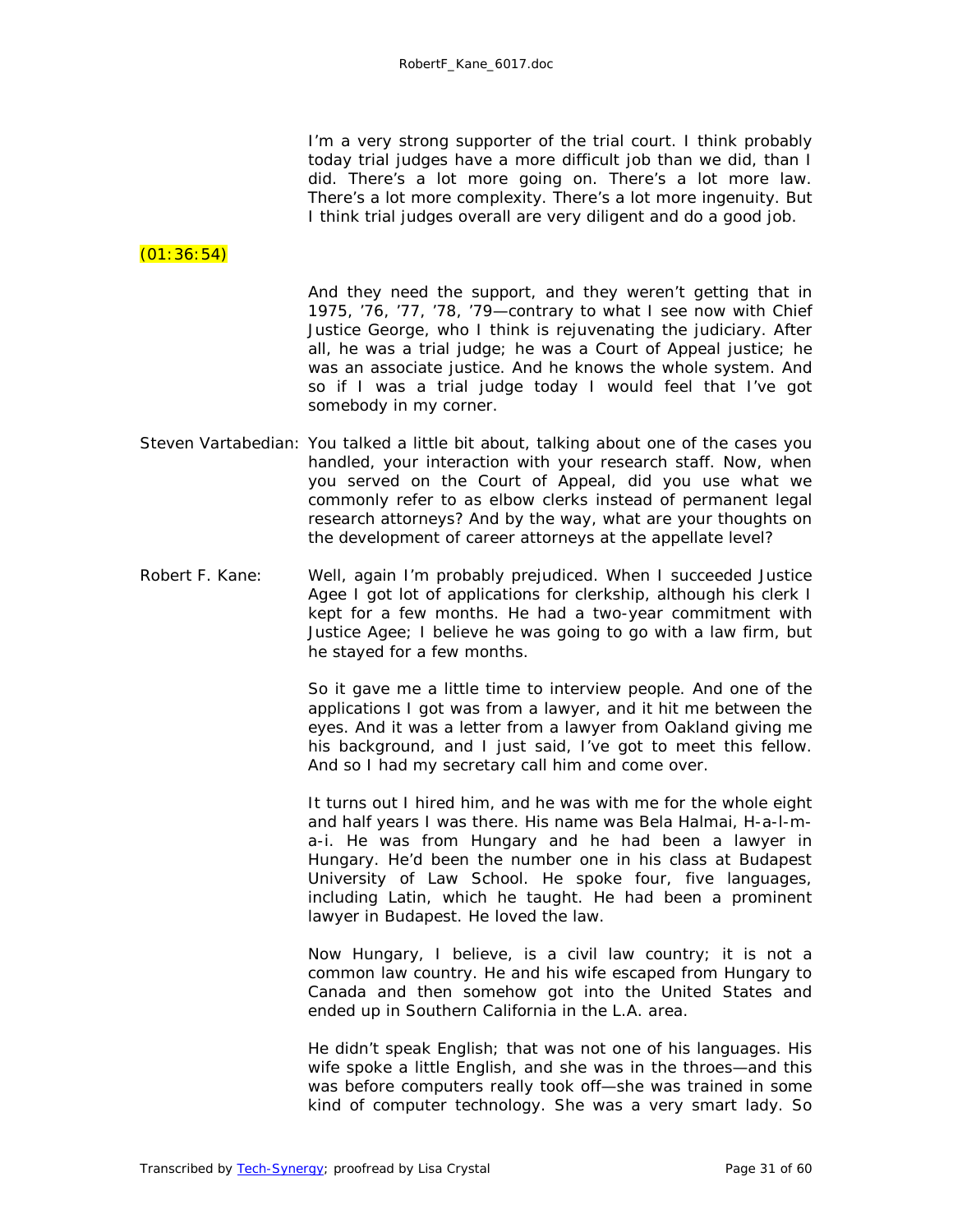they got a job in Los Angeles as a live-in babysitting couple for a well-to-do family, I think it was in Pasadena, and they were taking care of the little child while the parents went off and worked.

And Bela would do the grocery shopping, which was difficult since he didn't speak the language. But he noticed that in the supermarket—he told me this—he went to a supermarket one day and he saw this fellow stacking cans and things on the shelves, and Bela said to himself, I can do that. And so he told the fellow, he said, "I want your job." The fellow couldn't understand him; finally he made it. The fellow said, "You've got to see the manager."

So he sees him. After difficulties the manager says, "We're not hiring anybody, so we don't need anybody." Bela says, "No, no, you don't understand. I need you." "You need me?" Make a long story short, he hired him as a stacker; and he worked that and saved some money and learned a little bit more English, and finally they got a chance.

His wife got a job with the University of California in Berkeley in their, I'll call it the computer division, and they moved up to Oakland. And Bela then wanted to be a lawyer, but he found out that he couldn't take the lawyer's exam because Hungary was a civil law country. So he had to go to law school. He applies and he's admitted to Boalt Hall. He still isn't speaking English fluently. He sails through Boalt Hall, passes the bar.

# $(01:41:52)$

He started doing some work with a couple of appellate lawyers in Oakland, helping them with briefs and law and motion matters and stuff. One of those lawyers happened to be an old friend of mine, and that's how he wrote to me.

So I had this meeting with Bela, and we had a long chat, and I finally decided, well, that's my man. So he was with me for eight and a half years. He did not know what a clock was or a calendar. He loved the law. He couldn't work hard enough. Then we started a program with externs from the law schools, and he would nurture them. Steve got the benefit of some of that when he was at Hastings.

And Bela just passed away a year ago, I'm sad to say. He became ill and cancer. But after I left, Carl Anderson took him on, and Carl would tell you the same thing I am telling you right now—that Bela was just . . . I was so blessed to have him.

So in that respect, if you could have career lawyers in that caliber, I'm all for it. It's nice to have the law students—for them. I'm not so sure, because I would never really work that way. I had somebody who was more mature.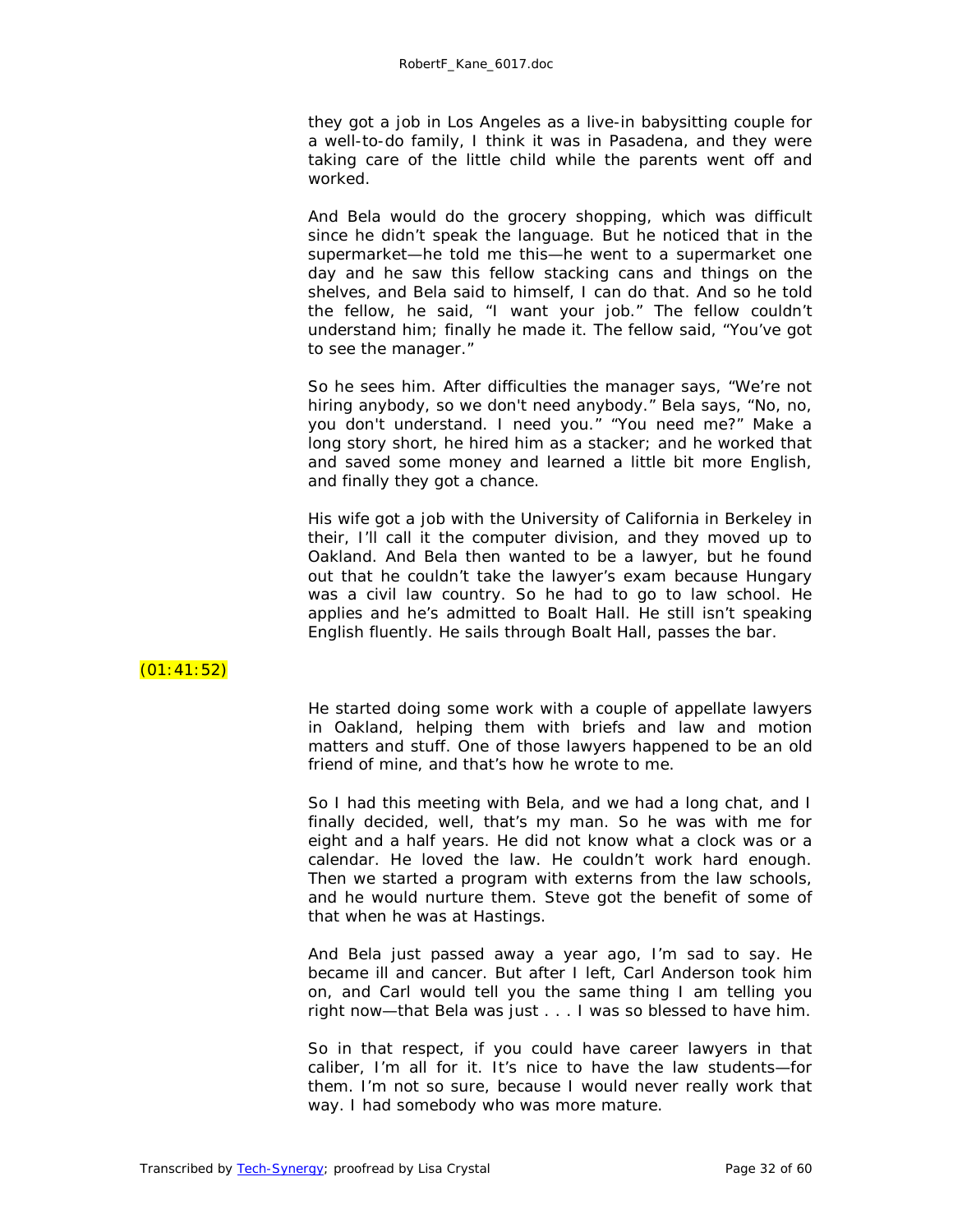Now of course we had a screening staff at the First District that were career lawyers. And we could get some of those cases; they would be prepared for opinion, practically. And those people were very good. But I think if a good lawyer can—if economically it's feasible—I'd opt for the career.

- Steven Vartabedian: You've written some very fine articles about subjects such as criminal discovery, the work product doctrine. We probably won't go into that today, but let me just say one thing that kind of caught my eye was the fact that you have written an article on Supreme Court Justice Marshall McComb. That was back in 1973, and I just wondered what caused you to choose him as a subject. And tell us a little bit about that.
- Robert F. Kane: Well, Justice McComb—this to me is a very sad commentary on our court system that resulted in his removal from office. It's sad and cruel. When I first met Justice McComb, of course, he was elderly, because when I got to the court . . . I didn't know Justice McComb before I got on the Court of Appeal, but I was only 30 feet down the hall from him; and you'd pass and get to chat a little bit and I had admired him from a distance for years.

But he was kind of avoided by most of his colleagues as he got older and displayed some of the symptoms of senility—which of course were not unique to Justice McComb, because there were a couple of colleagues that preceded him whom I probably shouldn't name out of charity who were every bit as aged and in some cases physically worse off than Marshall McComb by a long shot. Because he was a physical specimen, he really was, even at the end. But he was a very sociable person and he would like to go to lunch and have some company. So he would on occasion call different Court of Appeal judges like myself to see if we were available to go to lunch.

He belonged to the Bohemian Club, he belonged to the Pacific Union Club—you name it, he belonged to all of the best places. And he liked to go, everybody knew him there, treated him with great respect, and so I was a beneficiary of that.

# $(01:47:00)$

I'd get called to go to lunch once in a while. We would usually go by car, if we were going to go down to the Bohemian Club or the PU Club, and then we'd walk back. And I just became very fond of him. He was just a wonderful gentleman.

I also happened to have in my chambers as a bequeath to me by Dan Shoemaker a nice, big couch; and Marshall McComb would sometimes come down in the afternoon and might want to take a little nap. And I think he brought along a little white napkin, and he would put it down at the head of the couch and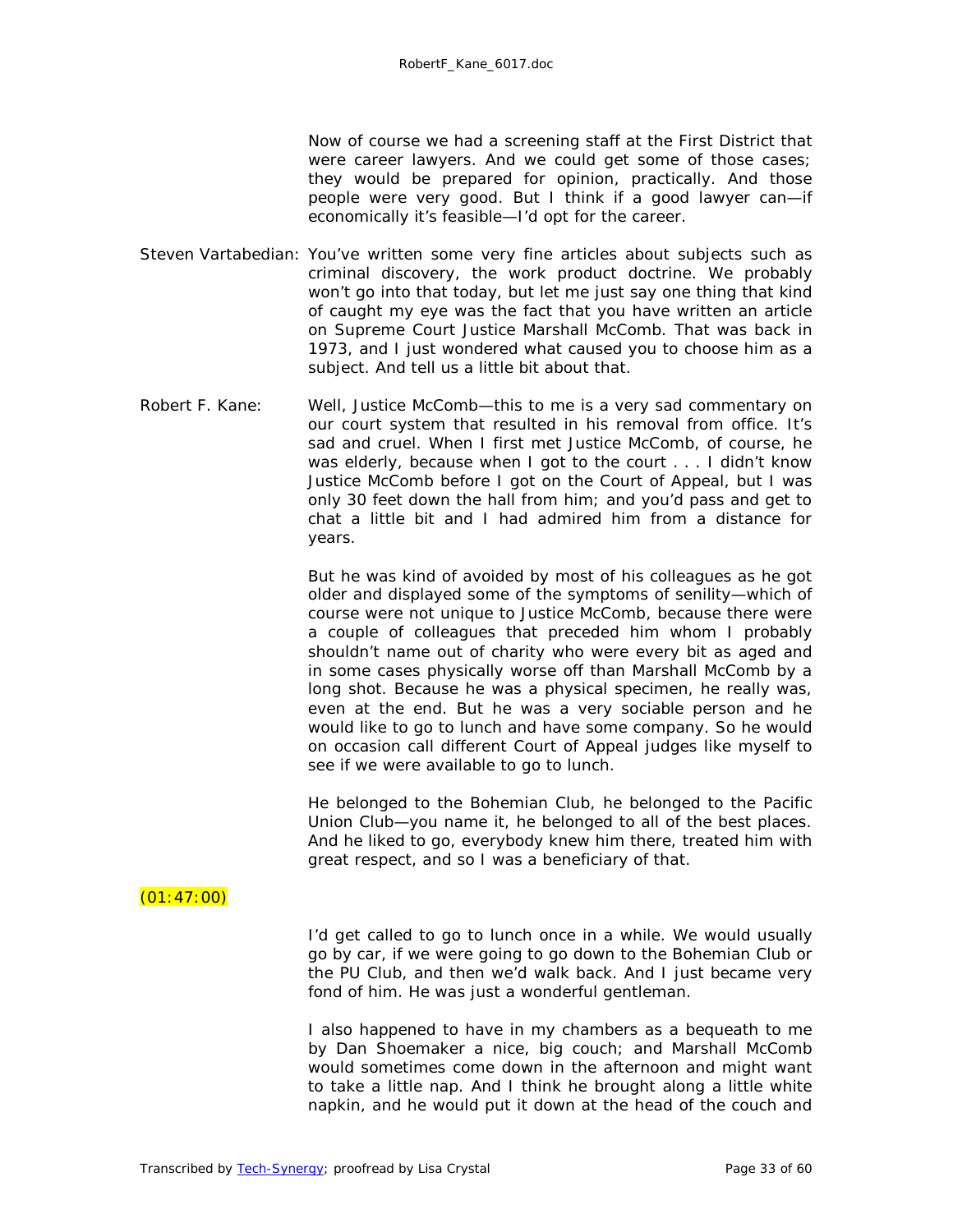lie down for a few minutes and take a little nap; and I could be over reading some cases or transcripts or something.

But in any event that was great. And so he was also quite friendly with a family in Los Angeles. And a lawyer in Los Angeles was very active at Southwestern University Law School, and he knew that I knew Justice McComb and that I knew that they were very close. And he called me and asked me that they would like to do a law review article on the life of Justice McComb from the viewpoint of another judge, and would I be willing to do that, and I said "sure." That's the genesis of that.

- Steven Vartabedian: Okay. And you've already talked a little bit about Steve, Steve being your son who happens to be a colleague of mine presently on the Court of Appeal, Fifth District.
- Robert F. Kane: Right-brand-new, freshman.
- Steven Vartabedian: And I understand that from about 1973 to 1976 you sometimes had a commuting partner none other than your oldest son Steve, who was at that time attending nearby Hastings College of the Law. We'll talk some more about Steve a little later on, but for right now I'm just curious—during these commutes what advice you were giving law student Steve at that time.
- Robert F. Kane: Well, I don't think it was so much advice. He'd talk about some of his teachers, almost all of whom I knew and who were very, very good. And several of them were part of what was called then the Over 65 Club; they'd been former deans and authors of books, law books and so forth. They were, you know, outstanding in their fields.

So he was very lucky to study at the feet of those people. I told him that for sure. We also had another passenger named Steve Wagstaffe, whom Steve had actually gone to grammar school with and had gone to Notre Dame at the same time; Steve Wagstaffe who's now the assistant district attorney in San Mateo and has been for quite a few years.

Between the two of them, I'd get a lot of questions about things. I can't remember what they all were, but I do remember one time that stands out in my mind. And actually it was brought up by Steve Wagstaffe, who was taking a course on professional ethics. And he asked me about a situation in which there would be a scenario in which you as a lawyer are responding to a motion by your opponent and you are in court and the matter is called and you're ready, and the other opponent doesn't show up. What do you do?

And I said, "Well, I know what I would do." And he said, "What's that?" I said, "First thing, I'd ask the judge if he'd mind if we took a recess while I would go out and call the lawyer's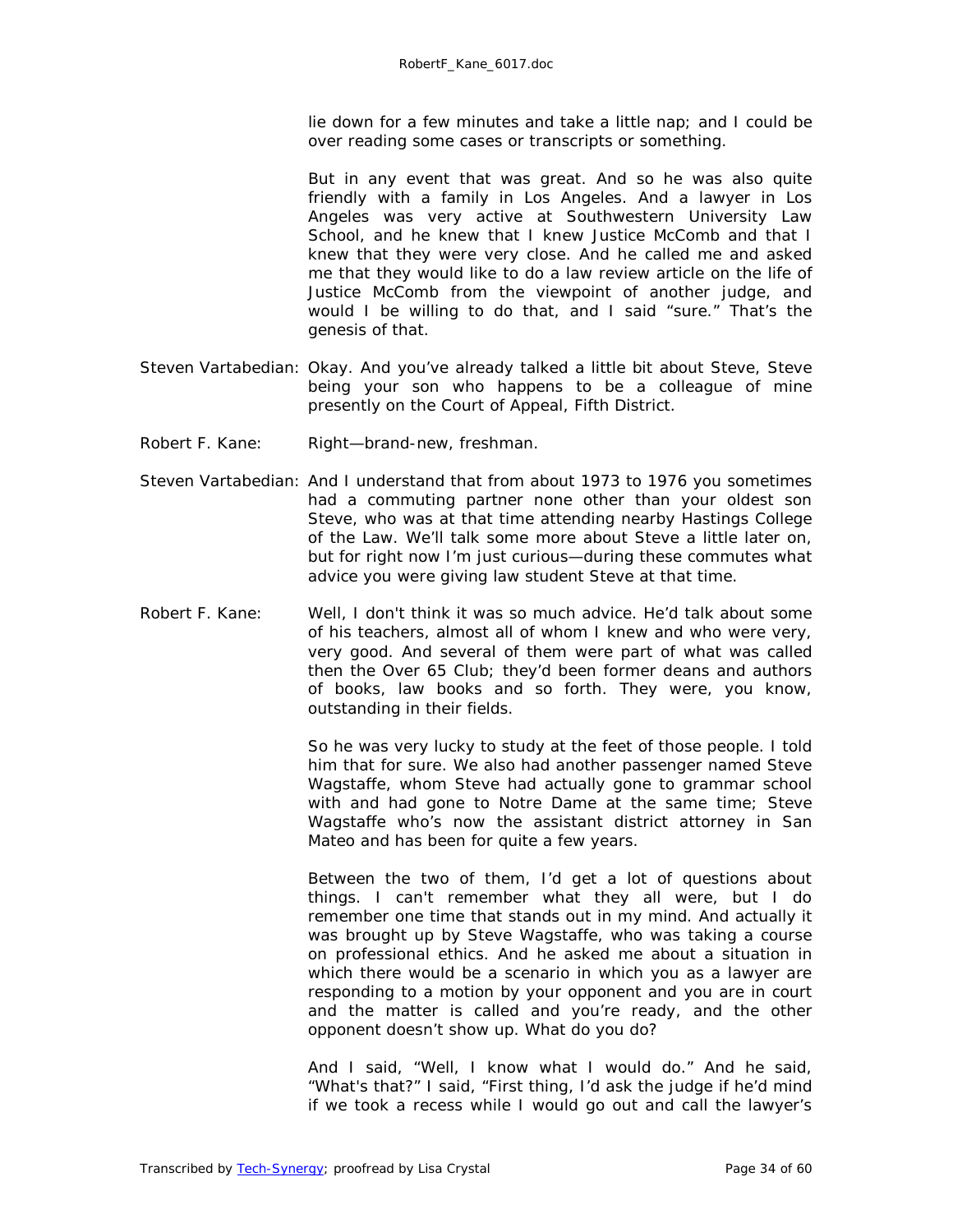office and try to find out whether he got hit by a truck or it fell off his calendar or what happened; I was going to find out; he should be there."

And Steve said, "Well, that's not what our teacher said or what most of the class said." I said, "Well, what do they say?"

"They said, 'You take his default, you have an obligation to your client.' "

I said, "That's the most ridiculous thing I've ever heard." And we had a big discussion about that.

We dreamed up some more scenarios, and I said, "That just is not ethical. That is just not ethical." I said that, and as the last resort I would have asked a judge for a continuance, put the matter over for a week or whatever; I mean, this is, I think, how lawyers should behave.

#### $(01:52:01)$

- Steven Vartabedian: In some of the reading I did about you, I noticed that in 1974 you took an assignment away from the Court of Appeal to return to the trial court to preside over a jury trial involving the then–cutting edge technology: presenting recorded videotape evidence to the jury. Do you remember this, by any chance?
- Robert F. Kane: Yes, yes.

Steven Vartabedian: So please tell us a little bit about that experience.

Robert F. Kane: Well, I did two, actually. One was strictly videotaped—that is, there were no live witnesses. It was an experimental. And Joe Rogers, who's a preeminent lawyer in San Francisco, now retired, but one of the very best trial lawyers one could ever find . . . Joe Rogers, along with Guy Kornblum, another outstanding lawyer, conducted a trial practice clinic; and they had gotten revved up in this videotaping of trials that the judge in Ohio was the front-runner in. And I used to help out in their class; I'd go over and sit as a judge on moot courts and things like that.

> And Joe had been an old colleague of mine and asked me they were going to do this trial and would I sit as the judge. They said they weren't able to talk anybody else into jumping into the water. I said, "Sure, let's give it a try."

> So we did that, and then we also did an actual case with a jury, partly videotaped and partly live over in San Francisco Superior Court; and I went over and sat on that. I remember that very well because Joe Karesh was the presiding judge in San Francisco Superior Court, another good, old friend of mine. And when Joe wanted to do it, he said, "I don't know." He said,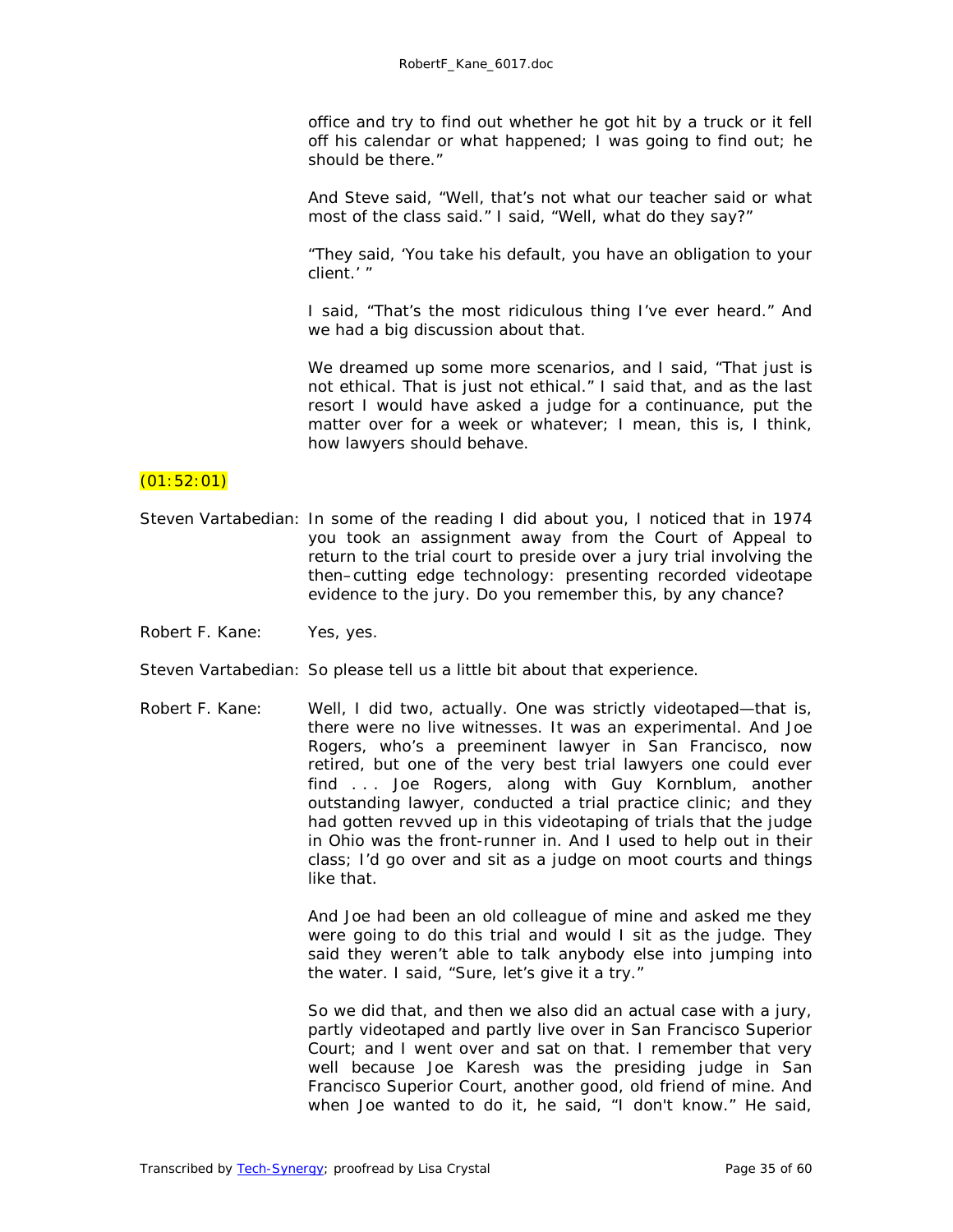"Some of the judges over there might not like the idea." And I said, "Well, let me just talk to Joe and give it to Joe Karesh," and he said "Done." So we did that, got a verdict. It was an interesting experiment.

- Steven Vartabedian: It certainly sounds that way. I don't mean to embarrass you by the next question because I know you're very modest about this. But I do understand from sources who were involved in the process at the time that you were under very serious consideration for the California Supreme Court, but that opportunity never came; and also that you were asked to consider nomination to the Ninth Circuit by President Ford. I just want to talk about that Ninth Circuit experience. Why did you turn down the opportunity to sit on the Ninth Circuit bench?
- Robert F. Kane: Well, it's a combination of reasons. It was again very tempting to be considered for a possible lifetime appointment to basically the second-highest court in the country. That's a great honor, and I didn't take it lightly.

The fact of the matter at that time was that the federal judges, our pay on the Court of Appeal was higher than the Court of Appeal on the Ninth Circuit, if I recall correctly—pretty sure it was. But the main thing was they didn't have any kind of retirement plan for spouse and children, and I had a spouse and five children.

So that was a major factor, and of course at that time I have to say that the kinds of cases that were finding their way into the Ninth Circuit were really not the most exciting. That has since changed—big time, I would say, so that I think it'd be a very challenging position today, but then it wasn't. So a combination of those factors . . . I just thanked them very much and said I just can't do it.

- Steven Vartabedian: You know, you were also very active in the California Judges Association; and during your appellate court days, 1977 and 1978, you served as the president of the CJA.
- Robert F. Kane: That's correct.
- Steven Vartabedian: Tell us a bit about the experiences you might have had on the CJA.
- Robert F. Kane: Well, they were very interesting and very contentious, I guess you might say, with the Governor's Office. Justice Frank Richardson of the California Supreme Court was the chairman of a nominating committee at the time, and he came into my chambers and asked if I would be the appellate representative on the executive board of the California Judges Association.

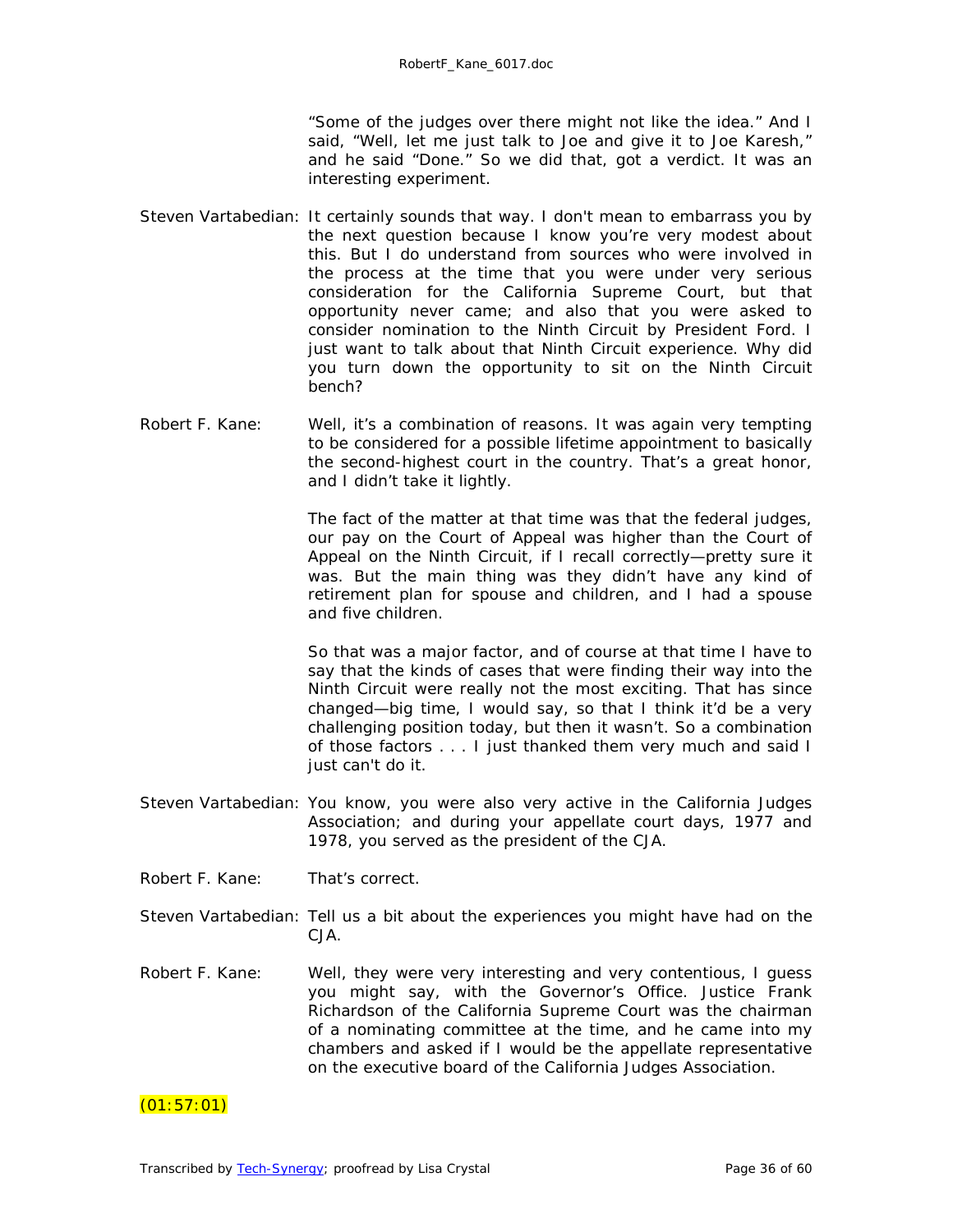And of course again I'm thrilled to be given a chance to do that. And so that's how that came about. And so let's see—that would be 1975, I guess, and we had our first meeting at the annual judges meeting, which is in conjunction with the State Bar. And I forget how many new members came aboard at that time. But our incoming president, who of course had been on the board already, was Judge Joe Wapner, who everybody in the world knows, of course, although he wasn't so famous then; this is long before his celebrity career. Joe had been elected as the incoming president; David Eagleson later on the California Supreme Court. Patricia Hofstadter, who was a municipal court judge in Whittier, came on or was on.

Let's see. Holly Best, I don't know if he came on that year or the next year. But anyway, we had a very good board; I really liked it. I liked the people. And so this might be '74, because I'm thinking Jerry Brown came into office in '75, January '75. And up until then we were just sitting along as the old CJA, until we were bombarded with a public attack on the judges for being underworked and overpaid, according to then–newly elected Governor Brown, and that he was going to do something about that. And so naturally our ears perked up, and our president Joe Wapner said, "Why is somebody having a fight with the judges? We haven't done anything."

So up to that time, the judges received an annual cost-of-living increase to their salary by law that was, I think, tied to the consumer price index; and that had been the case for many, many years. Probably one of the things that attracted some people to go into the judiciary was because that would keep up with inflation, everybody thought—except it didn't keep up with the inflation of the '70s, when interest rates went to 20 percent and so forth.

So everybody was kind of hurting. But the judges did have that provision, which was put into law at the behest of the Legislature, which had become really disenchanted with the idea of judges coming up every legislative year to ask for a raise. A lot of the legislators were lawyers. They thought that was demeaning; they didn't like that. So they on their own volition had inserted this cost-of-living increase to avoid that annual foray.

So now the Governor comes in and says we're going to eliminate that; and later on in some of the publications and newspaper accounts, most of which I've got, talk about rolling the judges' pay back and their pensions back.

As I said, these were difficult times for everybody because inflation was rampant. State employees were creating quite a fuss because they weren't going to get raises. And they were hounding the Governor; and whether that was the reason or an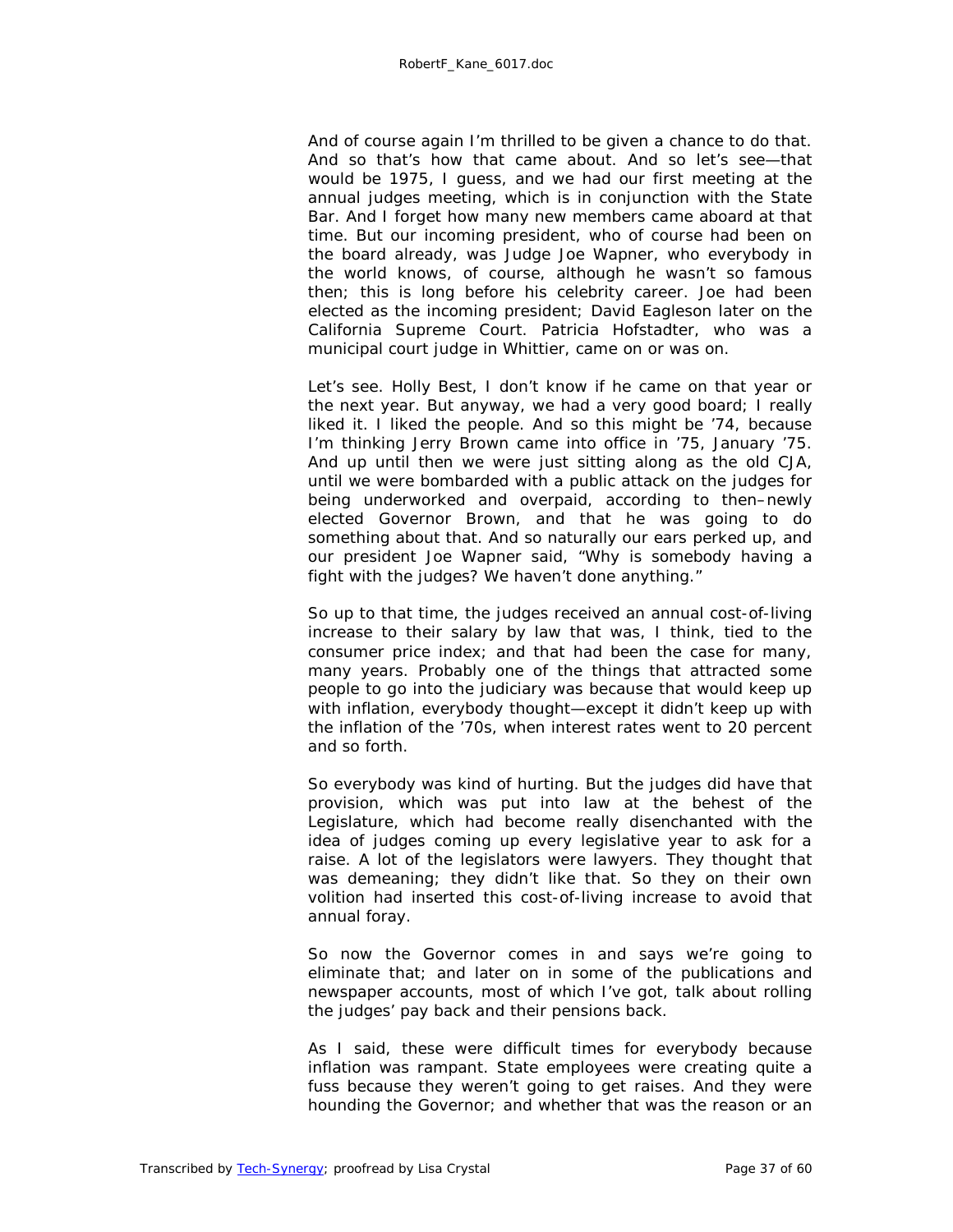outlet, somehow they reached over to the judges and said, "Those guys need to get whacked too."

So we were alerted to that, and we tried to have some discussions with the Governor's Office. And we did have some; they weren't very fruitful. And finally legislation was introduced to abolish or at least roll back our cost-of-living increase, etc., and of course we then had to go to battle on that. And we did; maybe they didn't expect it.

# $(02:02:00)$

But Joe Wapner was a tough guy, and he had a tough board; and we fought hard legislatively in the debates. And the result of that was that Judge Wapner and the people that were representing us—he had other judges in Sacramento—reached what they thought was and were told was a "compromise"; I put that in quotes. Whereby the judges would agree to a freeze on the cost-of-living increase for a period of 18 months and then it would come back into effect.

So we would take no raise at all for a year and half. We thought that was a very good gesture; I think it was. And so that legislation went through with that provision. So we went along without any kind of increase for a year and a half. And after Joe Wapner, Pat Hofstadter was elected president, and we had a few more skirmishes; and then I followed her.

I was elected in '78. Legislative advocates and lobbyists, if you will, in Sacramento were keeping a close eye on what's going on because there were a couple of attempts that started to extend the freeze. And we were successful in defeating those, but now we're coming down to the end of the legislative session in June or July of '78. And nothing has happened, so we're breathing a big sigh of relief, we think, because come July 1 our freeze is off. Or I think it was July 1 the freeze is off; and we'll then get a raise, we'll get a cost-of-living raise.

We'd had a meeting before that, maybe a year before at the San Francisco airport at which the Governor's then– . . . oh yes, at the San Francisco airport to discuss the . . . I have to back up. I think this actually was in Joe Wapner's tenure, so it was before; it would have been probably '75 or '76. I'm pretty sure; yeah, I'm almost positive Joe was presiding.

This meeting was called. The Governor's then–Legal Affairs Secretary J. Anthony Kline had requested a meeting with the board to try to see if we couldn't smooth the waters out that were bubbling between the judiciary and the Governor's Office, because they were. There had been a lot of public comments back and forth, and so we had this meeting. That was the purpose of the meeting, we thought; and Mr. Kline stated that yeah, that the Governor, it was a mistake on his part to have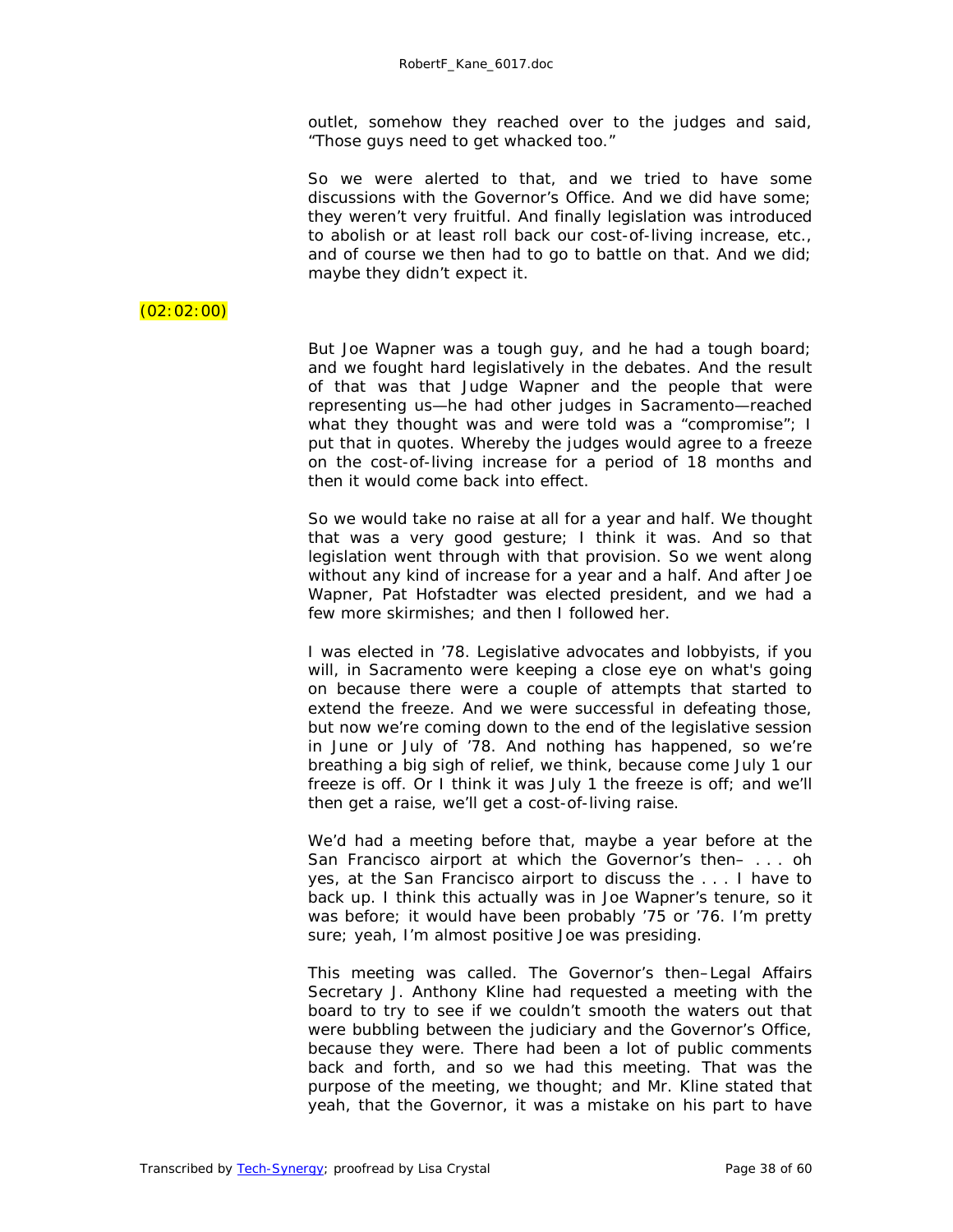attacked the judiciary in 1975, and apologies will abound for that. But those are bygones.

Now the Governor is interested in judicial reform, and he's going to need the help of CJA and wants this help from CJA to help him do that. Various items of judicial reform: maybe arbitration in some cases; looking at the indeterminate sentence law; confirmation of appellate nominees by the Senate was one of the things he had in mind.

And so we want to be working together, was his approach on this. And some of my colleagues there brought up many of the things that had been said and things that Mr. Kline had done like going down to the courthouse in San Diego on a Friday afternoon and then talking to the media about how all the courtrooms were dark there, with the implication that the judges weren't working.

# $(02:07:58)$

Well, apologies, that won't happen again, that's not going to happen again, and the Governor is never going to attack the judges again; that was a promise. Okay, so we went away with pretty good feelings.

Now, we come down to this time I mentioned, at the end of the legislative session in 1978, where so far we have been successful in preventing any extension, or even efforts to extend, the freeze on the judicial salaries and reduction of pensions and so forth; and it almost appears that we're going to be okay.

The night before the last session of the Legislature, I received a call from our lobbyist in Sacramento telling me that I should get up to Sacramento the next morning because there is some skullduggery at work in the form of a bill, which will extend the freeze on the judges' salary. And I of course said, "Well, how did that come about?"

They explained to me that there was a bill sitting on the Governor's desk, which had to do with some courts in Solano County, municipal courts, which gave that bill what's called germane subject matter. You could not have a bill that had to deal with judge's salaries unless it was in connection with a bill that had a judicial connection. You can't do this. But they introduced an amendment to this bill, which had to do with, something to do with, the judges up in Solano County, municipal court—nothing whatsoever to do with pay raises or judges statewide. And that bill had been amended.

And that a conference committee between the Senate and the Assembly had been formed during the night and had signed off on it; it was going to be reported out onto the floor of the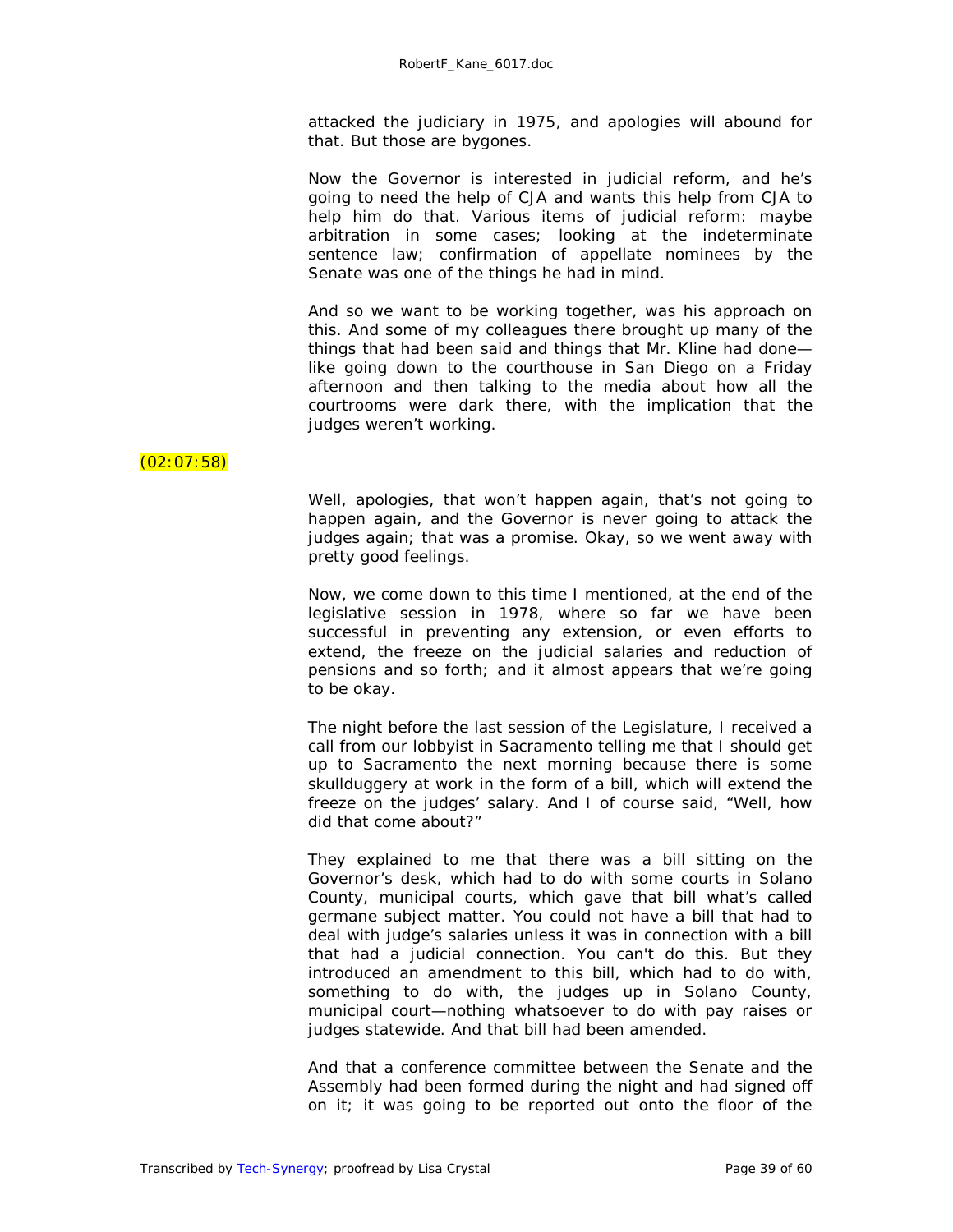Senate that day, approving this extension. And I said, "Well, how can that be?" Well, that's the way it is. We're going to have to fight it out up here tomorrow. So I got on a plane the next morning as soon as I could get, and flew up to Sacramento.

In the meantime . . . let me back up, I got that call in my chambers at the state Court of Appeal at about 5:00; I immediately put in a call for Mr. Kline. They told me that he was attending a Judicial Council meeting or some meeting in San Francisco, and I said, "Well, get the message to him to call me."

So he called me back and I asked him what was going on and he said, "You know, the state employees are outside the Governor's window screaming and hollering about no pay raise." And he's just catching hell from everybody, and he said, "You guys are making a mistake fighting this."

I said, "What do you mean, we're making a mistake?" I said, "We agreed to this three years ago. We lived up to our bargain." And I said, "This was a compromise, we arrived at a compromise; we didn't want to do that." He said, "That was no compromise; we shoved that down your throat."

I said, "Well, I'm glad to hear that now, that you admit that, but we're not finished." And he said, "Well, I think you're making a big mistake." He said, "I have talked to judges." He said, "They're in favor of this extension."

I said, "You don't represent the judges, I do; and you're not talking to the ones I'm talking to. In fact, I've got a mandate from my board that we should never allow that freeze to go off." I said, "I'm operating under a mandate from my board, which includes some people that I know you're close to." And I said, "I'll see you up in Sacramento."

So the next morning I jumped on the plane to Sacramento, meet with the lobbyists, we're over talking to our senators, any senators we know that could give us an ear. One of whom, of course, was George Deukmejian, and he already knew about this.

# $(02:13:03)$

He was incensed, as much if not more than we were, by the way the judges were being treated. And then on further inquiry we found out that the committee actually had never met. People had signed off on this thing, but they had just gone around and got the signatures from people who if they read it would never have signed it but they signed it, and who stood up on the floor of the Senate in my presence and disavowed retracted, I should say—their signatures and stated that they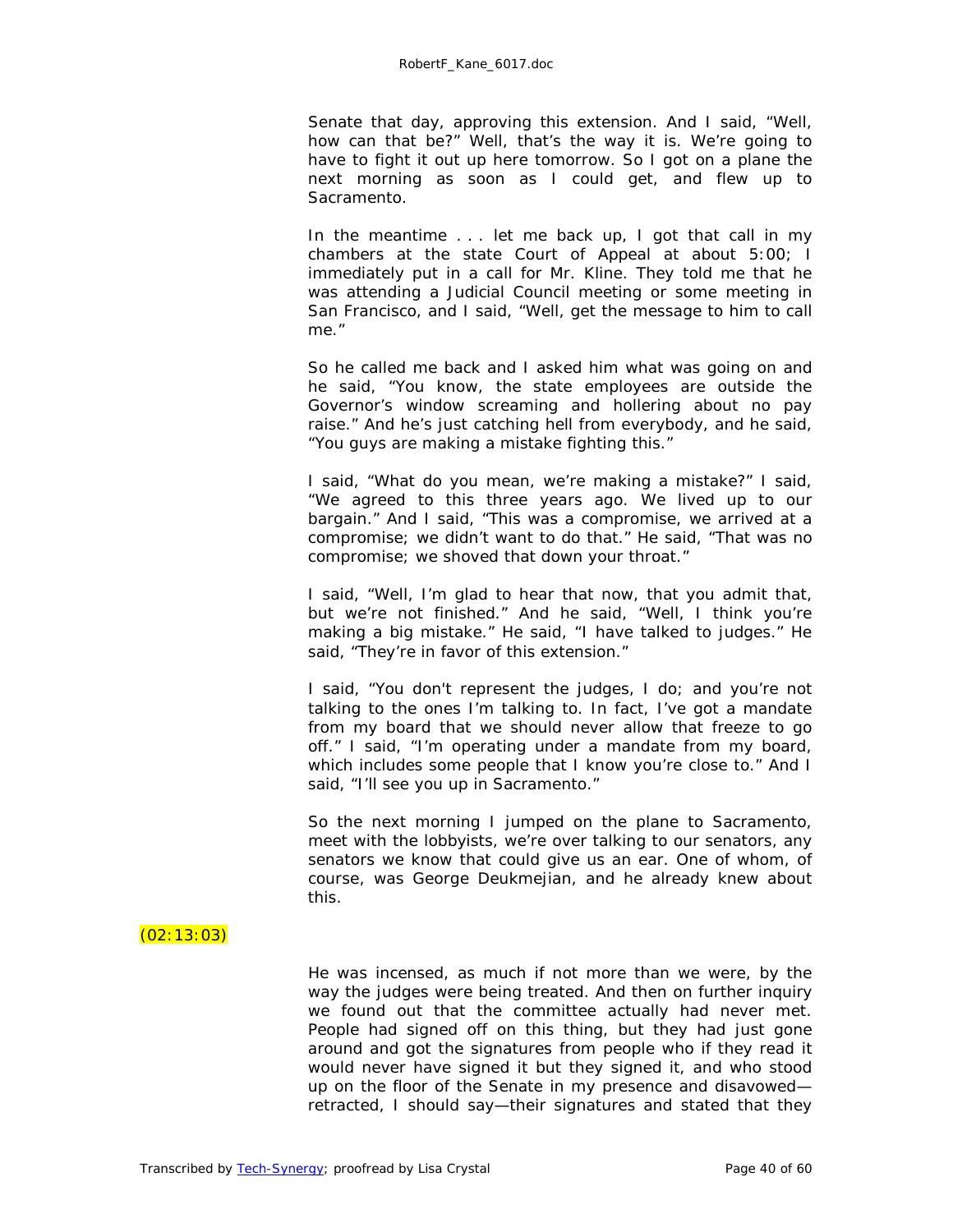had not attended the meeting which the resolution says they have done.

George Deukmejian made a speech on the floor of the Senate stating that it was . . . He said, "We go into court expecting judges to extend due process and to give people a hearing. This doesn't even have the courtesy of advising them. This was done in the dark at night. A sabotage thing, you know."

So they then formed a new committee; they actually now formed a committee. I went and appeared before that committee, had some meetings with Kline and Paul Carpenter, the senator whose name is probably familiar to you. He was in on this skullduggery, and about 6:00 at that night we finally prevailed. I don't know the technical thing, but the report was not agreed to. So the freeze went off, so we won.

I get back to San Francisco and I'm of course exhausted and so forth. The next day, I think it was the next day, I dictated a letter to the entire judicial membership, the CJA, in which I described these events as constituting another Pearl Harbor attack by Governor Brown and his cohorts. And it's true—that's what it was, pure and simple.

- Steven Vartabedian: That's quite a battle.
- Robert F. Kane: And you know, so I'm very proud of that. I never expected as being president of CJA I was going to have to get into a dogfight with the Governor's Office, but we did, and justice ultimately prevailed.
- Steven Vartabedian: Why did you retire from the bench at the relatively young age of 53?
- Robert F. Kane: Well, it's a combination of factors, Steve. I mentioned this inflation thing that we had in the early '70s. I remember interest rates were 18, 19, 20 percent in some places. We were all feeling that. I thought when I went on the bench in 1969 that even taking a big cut in income that I had provided enough cushion that I could educate my kids through college, if everything stayed reasonably level. And that was a miscalculation primarily because of the inflation, but in any event that became the fact.

Coupled with that was the ascendancy of Rose Bird to the Supreme Court. I felt very strongly about that. I stated that publicly. I wasn't talking sub rosa to anybody; this was out in the open. And I was very disturbed by the fact that we were going to have a Chief Justice who, as I mentioned earlier, I think needs to be a champion of all of the judges, particularly the trial judges, who look up to the chief to lead the charge. We were faced with having a Chief Justice whose sole legal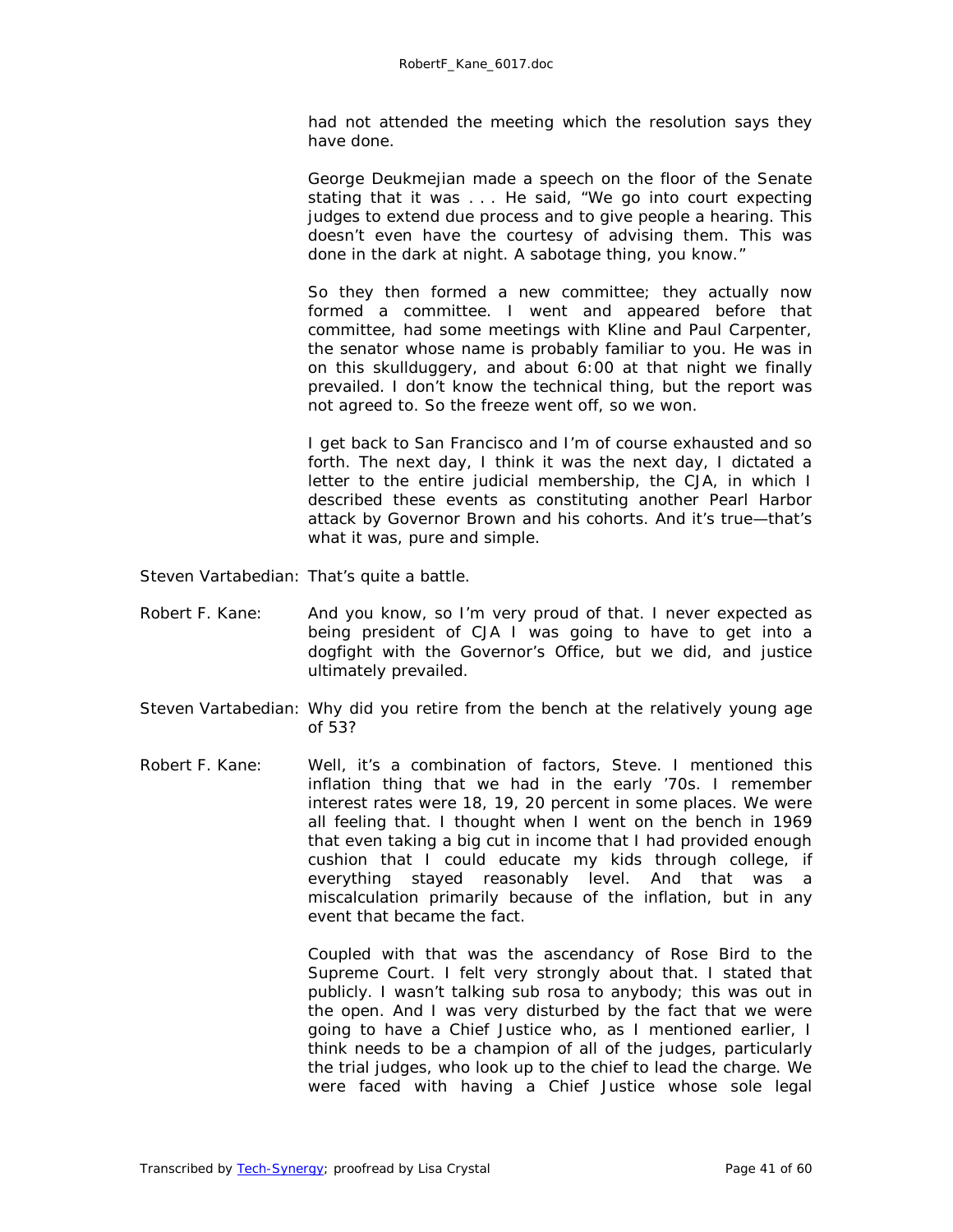experience consisted of being a law clerk for a chief justice in Nevada.

#### $(02:17:51)$

A secretary of agriculture that Governor Brown appointed her to . . . which has nothing to do with the law, and as a deputy public defender in Santa Clara County. And she had actually argued a couple of cases in my court before me, and she was a good lawyer and a nice lady. She had also taught, I think, a clinical course at Stanford Law School. So that was all fine, that's good, but not for the Chief Justice of the State of California. So I objected to that. I didn't do anything, particularly, except to make it known that I objected to it. I didn't testify against her at her confirmation hearing. But a lot of people did, mainly for all of the reasons I've just articulated. But she was confirmed. I just saw that we were in for a rough hoe in terms of the fair administration of justice is concerned.

For example, shortly after she was appointed I met her for the first time face to face at some place. And I remember she mentioned to me, "So you're the judge that goes back and sits on the trial court." She said, "That's a wonderful idea." And I said, "Well, I've done it, and I think it's good. It certainly helped me keep in touch with things, and I'd recommend it." And she said, "Well, yeah, I think that's great." Well, soon after she became the chief, instead of asking for people to do that she started bringing people from the municipal court up to sit on the Supreme Court pro tem. And that just boggled my mind.

I mean, with all the fine appellate judges that we had plus superior court judges, that she would drop down to the municipal court—not to demean it, but just the fact is, that's a different world and there was no need to do that. And she did that obviously with premeditation.

So I didn't like that. Then, as time went on, she came to be more intrusive into the affairs of the Court of Appeal. She became critical of the method in which the mechanics by which our court was hiring staff personnel like the clerk, the deputy clerk, that sort of thing. She had some totally unfounded position that our people were exercising race discrimination or gender discrimination or both in the way they interviewed and processed potential employees for the Court of Appeal, totally without any grounds at all.

Well, that bothered a lot of my colleagues who heard about it even more than myself, because they called for a meeting with her. I think it was Winslow Christian who said, "Wait a minute; we can't have the chief telling us how to run our court. She's got financial strings on us, that's true, but to come down and tell us how we hire. . . ." So we had a meeting; he arranged a meeting. It was held in Winslow's chambers, and I think there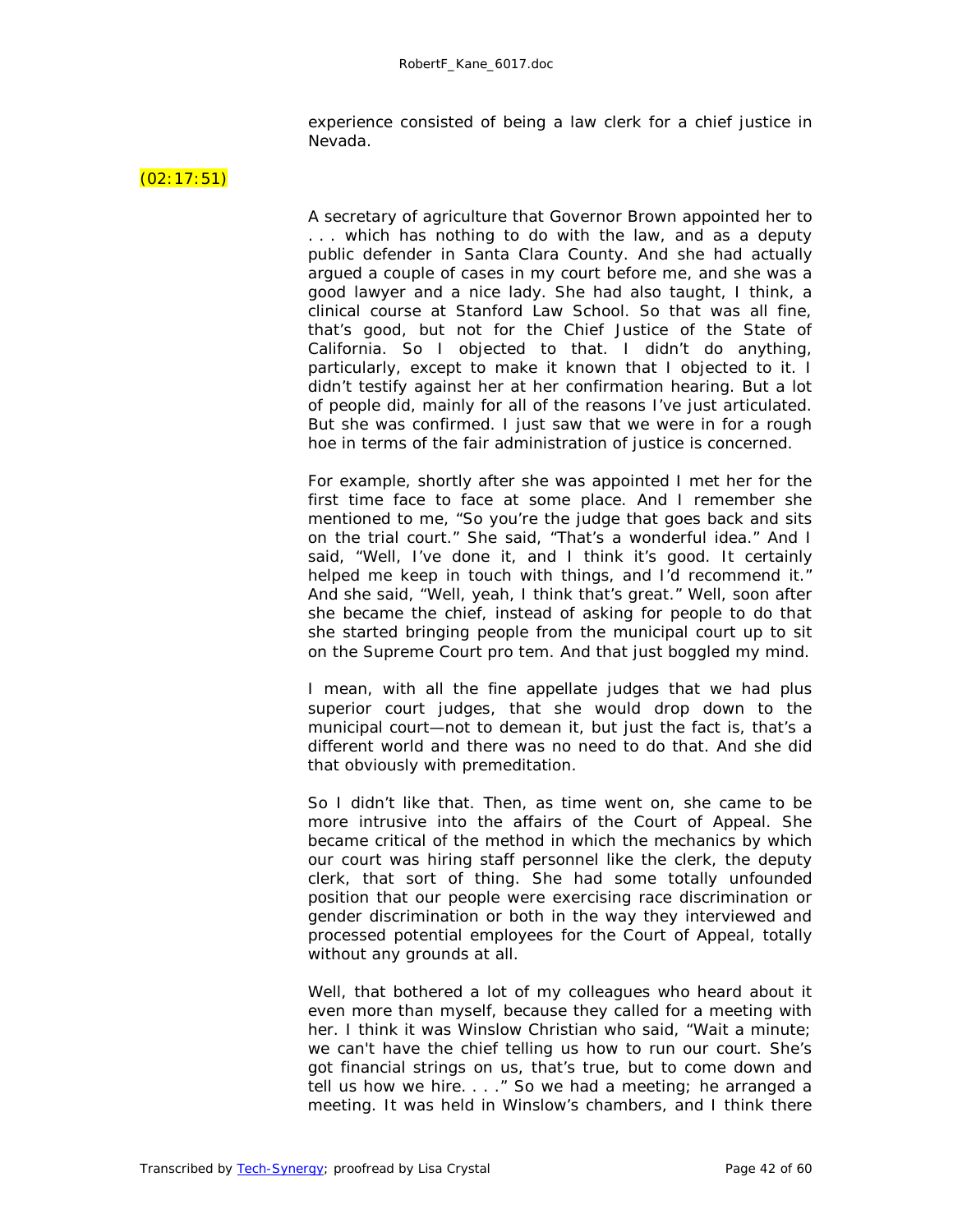were all 12 of us, maybe, on the whole First District who were present at that meeting. And I don't think I said a word, but I'll tell you, there were some hard questions asked by people.

As a result of which there were, aside from the denials of interference, there wasn't any more after that. Then we got word of how some of the employees over in the Supreme Court place itself were being mistreated. And that was conveyed to me personally by one of the bailiffs at the Supreme Court later, when the Rose Bird battle really got going. And he's a black man and confided to me how he had not been treated properly. And so I thought, my goodness, this is strange that we have somebody that's an avowed spokesperson for all these freedoms and lack of discrimination. Why am I hearing this?

# $(02:23:06)$

Then, of course, as the opinions came down that she authored, it became disturbing. The fact that she would not join a single death penalty case was very, very bothersome; and there were other opinions that I didn't care for, but we were bound by them of course.

It was sad, because if you were to have a meeting with her and I had a few with her. . . . She had appointed as her assistant, she gave him a title as I think executive legal assistant, a young lawyer that she had met in her Stanford activities; I forget his last name, Steve. I should remember it. But he was always at her elbow with a yellow legal pad. So if you interviewed and talked to Chief Justice Bird you were never alone, you were always being recorded. And I had no objection to that, but if I had been told I probably would have brought along my own or a tape recorder. I wish I had in some instances.

But in any event I thought that the court, and therefore the judiciary, was—we were losing our stature. Here had been a California Supreme Court that all my time through law school, all my time through practice, and up until then, I think, was probably considered the top state supreme court, that people looked at and cited their cases. That was changing.

People were ridiculing California, and that rubbed off on all of us, I think; it should have. And so I frankly just got disenchanted. And so when you add all those things together I thought, gee, I don't want to, I just don't think that I can afford to spend the rest of my life fighting a losing battle and particularly at the expense of probably not being able to get my kids through college.

So again the soul searching goes on. I bit the bullet; I told the press why I resigned, which is basically the same thing I'm telling you today. It's all there, the record is all there. I recall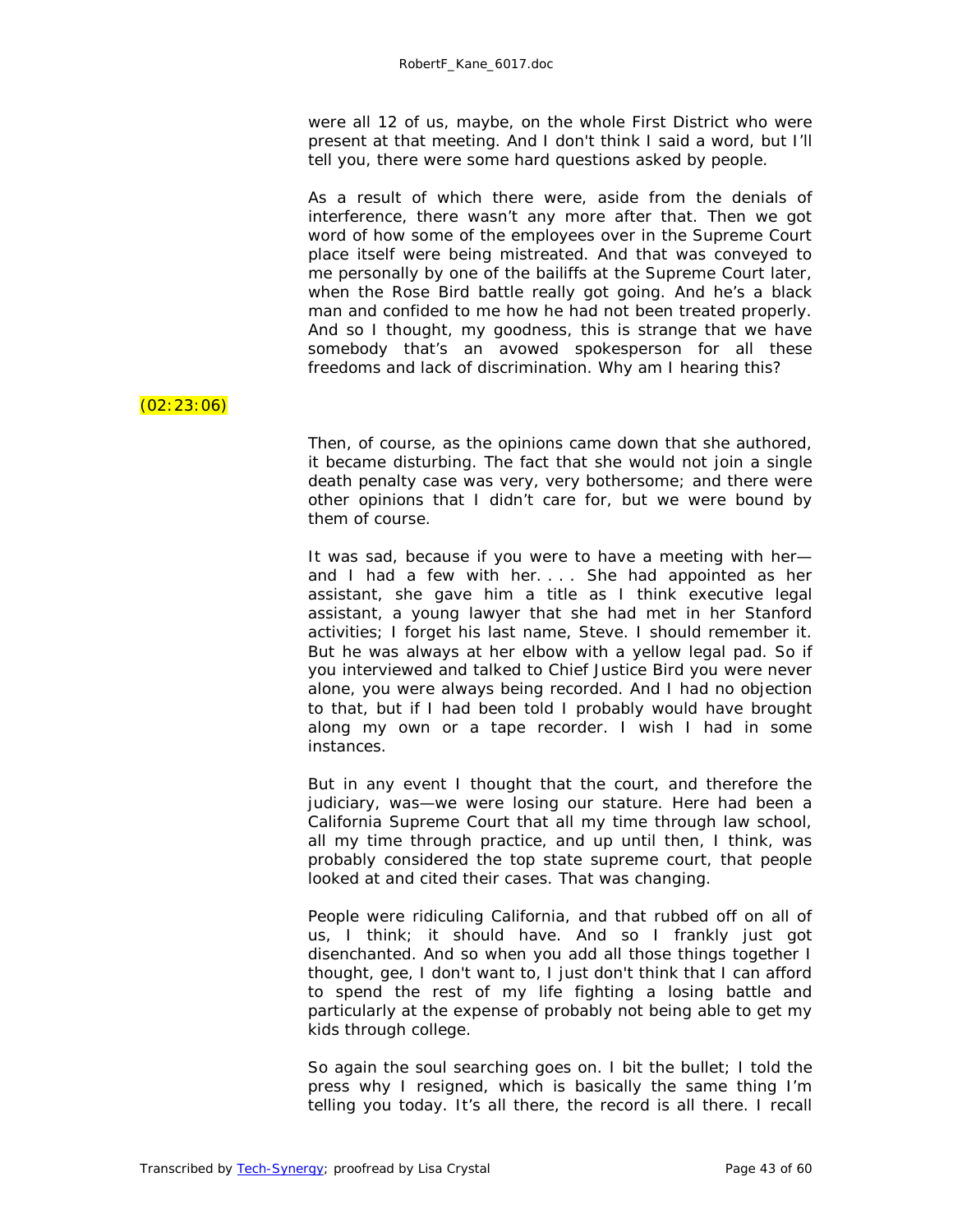saying that I thought she had given a speech, talking about doing justice; and I wasn't being facetious, I wasn't being bitter, but I said, "Well, if she really wanted to do justice for the system, the best thing she could do would be to resign."

- Steven Vartabedian: I understand that at time you returned to the Ropers Majeski firm—that would be in 1979.
- Robert F. Kane: Yes, sir.
- Steven Vartabedian: Eventually opening the San Francisco office of the firm. And yet I imagine the firm and the whole practice of law had changed during this time. Can you tell us a little bit about the change over this decade?
- Robert F. Kane: There were big changes. Aside from changes in the law and so forth, one of my first cultural reactions was somebody asked me to sit in on a deposition in which we were representing a party that really was very tangential. So they said, "Go get your feet wet and sit in on the deposition where you won't have to ask any questions or do anything, just listen."

Well, there were several parties involved, and a male lawyer was asking the questions and there was a female representing the party being deposed. This is a sight I know lawyers talk about—defending a deposition, which irritates me. You don't defend a deposition. You're there representing a client. What is this "defending a deposition"? In any event, they got into a little bit of a skirmish, and the lady lawyer let forth with some expletives to this lawyer that frankly shocked me.

#### $(02:27:49)$

Now, I don't know how many hundreds and hundreds of depositions I had taken up until that time; and outside of going off the record and almost having or witnessing maybe some fistfights sometimes, I'd never heard, certainly never heard a lady lawyer use, that kind of language. And nobody else was fazed; I looked around, nobody was batting an eye.

I was appalled, and over time I found out that the culture had apparently degenerated to the point where using very profane, vulgar language is commonplace. Now that was a big shock.

Now as far as the law is concerned, of course in the practice of law when I left to go to the bench we did not keep timesheets. We'd either wait until you finish the case, which was the general rule, and then bill the client. And that was a lengthy process. You'd have to sit down, go through the file and all the stuff; but you got where you could do that pretty well.

And then, and I'm going to say that in all the years I did that, almost without exception, the following week the check would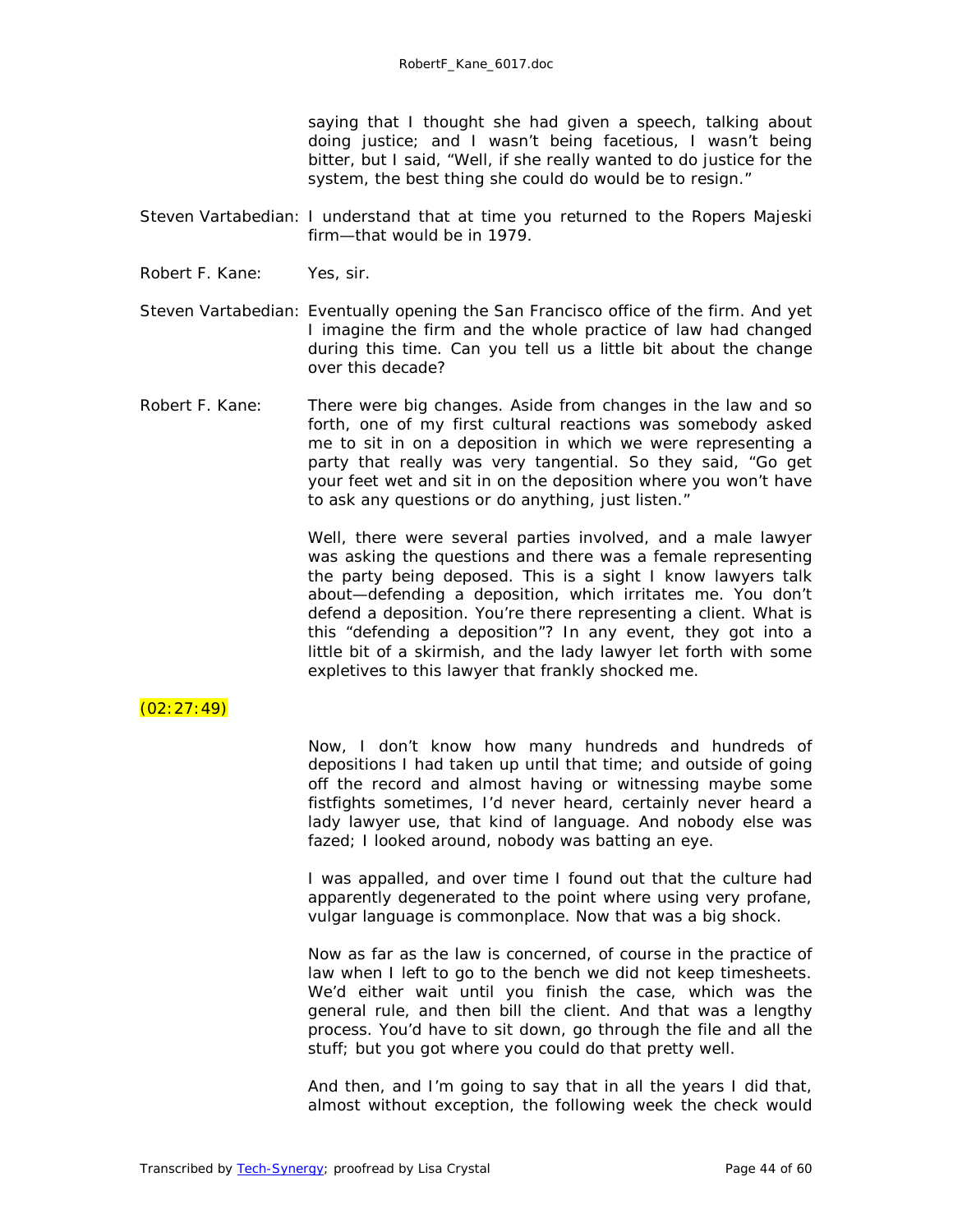be in the mail. And I never had a complaint about a bill in 17 years of trial practice before I went on the bench and another ten after.

But now I'm confronted with the situation where you keep track of your time by the minute, practically; and I thought that was a shame that it had gotten to that. Maybe it's necessary, but then of course now come the complaints later by the people paying the bill that they're overcharged, because now there's too much going on.

But I'd say the civility, lack of, was the thing that struck me most. The fact that you could not call up another lawyer and say, "Gee, I need another 10 days to get that answer in" or something; and he says, "Well, write me a letter, instead of saying okay just counter ten days and fine." That was pretty much gone.

People say, and I think it's true: the profession has become a business. It is a business. It's a humongous business today, and with all of the mergers and transfers and . . . I don't know, I have a very strong belief in the virtue of loyalty, I call it. I think it's the major virtue. And of course when I grew up in the law business, it would be unheard or think that Lawrason Driscoll at Bronson, Bronson & McKinnon would next week go over to the Keith Creede & Sedgwick or to Brobeck Phleger & Harrison; or that Jack Bates at Pillsbury Madison & Sutro would now go over to Morrison & Foerster or to Heller Ehrman White & McAuliffe. That would have been unheard of; it didn't happen, wouldn't have happened.

Today that's very pedestrian. Every time I read the *Journal* or something I'm seeing who went where.

Steve Vartabedian: All the lateral movement.

Robert F. Kane: Firms have disintegrated. Firms have closed up. Bronson, Bronson & McKinnon no longer exists. Pillsbury Madison & Sutro has merged into oblivion. Brobeck Phleger & Harrison no longer exists.

> Morison & Foerster—which was a very nice bank firm but very small, very prestigious, but stuffy—now is one of the biggest firms in the country. It's a different world, and it's a shame that, I think, people have to miss the joy of really representing a client—except for the sole practitioner.

> But I always enjoyed the relationship with the client, even when representing an insurance company. Over time if you represent a person through a trial that they think they are right in and you prevail, they have as much gratitude to you as if you'd just won them a million dollars, it seems.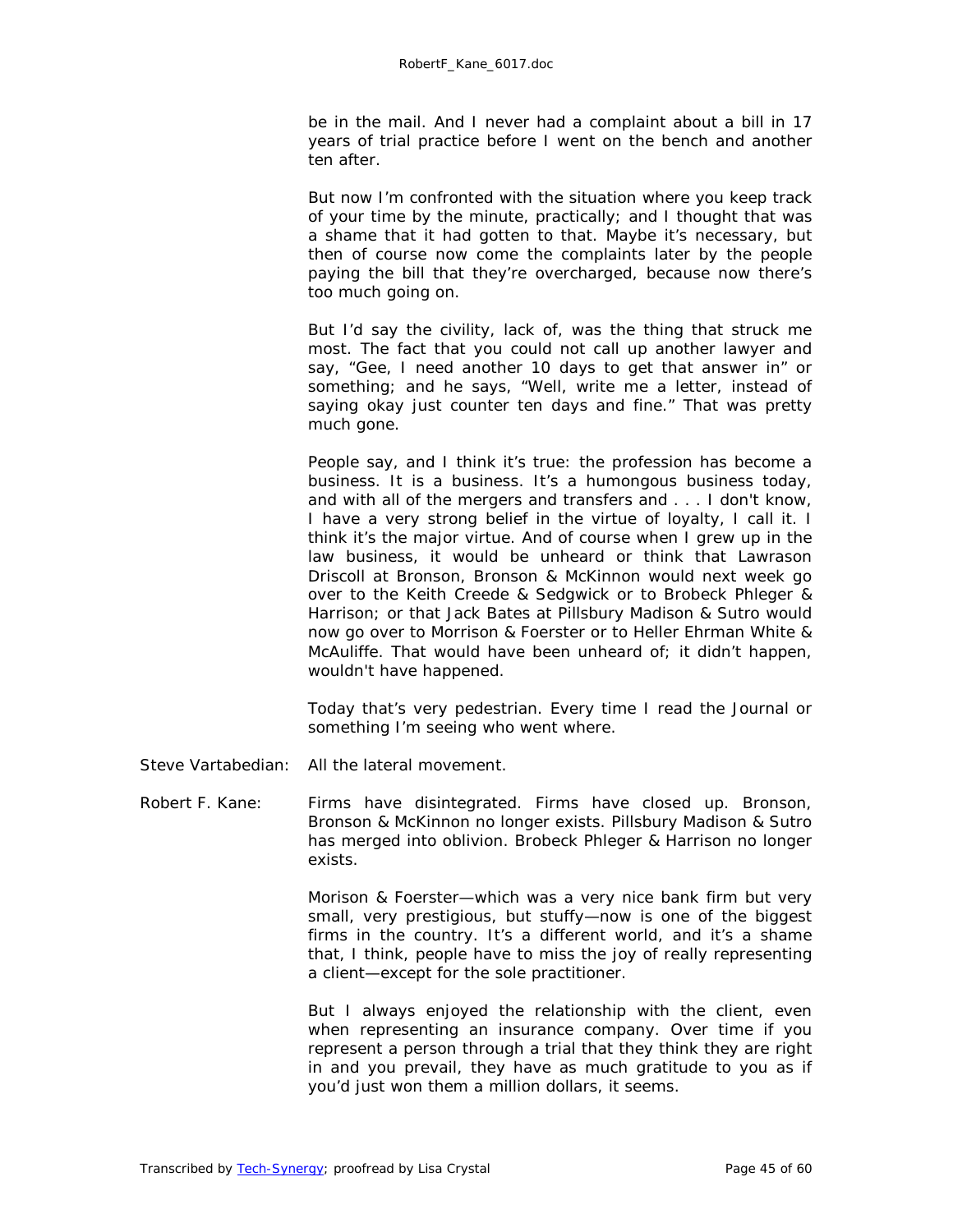#### $(02:32:54)$

I still have friends, people that I represented 40 years ago in a personal injury lawsuit that they thought they were correct and we happened to win; and they say, they think, I'm sliced bread. And I'm not. I mean, those are wonderful feelings, and I know that I have a lot of very, very good friends. Plaintiff's lawyers, lawyers I tried cases against, lawyers that beat my brains out that I love dearly. We've been lifelong friends. Many of them passed away. Ah. But the few plaintiff's cases that I had—and I had a few—it's a great thrill to get some meaningful justice for your client. That's an accomplishment.

- Steven Vartabedian: Going into the early 1980s, I understand that there was at one point a time when then-President Reagan nominated you to the nation's legal service board and you went before the U.S. Judiciary Committee.
- Robert F. Kane: That committee was the human resources, Labor and Human Resources it was called.
- Steven Vartabedian: That's right; that was the Senate committee. And you were confronted by some pretty fierce opposition. Can you tell us a little bit about that experience?
- Robert F. Kane: That's a great experience—and probably most lawyers won't have that, and it's too bad. The Legal Services Corporation is that public corporation created by Congress to provide funds for legal services out into the communities, and the board oversees that. It meets a couple of times in Washington, D.C., here and reviews the functions of the various entities locally that are disbursing and using those funds.

In the '60s apparently there had been at least a lot of alleged misappropriation of those funds in the sense that instead of these funds being used to help some poor guy who's got a landlord-tenant problem, these law centers were building up where they were involved in, I'll say, legal-political adventures—things that had political connotations. And they were getting large subsidies from the committee.

There was big criticism of that. Ed Meese, the Attorney General, and Ronald Reagan, the President, were seeking reform of that. In the election in the campaign period before either Ed was Attorney General or Ronald Reagan was President, one of the campaign issues that they addressed was this legal aid.

I don't think Ronald Reagan said it; I'm not sure that Ed Meese said it. The connotation was, and of course the attribute that was given to it was, that they were going to close it down. They were going to shut it down, much like the publicity was that they were going to shut down the Department of Education.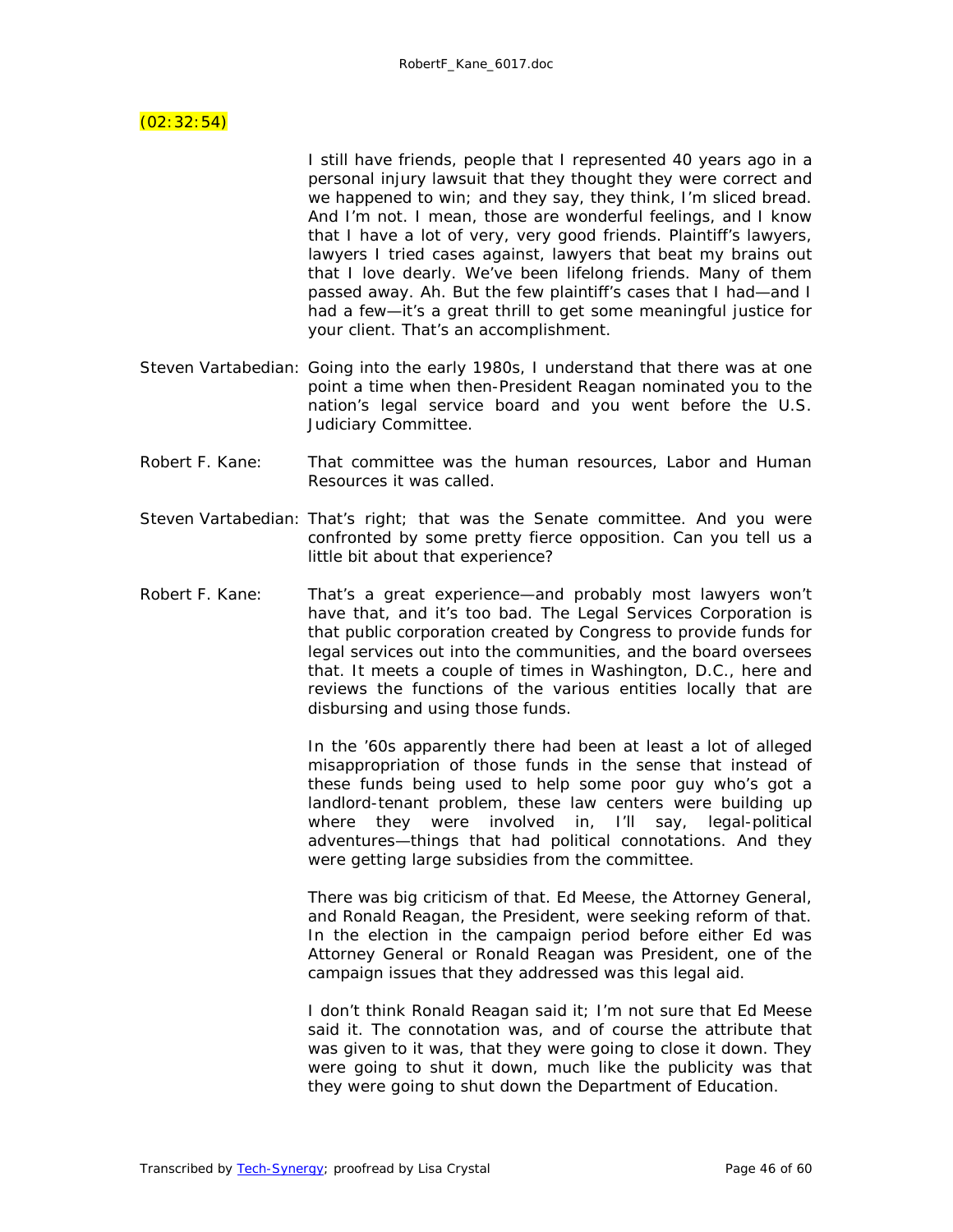So the board, I think, was 12 members, 11 or 12. And up until 1984, I guess, Ronald Reagan had nominated four or five people to fill vacant slots on that board, none of whom got out of this committee because they would get raked over in such a way that in some cases the nominees said, "Look, I don't want to go through this, take my name off." Or the committee just wouldn't come to a vote and put them out.

So that board had been run by recess appointments for these four years, 1980 to 1984; but the President kept trying to fill these slots. And I'm sitting in my office one day in Redwood City and I get a call from I think it was Ed Meese, and he told me about this problem. And he said he didn't think I had any political skeletons in my background and I'd easily clear an FBI investigation. Would I take on the job? And I said, "I don't know what the job is; if it requires much time I can't, because I'm trying cases now again and stuff. But if it's not too much of a time factor . . . He said, "No, it's only a couple of meetings a year and a lot of paperwork, but you can handle that." I said, "Well, if I could help the President, if you think that'll help him get a board, sure, I'll be happy to do that."

#### (02:38:03)

So they put my name in and the FBI did the check and so forth; and now comes the time for confirmation by the committee. And so Reagan had nominated myself and I think either four or five other nominees. I think there were six spots open, but he maybe nominated, I think, four or five of us. And just to digress—I can't avoid it, because the fact of the matter is that the qualifications that are in the legislation that created the Board are about four. One of which is that you've had some experience in administering legal aid. Number two is if you are a member of the bar of a state, any state in the United States. Well, I was a member of the bar-that's all you had to be, that's one criterion. One is that you needed to be a person who would qualify as a recipient of legal aid. You had to be below the poverty line; one member of the board has to be below the poverty line.

So I came in there, I guess, as the lawyer; I'm not sure. But we had a meeting the day before with the four or five or six of us, which was very nice, to prepare us for this hearing: what we're going to be asked, probably, and a warm-up in the bullpen, so to speak.

And they were very nice people; and, for example, the lady that qualified as one who is below the poverty level was a very, very nice black lady from a little town in Texas. She had never been out of Texas before in her life. She was going to be on this board. That's okay, that's what the statute said. I had no grudge against that at all, none whatsoever. But in any event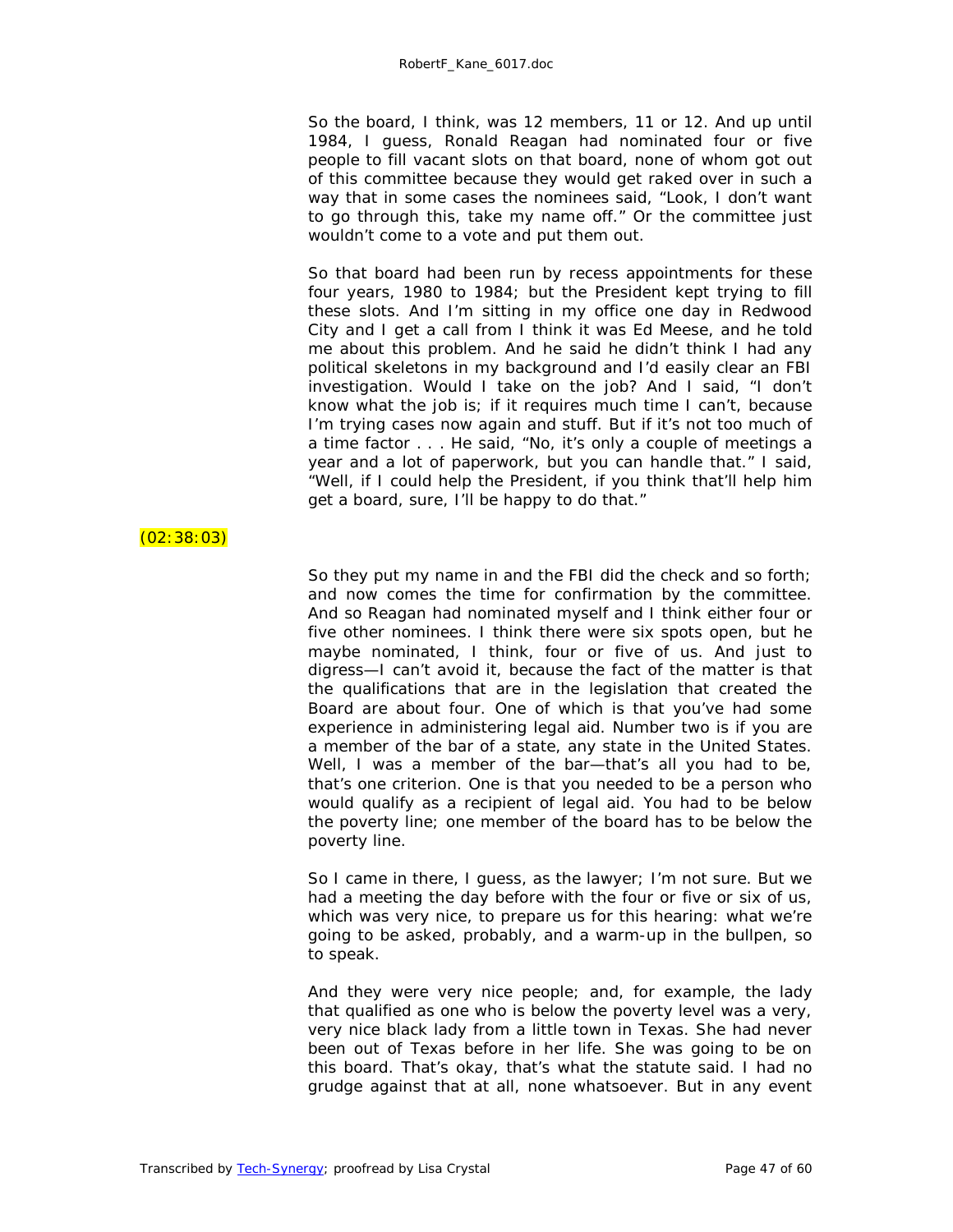that same first day I'm there, which I think is a Monday where I had this meeting, and then I was free. So I'm back in my hotel.

And I by pre-arrangement put in a phone call to my friend Bill Clark, who was then—I believe he was then national security advisor . . . the admin deputy assistant secretary of state and then had gone over to NSC. And he and I had been friends since judges' school together in 1969. We had a lot of common grounds. We both had got appointed to superior court on the same day, he to San Luis Obispo, me to San Mateo. We both had got appointed, I think, to the Court of Appeal on the same day, he to the Second District, me to the First. We both had five children, three boys and two girls. We both had lost a sonin-law by accident, his son on a tractor explosion at his ranch and my son to acute leukemia at about the same age.

I mean, this is almost scary. But we had a lot . . . and then I'd say philosophically we're very much in common. I mean, he's a very great American and a great man of faith. So I had arranged to call him to have dinner with Bill and his wife Joan. So I get in touch with him and he says "swell." He said, "Why don't you just . . . you're only a block and a half from our apartment. Walk over from your hotel and we'll you see you there about 6:30 or so." And I said "fine."

So I hung up and a few minutes later the phone rang and it was Bill Clark again and he said, "Bob, you haven't been supporting the IRA, have you, in Ireland?" And I laughed. I said, "Are you kidding? What's going on?" And he said, "Well, we know you've got the Irish background here, but we want to be sure you weren't fostering some bad stuff over there." I said, "What's this got to do with anything?" He said, "Well, the President would like to nominate you to be the ambassador to Ireland."

Well, you could imagine—like you could blow me off the chair. Here I am in Washington, D.C. I am in a hotel room in Washington, D.C. My wife is 3,000 miles away. All my family is 3,000 miles away. I've got this hearing the next morning on this other thing, and he throws that bomb in my face.

# $(02:42:57)$

I said, "Look, I know you don't drink, certainly not much, and I don't know if you're smoking anything, but what is going on? What is this all about?" He said, "No, we're serious." He said, "The current ambassador Pete Dailey is here, and he has to resign because he's taking on another job for the President involving the implantation of the nuclear missiles over in Europe, and he has to go diplomatically handle that job."

And I said, "Well, wait a minute." I said, "Bill, I've got a trial next week in Redwood City; I'm back here for this hearing."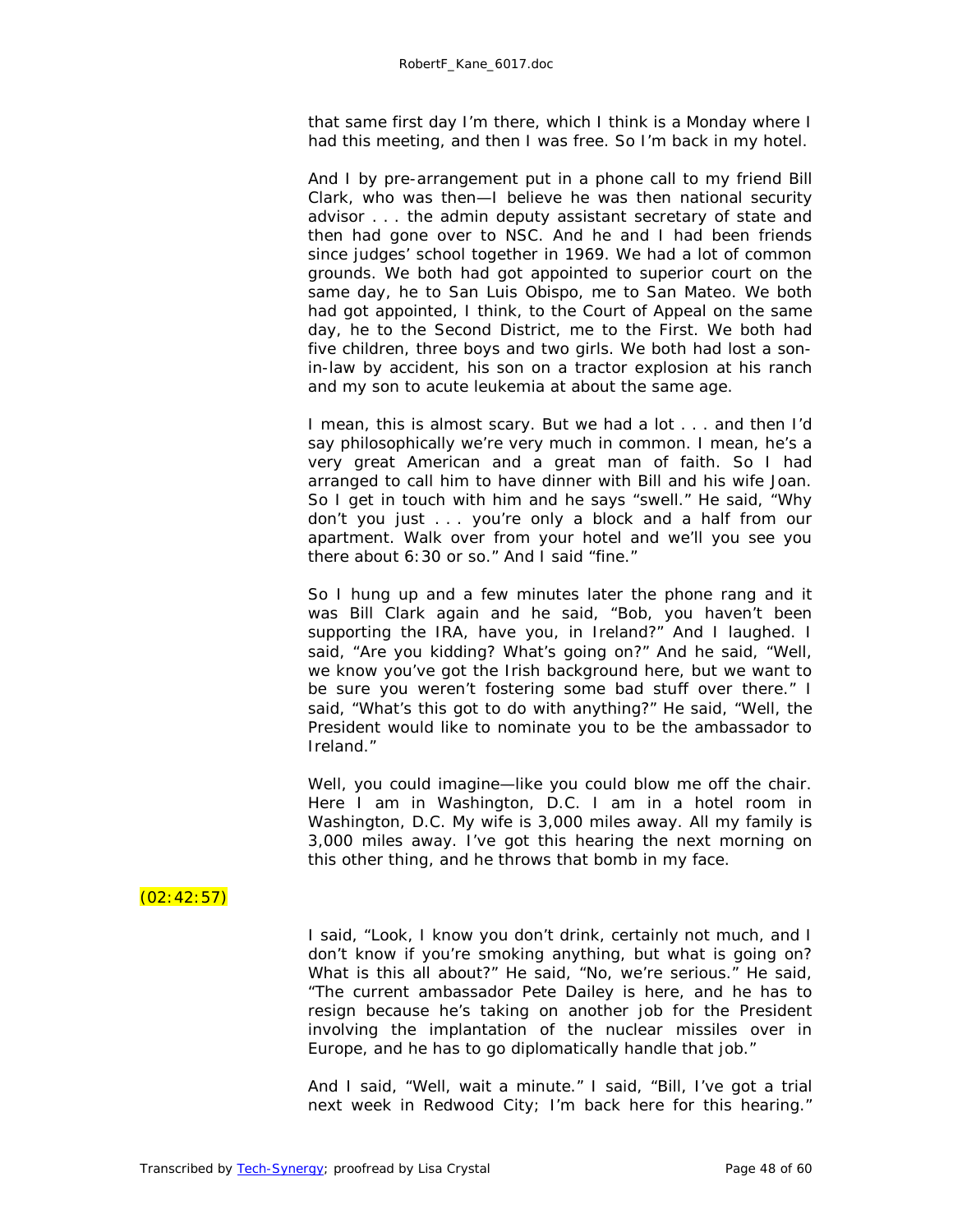And he said, "Wait a minute, you've got to act fast on this; you just call up Keke and call up your partners and see what happens if you're interested. I mean, the President has to ... we've got to know by Thursday."

So I called everybody. I called Keke, I called Gene Majeski, I told them what the deal is. Everybody calls back and says "go for it." So Bill says, "Well, fine, I want you to meet Pete Dailey tomorrow morning at 7:00 in the hotel restaurant for breakfast. He'll tell you all about the job."

So I meet Pete Dailey next morning. He fills me in and tells me what a wonderful job it is and then how I'll enjoy the Irish people and all the good things. So I trot off to my hearing now and I tell the rep from the President's office about it. I said, "Look, I'm moot because now the President is going to nominate me to go to Ireland and I'm going to be gone for a couple of years, if it works."

And he says, "Well, we've set everything all up; what's the deal?" And I said, "Well, you told us this thing was going to be at 10:00. It's going to be 8:00 and will be over by 10." And it's now about 7:30 and we were in the Senate office building. And I said, "I've got a plane out at Dulles at 1:30 based on you're telling me we'll be done by  $10$ ; I figured that would give me plenty of time to get out the door. I've got to get back to Redwood City because I do have to start this trial on Monday and I've got some preparation to do. And then all of this other stuff with this ambassadorship is going to probably start flowing."

And he said, "Why we don't just through the hearing and let the thing go and then your nomination will be withdrawn." I said, "That's fine with me." So we go into the hearing room. And you've seen all those pictures of those hearing rooms on television; they're a little nicer now than they were then. They've fixed them up in 20 years.

Orrin Hatch was the chairman of that committee. I think Tom Eagleton was the ranking member who ran for vice-president, as you recall, with McGovern from Missouri. Others on the committee were Ted Kennedy and Howard Metzenbaum. On the other side Admiral Denton was on from Alabama. They didn't have everybody there all at one time. You know how that goes—they come and they go and their staff then sits behind them in kind of a half circle.

So when we started out, of course, Orrin Hatch is very personable, very nice, and says he's going to ask some general questions of the six of us and then he'll take us sequentially for individual questioning. And he then says, "Well, we'll be out of here by . . . we've got another very, very important matter at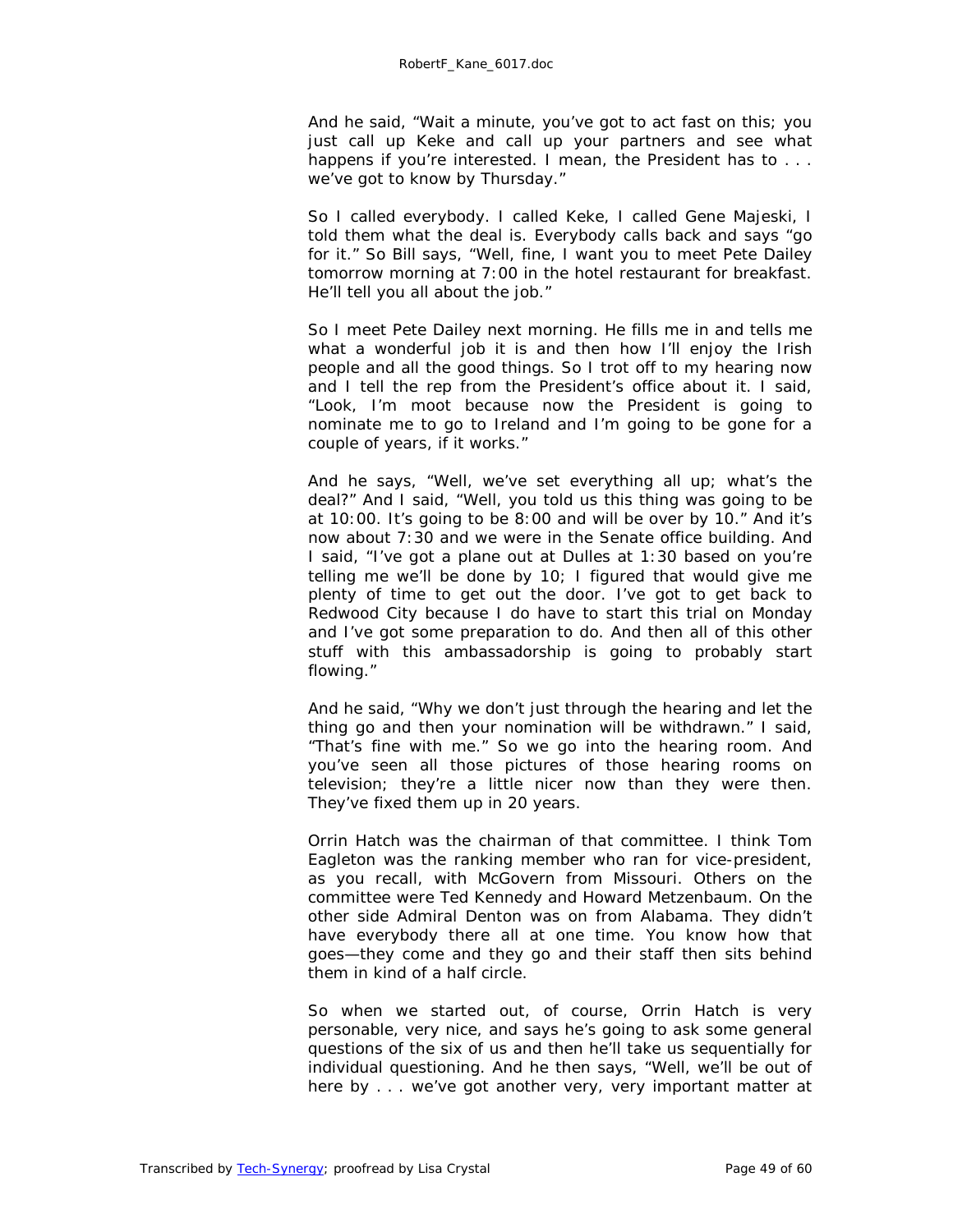10:00 so we have to finish this." And I mentioned to him that I understood that was the case.

About that time is when Tom Eagleton came into the room. And I notice he came in and he was in his shirt sleeves and he had a mug of coffee and a cigarette. And I recognized him from his pictures and so forth. I noticed that he was shaking quite a bit with the coffee mug and the cigarette.

# $(02:47:44)$

So he came in and took his seat and when we had this discussion . . . when I had this discussion with Senator Hatch about getting out at 10:00 . . . and Thomas Eagleton broke in and he said, "Wait a minute, wait a minute, we've got to come back at 2:00." He said that "Senator Kennedy has advised me that he can't be here this morning and he wants to question this panel." And Orrin Hatch was upset with that. He made a speech about how nobody advised him that anybody needed an extension. Out of courtesy of course he would do that, but he wanted to know if anybody on the panel here would have a problem.

And I raised my hand and he said, "Well, Justice Kane"—or "Judge Kane," he called me—he said, "What?" I said, I explained to him, "I have this plane to catch at 1:30. I need to get back. I'd been assured that it would be finished by 10." He said, "That's correct."

"So I don't know quite what to do," I said. "I've got, it's a real problem." And he said, "Well, maybe we could . . . would you have any objection to going first and then if Senator Kennedy wants he could submit his written questions?" I said, "I have no objection at all. That's wonderful, thank you."

So we started out that way. I went first, and of course he's asking me nice, softball, easy questions. Then he turns the questioning over to Senator Eagleton, the ranking member, and I must mention here, Senator Metzenbaum was not present at the first part of Eagleton's cross-examination.

So Eagleton looks at me and talks about "seem to have a good record," and all the nice things that people say. And I'm waiting for the curveball—and it comes fairly soon, in that he says well, he just finds it difficult to see that I don't have a conflict by being a board member of the Pacific Legal Foundation, which I was. As he put it, a conservative like a rich man's club and then be on a board that is considering doling out money to poor people. So he kind of gave me that slam and I said, "Senator, I don't think it's any conflict at all, because as a matter of fact, a lot of our work is passing on cases to be prosecuted on behalf of poor people. So I don't know where you get that idea." And he said, "Well . . ."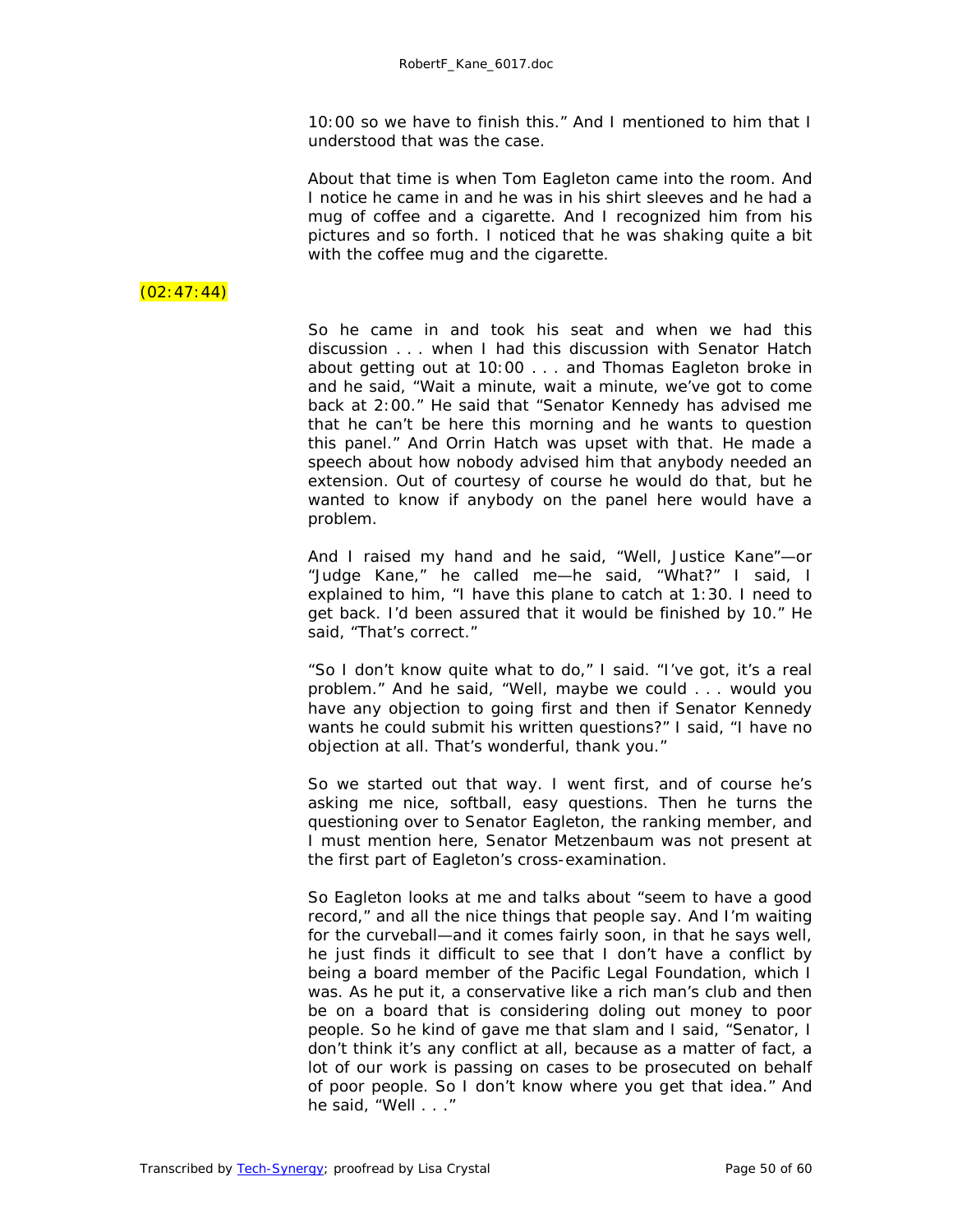A staff person then hands him a brochure that I think I recognize as being one of our annual reports, that had a glossy finish and stuff; and he's looking at it and he said, "Well, wait a minute." He said, "Pacific Legal Foundation has been on the side . . . you've been on cases against poor farm workers, haven't you?"

And I looked at him and I said, "No, I think quite the contrary. I think if you look at that brochure you're looking at and read it again, you'll see that that case that's referred to is a case that we took on, on behalf of the farm workers; because nobody else, including Mr. Chavez's union, would represent them, and we prevailed. We got him what he wanted." He looked at that and he read it and he looked at me and he took that brochure like that and the staff guy was about like that and threw it at him like that.

About that time, Metzenbaum is coming in. Now he sits down, and he wants to go after me on the basis of the Pacific Legal Foundation, but he starts in right away and he says, "Well now, tell me who the biggest donors are for the Pacific Legal Foundation." I said, "Senator, I haven't got a clue. I couldn't tell you."

"Well, I mean you're on the board, you supervise that." He got real nasty, and Orrin Hatch jumped on him. I don't think I've ever seen two senators that angry with each other. They were shouting. Hatch was saying, "Well, I'm the chairman of this committee. We don't treat witnesses like that, blah, blah, blah." And Metzenbaum was coming right back at him and says, "Well, you may be the chairman, but . . ." You know, they really went at it; they were red-faced.

# $(02:53:00)$

So we had some more questions along that line. I tried to explain to him that we don't look at who the donors are; we know that at the end you'll get reports. But I said many of our donors donate a dollar, five dollars; I've seen a lot of that. But our main work is helping people protect their property rights and so forth.

He said, "Well, okay, so let's go to another subject." He said, "I said I just got here and I haven't had a chance to really review it, but I can see here," he says, "you've had a pretty distinguished career." And I said, "Thank you, I think it's been—I've enjoyed it." And he said, "But I can't believe some of the things that are being said about you."

And I said, "Well, till I hear them I don't know what they are." Then he said, "I'm seeing here that you gave a speech and talked about the Supreme Court Chief Justice—that she should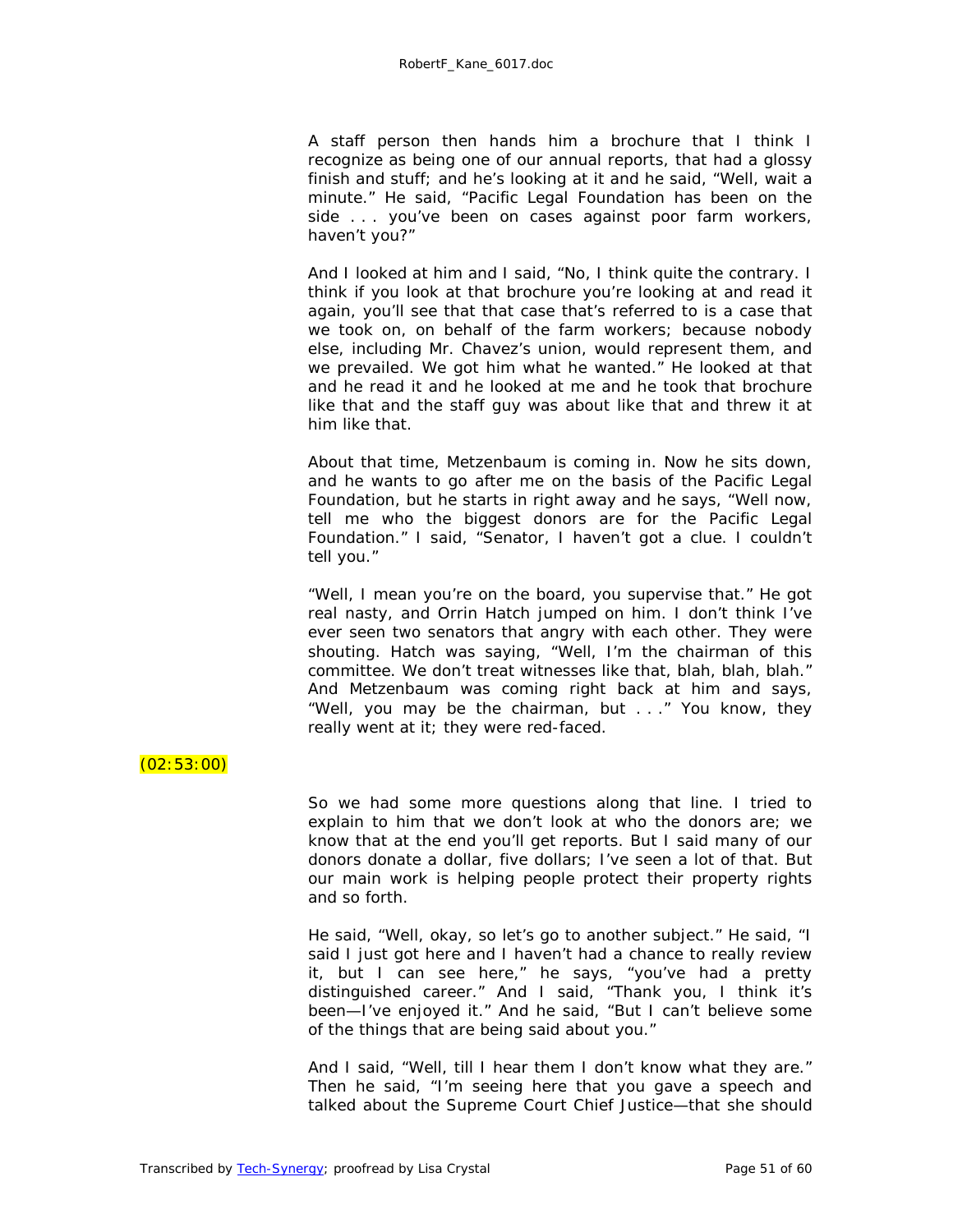resign from the court because she had cancer." He said that. And *she* suggested that, Rose Bird did, at one time, and others.

I said, "Well, Senator, no I didn't say that; I don't know how any human being could say that about a human being. But I know where that story came from and I'm going to tell you." And he said, "Well, go ahead."

I said, "Right after I had left the Court of Appeal, the president of the San Mateo County Bar Association asked me to speak at their annual bar dinner and give my impressions of the judiciary. I was very flattered to get that, and I went out and gave the speech and I said, "I like to use medical analogies to get a point across if I can."

People seemed to understand that, so I told them that there was quite a bit of criticism of the courts going on in the media at that time. And I said, "The trial judges get blamed every time somebody gets released on bail; they blame the judge." And I said, "He didn't have any choice, he had to do it. It wasn't an offense for which he could not." I said, "Nobody tells anybody that they're mad at that judge because he did exactly what he had to do, things like that. Nobody's defending them."

So I said, "You know, the problem . . . so the problem is the public. I'd like the public to know the problem isn't in the courts, if there is one; it doesn't lie at the trial level, where people go and see these things day by day. It's at the top, because we're not built like a building, where you build a foundation and go up; the legal system's built from the top down. What comes up through here tells people how'd they do down here." I said, "It's very much like the patient that goes into the doctor's office and the doctor says, 'What brings you here today, Steve?' 'Well, I've got this big swollen toe, it's just killing me.' The doctor looks at that and sees that maybe he's got gout or something. And he's going to give him a prescription. He said, 'Well, anything else bothering you?' 'Well, the last month or so I've had a lot of tingling in my arm down into my fingers, and I shake it and I can't get rid of it and it's just been hanging around but doesn't interfere with me working or whatever.'

"Doctor says, 'Wait a minute, you have tingling down your arms and you're telling me about a sore toe; let's take a look.' So they do a CAT scan and so forth and they found out that he's got a brain tumor. He said, 'We're going to forget the toe, we'll take care of you to get rid of that.'

"So that's the analogy to our judicial system. If we get a tumor or an illness up here, it's going to affect what happens down here."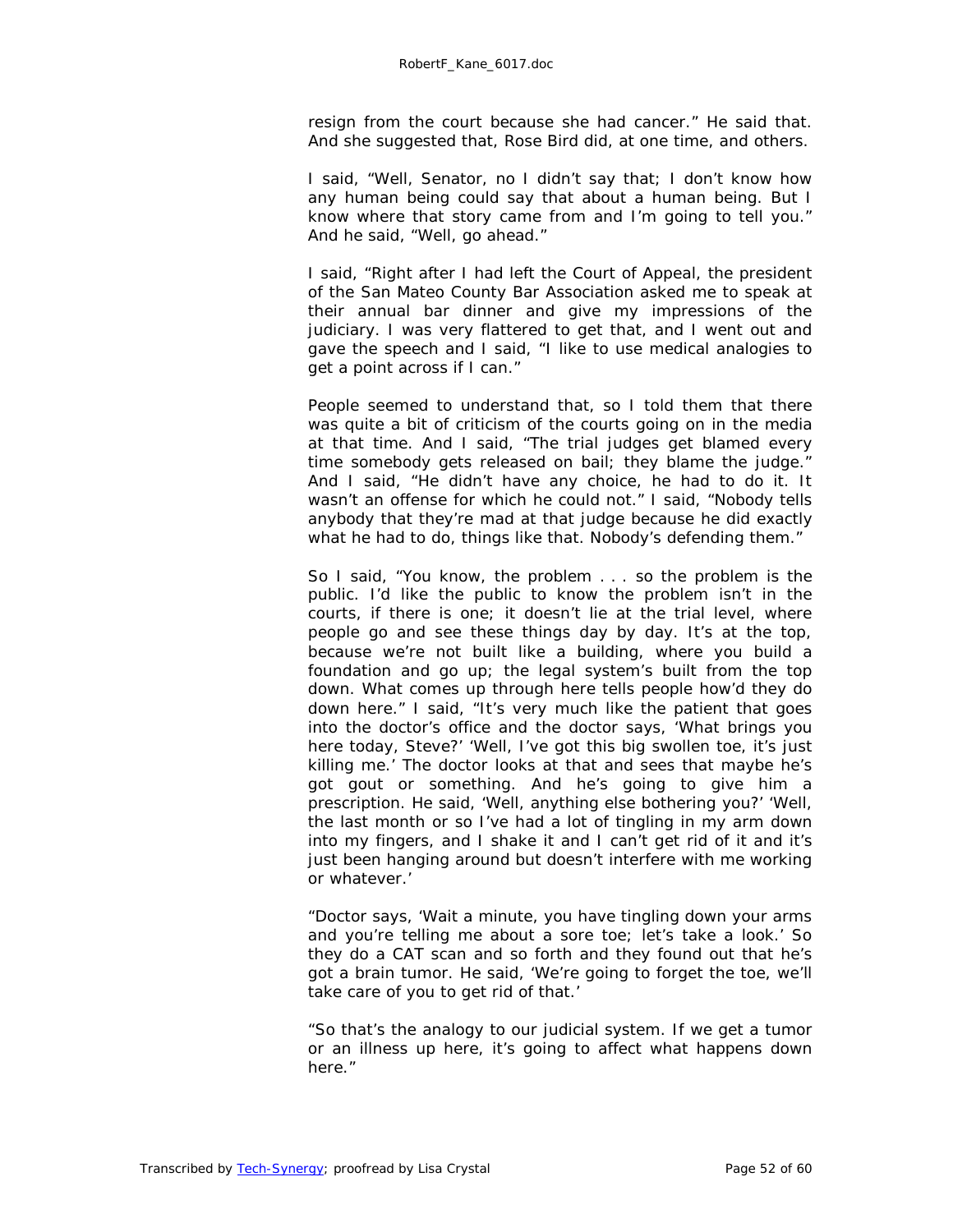So from that analogy . . . oh, by the way, one of the lawyers present—and I won't name him, but he is a nationally recognized lawyer today—who was in that audience and who had a lot to do, in a way, with Rose Bird's ascendancy to the court, came up to me afterwards and told me he agreed with everything I said.

So it made me feel good—except the next thing I hear is that, not the next thing but later on, when the campaign against Rose Bird was flushing out . . .

#### $(02:57:50)$

She gave a talk to a group of breast cancer victims that had survived. This is a sad story because she herself was a breast cancer victim. And I mean I knew about that, and I am very sympathetic to that. And my wife has had breast cancer.

So she was speaking to this group in Los Angeles, and it was during the time when the political campaign was on for the recall and so forth. And I have that speech, and in it she refers to her critics—not by name, but stating that one of her most vocal critics was suggesting that she should be off the court because of her cancer.

No name is mentioned, but you know, the cat has the milk on the whiskers from the dish that you left in the room. And then later I heard, not a judge at the time, but later a judge, reiterate that statement, which of course is one of the most callous things I have ever heard.

So I told Senator Metzenbaum, I said, "You know, that offends me, and I assume it offends everybody in this room. But that's the way that story came up." He said, "Well, I didn't think that a Supreme Court justice could be . . ." I had to correct him. I said, "I wasn't a Supreme Court, I was a Court of Appeal justice. But be that as it may, nobody would say that about anybody."

So he then says, "Well, I still come back to this business of your being with this legal foundation that caters to the wealthy." Paraphrasing, that's the way he put it. He said, "How can you have any appreciation for the plight of the poor?" And I just said to myself, Thank you, Senator Metzenbaum, for that question.

And I just looked him in the eye and I said, "Senator, my first vivid recollection of childhood is standing in a line with my sister and a couple of my brothers and my dad around the courthouse, I think it was, in Denver. I was about eight years old, seven, eight years old. That was a relief line for shoes. We had no water, no heat, electricity at home; we had no food, dad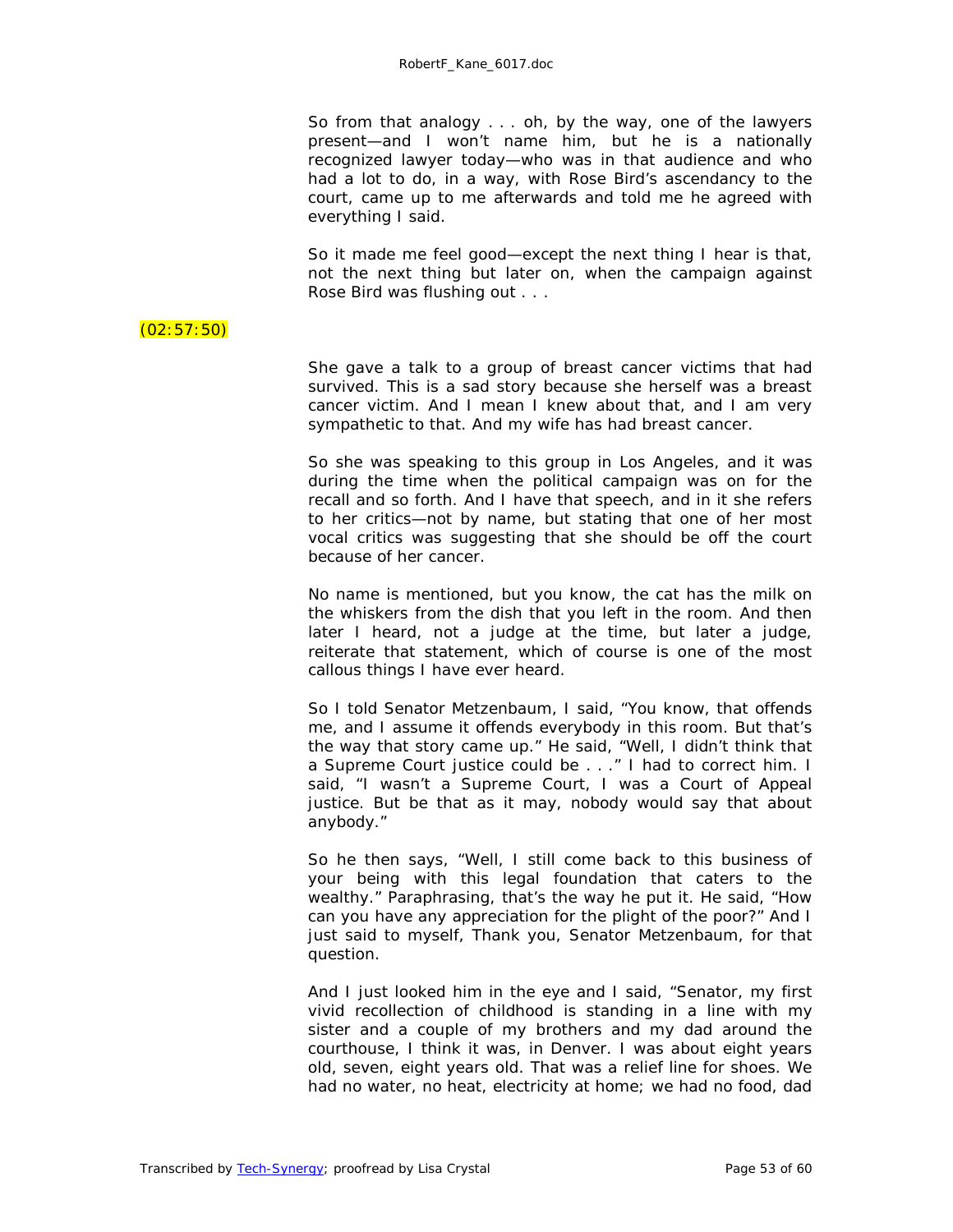didn't have a job. We'd planted rutabagas and tomatoes out in the backyard and potatoes to try to get something to grow."

And I said, "That wasn't just one day—that was quite a while." I said, "So I think I have a pretty good idea, as much as anybody in this room, as to what it means to be poor."

And he just looked at me and quit. And I just felt good, and I felt good because I thought, maybe this will make it easier for the others when they come along. They won't have such an arrogant panel to confront.

- Steven Vartabedian: And that's quite an amazing story that you could relate your own childhood as a primary qualification for service on this kind of panel—which was a moot issue, as it turned out?
- Robert F. Kane: Oh, yeah—it was a moot issue, sure. I mean, nobody knew that I wasn't going to be there, but that was that. So I was withdrawn, later.
- Steven Vartabedian: And you alluded to the fact that one of the reasons—well, actually the reason your nomination for the legal service board, why that nomination was withdrawn, was that you were going to be appointed to be ambassador of the United States to Ireland. And in fact you had had some previous international service back in 1982, serving as an arbitrator in a treaty dispute with Poland.
- Robert F. Kane: Yes.
- Steven Vartabedian: Is that correct?
- Robert F. Kane: Yes, it's correct.
- Steven Vartabedian: Tell us about these experiences. In '84 you're appointed to be U.S. ambassador to Ireland. What was your experience like in these international arenas?
- Robert Kane: Well, the 1982 thing with Poland was not a long-lived matter. What had happened was, and some people will remember this: that when they declared martial law in Poland, Ronald Reagan terminated Poland's air rights into the United States. They had air rights under an international treaty and he basically said, "If you're going to have martial law you're not going to be flying your airplanes over here." And that's what he did.

#### $(03:02:55)$

The treaty called for arbitration of any disputes, so Poland called for arbitration. They demanded arbitration. So I got a call from, I think again it might have been Ed Meese—I'm not sure—asking me if I would be willing to be the American arbitrator in this treaty dispute. And he said, "The first job will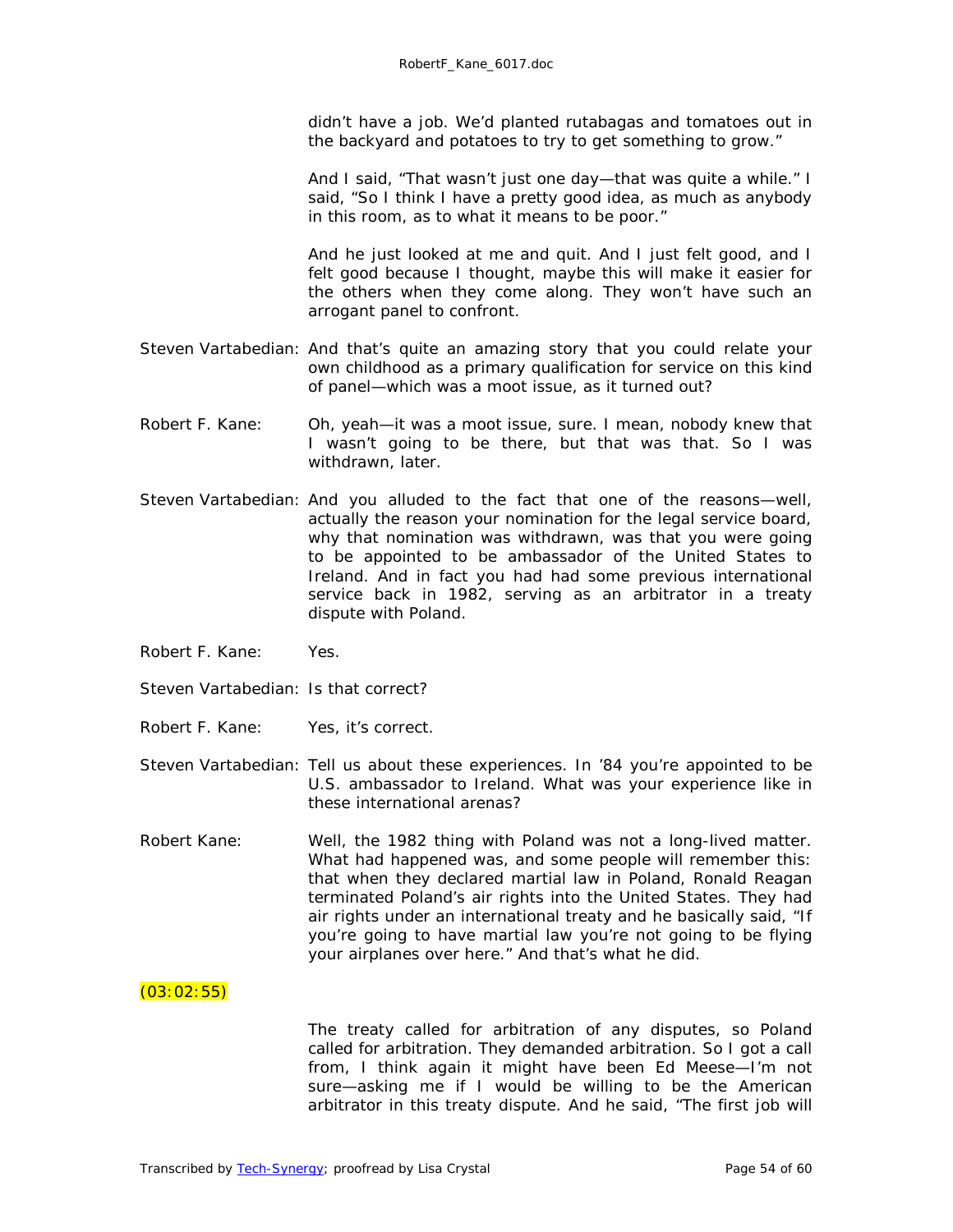be you have to meet with your Polish counterpart and select a neutral arbitrator."

It's a three-judge, three-arbitrator panel. And he said, "That may sound easy, but it probably won't be." And I said, "Well, okay. Let's think about that." And I said, "I've got a better idea." I said, "Why don't you ask the President to consider my partner Gene Majeski, who is Polish, born and raised by a Polish father in Chicago? He might even know even a little of the language. I'm not sure, but he's very bright, and I think he has a lot in simpatico. He would be a good man."

So they took that under advisement and said okay. So I was not going to go to do this. Then unfortunately Gene got a bad back where he couldn't . . . he was in bad shape for a while, and certainly he couldn't fly and all that. So they came back, and that's how I happened to go. So they picked a neutral spot; they picked The Hague. We had to have a neutral spot to meet. They sent a legal advisor along with me from the State Department, a lawyer, legal advisor.

We of course had a list of internationally known people that we thought would have been screened—vetted, as they say—that we would pick. And of course they on the other side had some. And of course they wouldn't like our list and we wouldn't like theirs, and maybe we'd find one in between.

So I went over there to The Hague and spent the first time maybe 10 days. We met several times, and it was almost Hollywoodish because when we met, we'd meet one day in our embassy in The Hague and another day in theirs. And of course the Polish embassy was in the ambassador's home and he had the green-felt table with the water bottles and so forth and ours was kind of the hardwood finish, like you'd see in the movies.

My counterpart had been a professor of law in Poland—very nice man, spoke English. And the long and short of it was that we just couldn't agree. Every time we'd get one that looked . . . we would adjourn for the day and go back. And cables would go back and forth and we'd vet these things out and now we'll try this. Finally we ran out of gas. So I came home and it looked like the arbitration was going to fall through the cracks.

Well, a few weeks later or months later, they called and asked to resume. So then I go back for a second trip and we went through the same thing, same result.

Now, there is a provision in the treaty that if the arbitration can't reach a result, you can appeal to . . . there's an international air conference board that has an office in Canada that mediates and has the final word on all these kinds of things. So they were then appealing it to the Canadian thing when lo and behold, peace reigned, I guess back then when the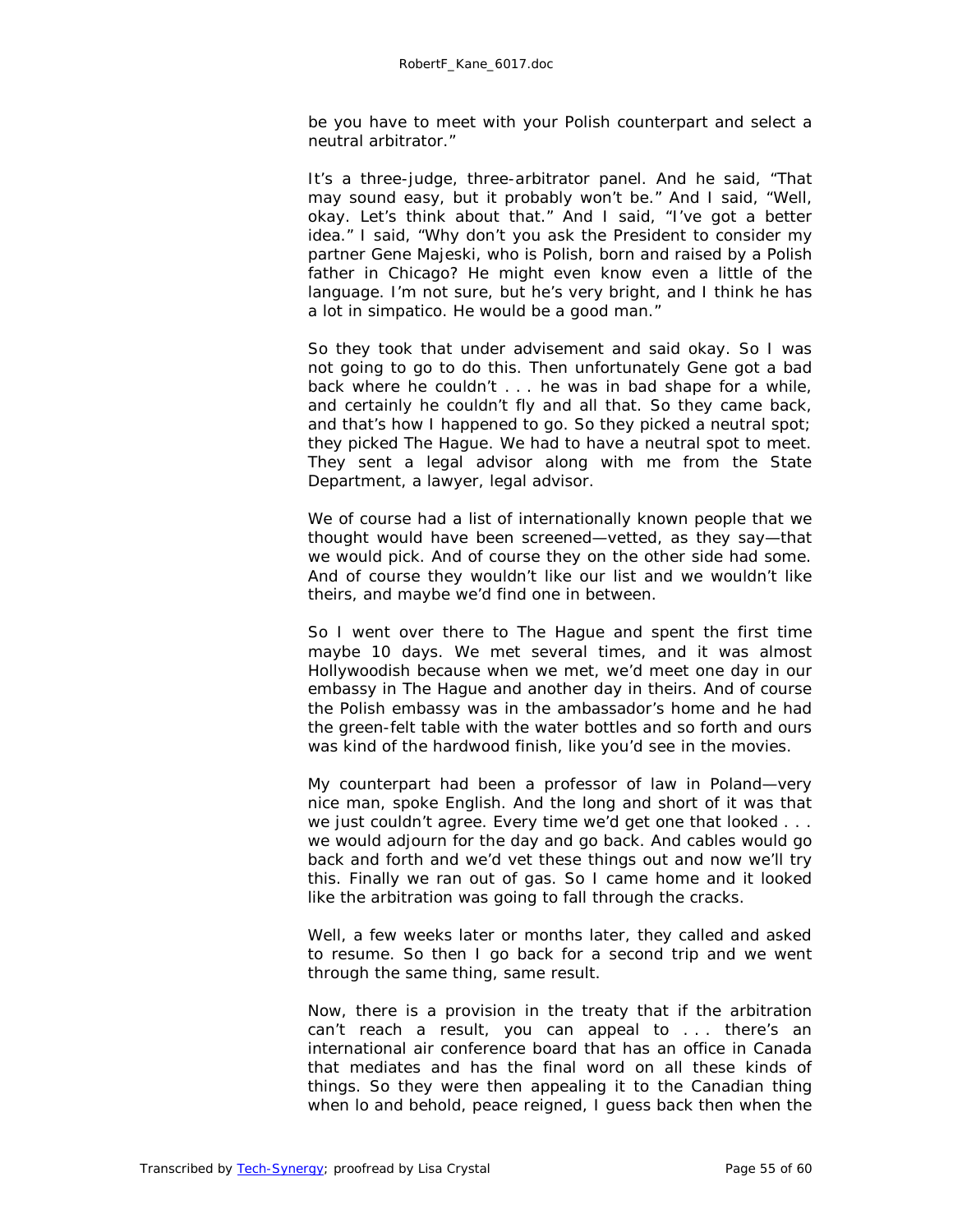wall went down, or the wall went down later. But things smoothed out, and President Reagan withdrew the sanction.

So I spent a lot of time, got a lot of education, met judges in the world court, had a terrific time. I spent a quite a bit of time with now your colleague in the Second District, Richard Mosk, who was one of our arbitrators at the Iran-U.S. arbitration tribunal. He was in The Hague for two, three years, did a fabulous job. I spent a lot of time with Richard and his family. So it was a great experience—but did we accomplish anything? I leave that to history, I suppose.

#### $(03:07:48)$

Steven Vartabedian: Then you had the experience of the ambassadorship.

Robert F. Kane: Ireland?

Steven Vartabedian: Yes, Ireland.

Robert F. Kane: Well, words can't describe the joy of that and the experience of that. I would like to have stayed longer; I was there just under two years. But I had some family obligations with my sister and so forth that I just had to get back and take care of. I think if I had stayed three years I probably never would have been able to go back to work again—because as you say, they carry around a soft pillow over there.

> When I was there, if you took the president of Ireland and the prime minister and the Papal Nuncio, they would probably have been tops—and the next one would probably be the American ambassador and such things, as I had an honorary membership in every golf club in Ireland, of which are there about 360. None of the other ambassadors got that. They used to get on me all the time.

> That's just a little thing about how they treat you. It was a wonderful experience. We certainly had nothing controversial going on other than our role in Central America, and Nicaragua was a sore point with the Irish. So I was defending that, but that was the only, and that was not really contentious. Well, it was contentious, but not difficult.

> I would talk to the people who had their different views and had been to my office at the embassy, and they were concerned about our putting in the missiles in Western Europe. And these were basically what people refer to as the peaceniks. There would be priests and nuns and laypeople, but they were very gentle. They would be willing to talk and I would talk to them and I would ask them if they had put the same questions to the Russian ambassador down the street. Well, no, they never talk to him. I said, "Why not?" "Because he wouldn't talk to us."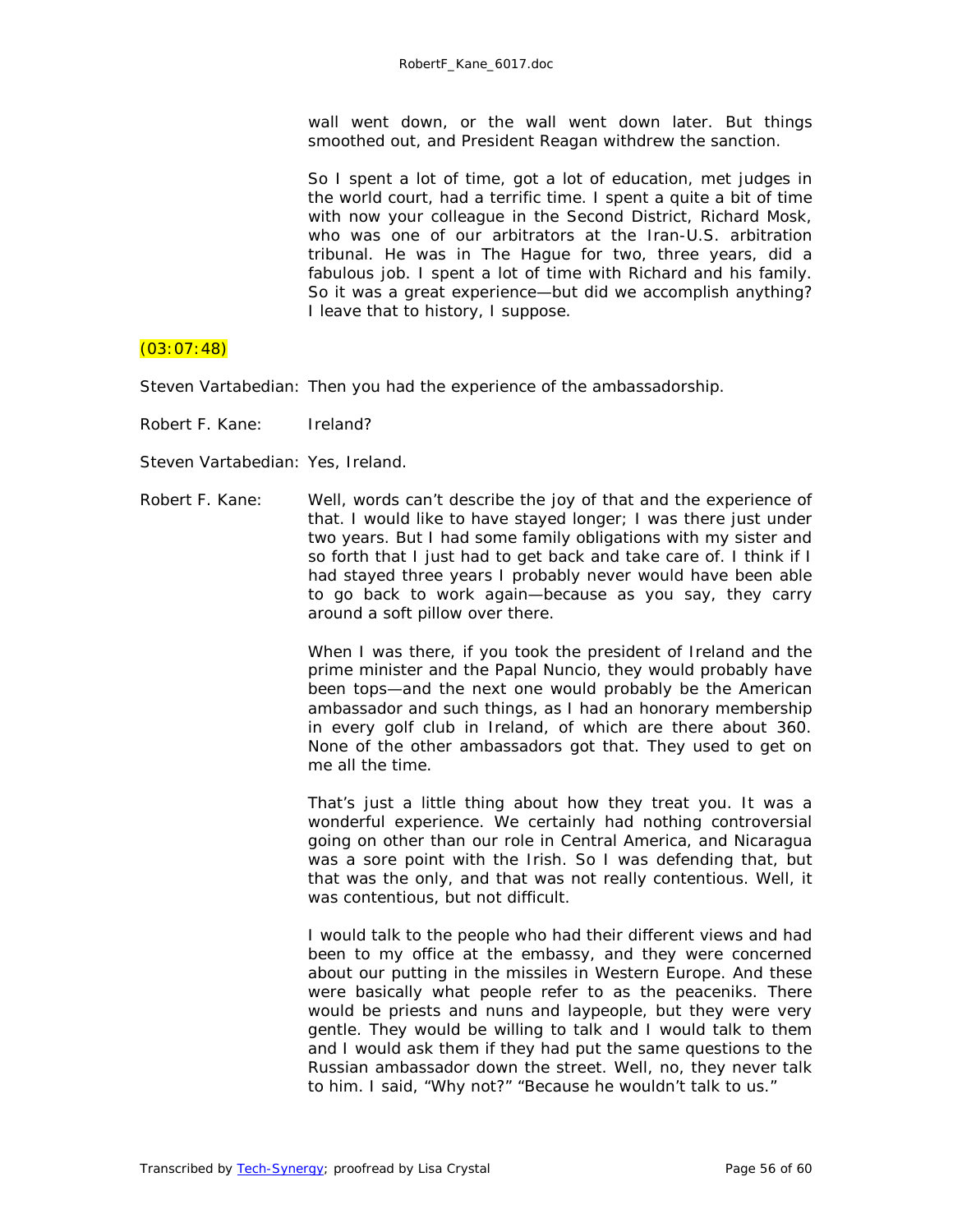I said, "If President Reagan had his way we'd get rid of all the nuclear missiles in the whole world—all of them, not just a few." I had one discussion with a priest and he said, "Well I'm concerned about the numbers." And I said, "Wait a minute. You and I have a very serious difficulty here." I said, "Because the numbers I have a problem with are any. You apparently seem to be willing to accept a limited number. Why is that? If they're no good, they're no good."

He thought that was very interesting. I said, "Well, I think it is." I said, "I think that's the way President Reagan feels about it. We can't get people to agree on that. So that's why we're doing what we're doing."

- Steven Vartabedian: More recently you've done private judging, I know, with ADR Services, and you've also served as an expert witness—from our discussion here today, very appropriately—an expert witness about attorney malpractice and conduct by attorneys.
- Robert F. Kane: A lot of that.
- Steven Vartabedian: And certainly all of these experiences you have talked about prepared you well for you continued career that you've had in more recent years. But one thing I came across is that you draw a distinction between trial lawyers and litigators. Could you tell us what you see that distinction as?
- Robert F. Kane: Well, that goes back to when I returned to practice in 1979. There was this new term "litigators." Before that you had trial lawyers and office lawyers. I soon learned to realize that by litigators they refer to people who were engaged in litigation matters: depositions, interrogatories, production of documents, motions to compel those things, etc., etc. But very few of them really tried cases from start to finish.

I found that you couldn't have one lawyer at a deposition. You had to have two, and a paralegal sometimes, to boot—or more, which still makes no sense to me. I can't think of a case in which a lawyer cannot represent a client at a deposition alone.

#### $(03:12:53)$

When they go to trial, he might have another lawyer sitting next to him, or two or three now. He's not going to have a paralegal and stop and do all this. So I think it's a name that's taken on by people who are enamored with the advocacy arena but don't have the credentials or the experience to be what I would call a trial lawyer.

It's a shame, in a way, and it's not all their fault; because most of them didn't have the opportunity to become a trial lawyer to have the sleepless nights and the pain in the gut and the perspiration and the loss of weight and so forth for a week's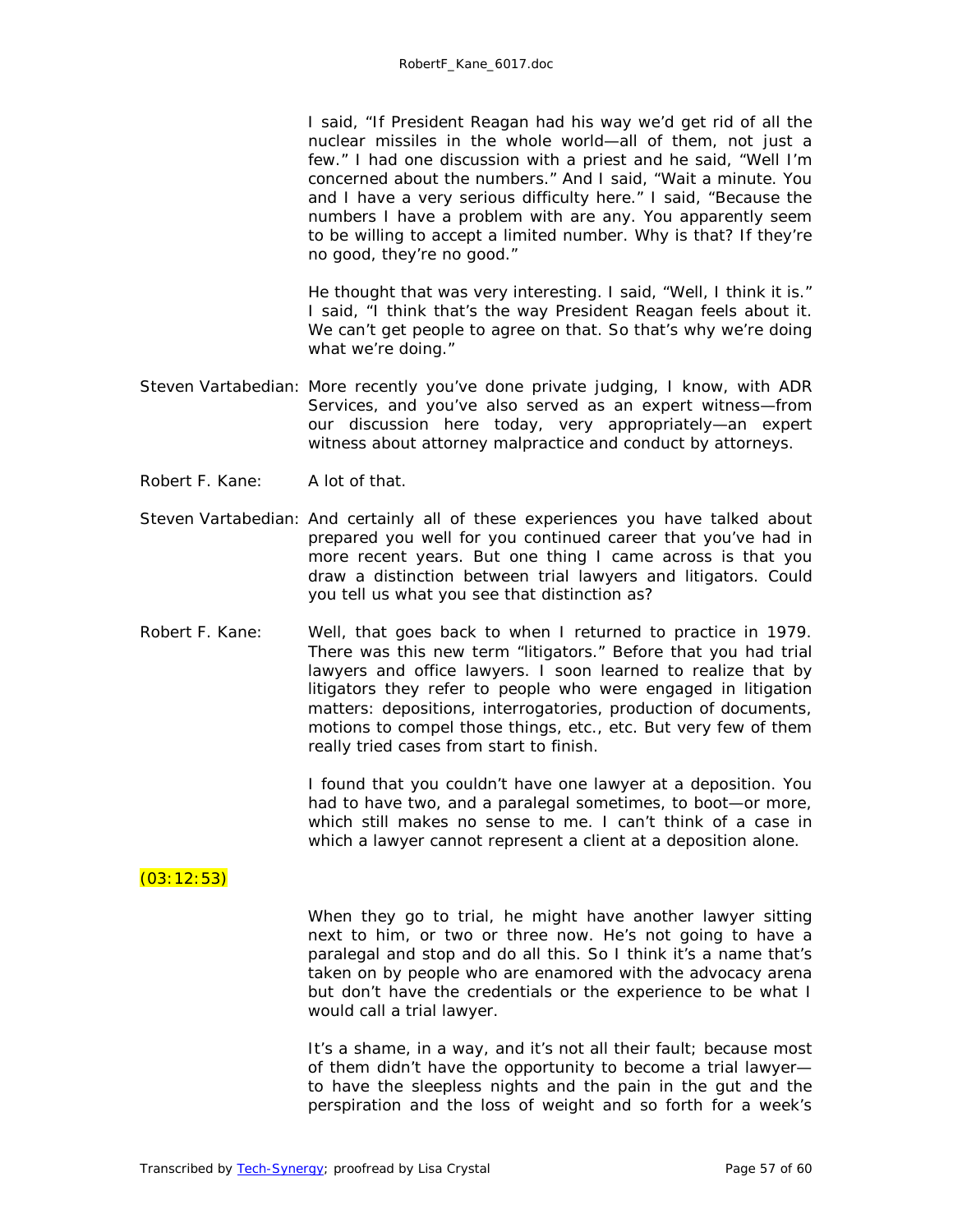trial. *[laughing]* They don't have that, except of course for the people who go into the public arena in the prosecutorial stage and now, large public defender's offices, they're in court a lot.

Steven Vartabedian: They sure are.

- Robert F. Kane: Yeah.
- Steven Vartabedian: Now, from a personal standpoint, in recent years you have relocated from the Bay Area to the Fresno area, in Clovis.
- Robert F. Kane: Correct.
- Steven Vartabedian: I know a part of that's to be closer to family. And aside from bearing a summer where the heat got up to 113 degrees for several days, how do you like your new home here in the San Joaquin Valley?
- Robert F. Kane: Absolutely love it. In a lot of ways I wish I had moved here earlier, but of course I had so many good things in San Mateo that I can't really say that. But the three years we've been here have just gone by. I can't believe it.

We of course had never built a home before. I again lucked out. I happened to get a contractor, a great Armenian fellow, Jim Setrakian, who . . . If I were younger and had some money I would love to go buy some land someplace and have this fellow build homes. It was a joy to work with this man. I've heard lots of sad stories about contractors in litigation, in arbitration, in mediation; and this person is just remarkable.

So that was a joy. I haven't had a single problem since, and it's a great place to retire. It's quiet. People are friendly. I compare it a lot to Oklahoma. People give me the business on that, but I happen to like Oklahoma and the people you talk to.

Maybe it's the dirt. But my father always said that he always felt more comfortable and could trust the people the closer they were to the dirt.

- Steven Vartabedian: You and your wife have been blessed with five children, and I know just this past June 9, 2006, you administered the oath of office to one of those children, Justice Stephen Kane, who we've talked a bit about. And certainly he himself has distinguished himself during his tenure as a superior court judge. Describe for us your feelings on that occasion of his taking the oath of office to sit on the Court of Appeal.
- Robert F. Kane: "Pride" is the word, and I guess the thing you're not supposed to have too much of. But I was able to swear Steve in when he went on the superior court, which was 14 years ago and then on this occasion. And of course sitting there and listening to the comments by Presiding Judge Ed Sarkisian and Justice Brad Hill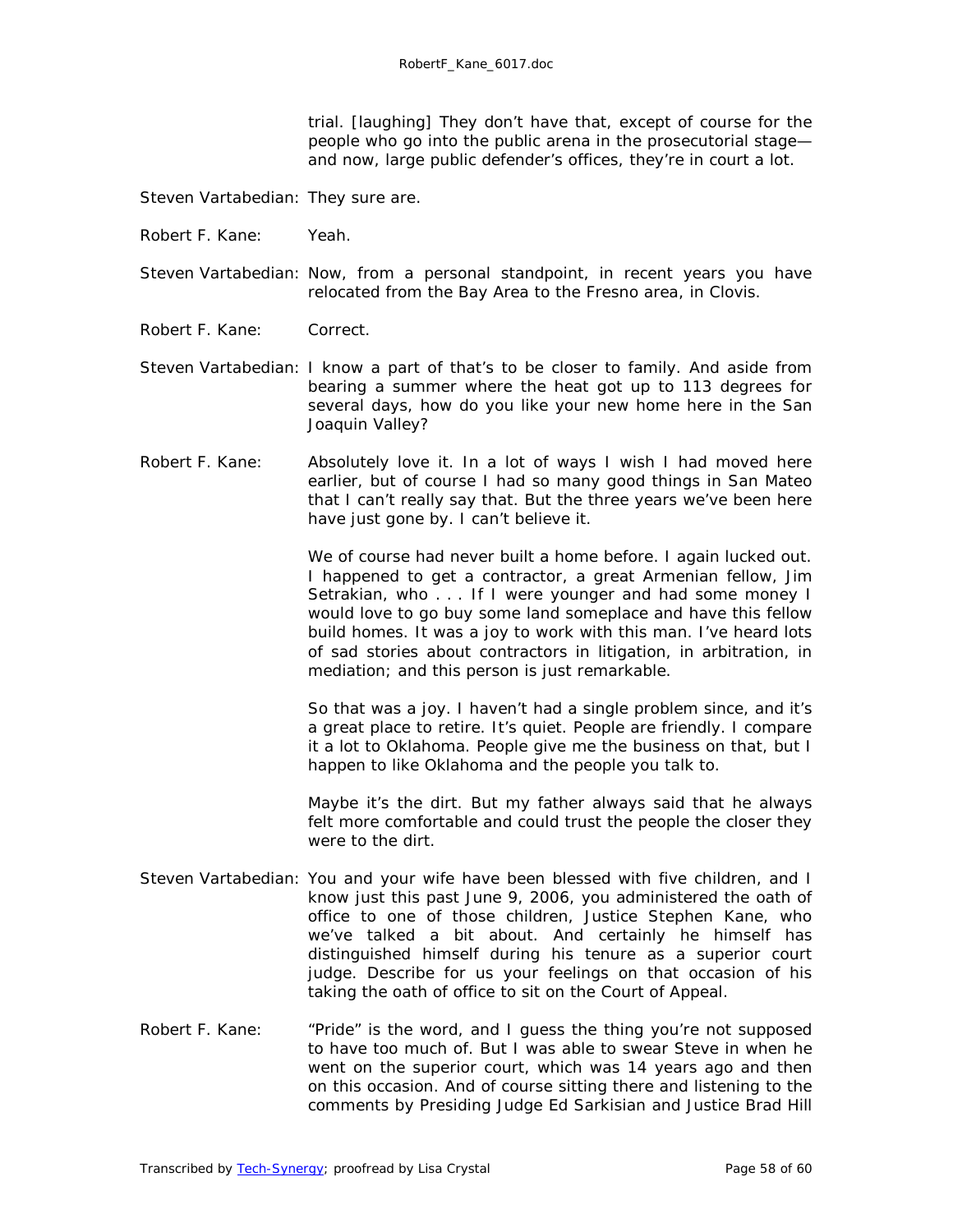and Magistrate Judge Larry O'Neil, who came from some different perspectives.

| It was quite emotional for me, and then the gentleman from<br>the Jenny Commission in his report reporting that Steve was<br>found to be extremely well qualified. I heard that that is fairly<br>rare. I don't know that to be a fact, but I heard that later. I<br>know that certainly wouldn't have been the case in my case. |
|----------------------------------------------------------------------------------------------------------------------------------------------------------------------------------------------------------------------------------------------------------------------------------------------------------------------------------|
| We didn't have a Jenny Commission.                                                                                                                                                                                                                                                                                               |
| When I look at Steve's work, he's so much more qualified than<br>I was—that's a given, that's easy. I've been very impressed<br>with all the judges I've met here in Fresno. I've met quite a few                                                                                                                                |

of them and had a chance to see how they work and so forth. This is a wonderful judicial atmosphere, I think, in Fresno. That goes for the bar too, because I've met a lot of the lawyers, I've been to some of their functions.

It gives me the feeling that I had when I was a young lawyer in San Mateo when the bar was very cohesive and friendly and civil, even though you were battling somebody in court for several days. And that was on a very professional basis, and I get the same feeling here in Fresno—so it goes for your court too. I think you've got . . . well, I'm happy because Steve is going to have a wonderful life here.

- Steven Vartabedian: I tell you, those of us here are very fortunate to have someone like you close by.
- Robert F. Kane: Thank you.

 $(03:17:41)$ 

- Steven Vartabedian: Just getting to know you has been a real pleasure for me.
- Robert F. Kane: Thank you. It's nice to reminisce on all these things—I'm sorry I'm doing all the talking. *[laughing]*
- Steven Vartabedian: Well, that's the idea—you to do all the talking, because certainly your life is something that we want to preserve in this particular project. And your experiences, your multifaceted career, is an inspiration to us all.

Robert F. Kane: Good, good.

- Steven Vartabedian: Having emerged from the hardship that you did as a young person.
- Robert F. Kane: It's been a great blessing for me, I will tell you.
- Steven Vartabedian: I just want to thank you, Justice Kane, for sharing these tidbits from your life and sharing these things very candidly with us things involving everything from your service with the judiciary